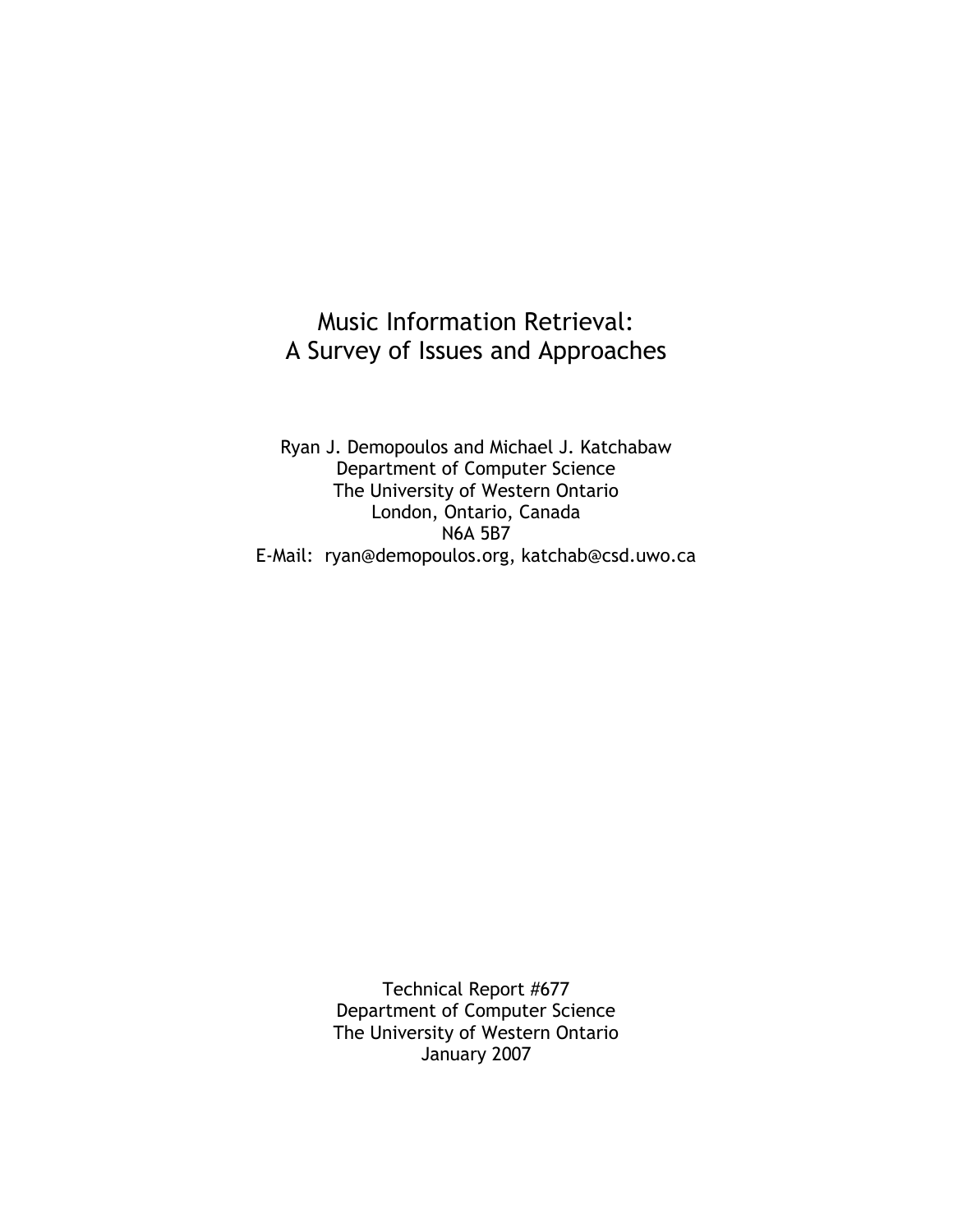# ~ TABLE OF CONTENTS ~

| 3.2.4 Key Signature Identification and Harmonic Analysis 31 |  |
|-------------------------------------------------------------|--|
|                                                             |  |
|                                                             |  |
|                                                             |  |
|                                                             |  |
|                                                             |  |
|                                                             |  |
|                                                             |  |
|                                                             |  |
|                                                             |  |
|                                                             |  |
|                                                             |  |
|                                                             |  |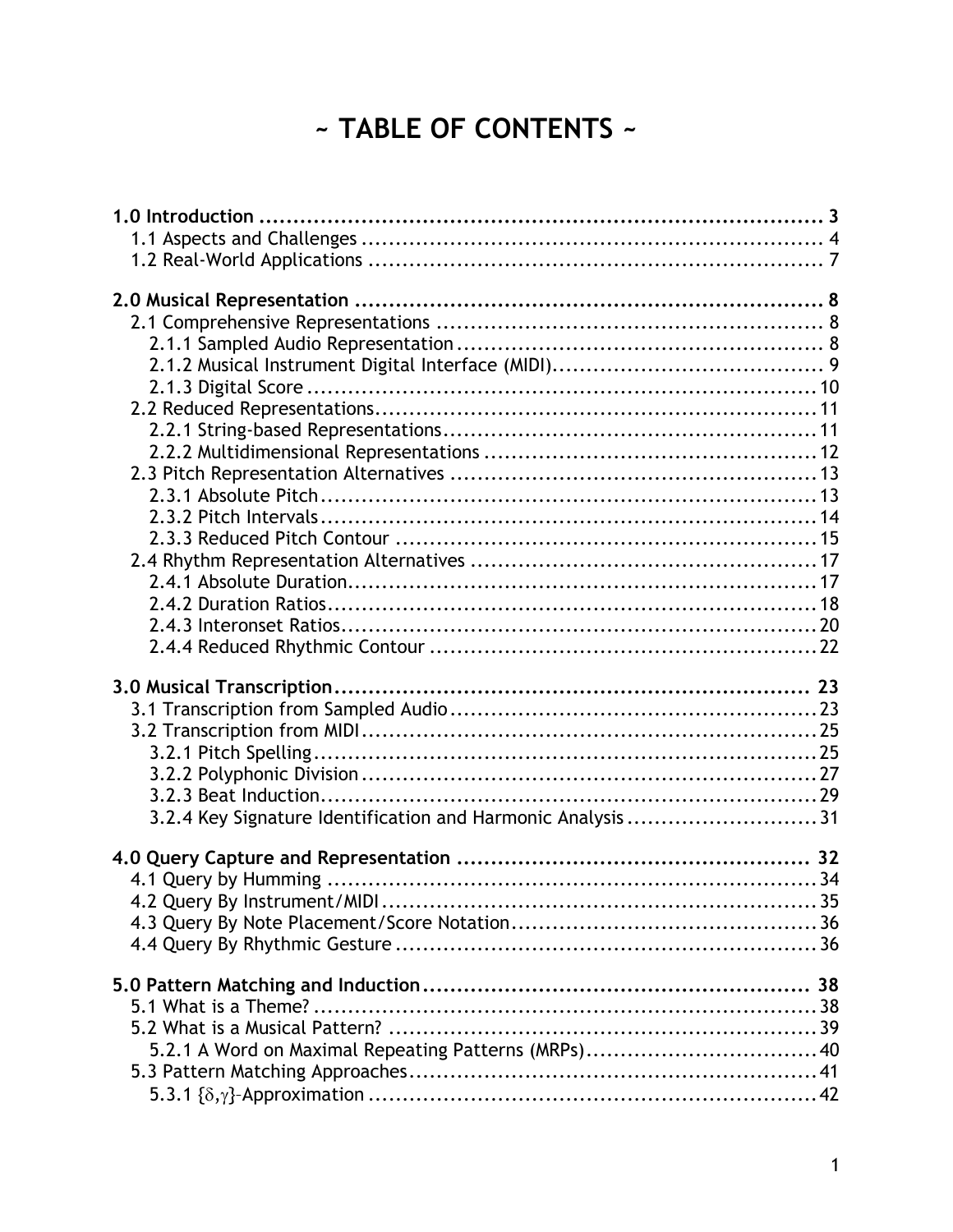| 64 |
|----|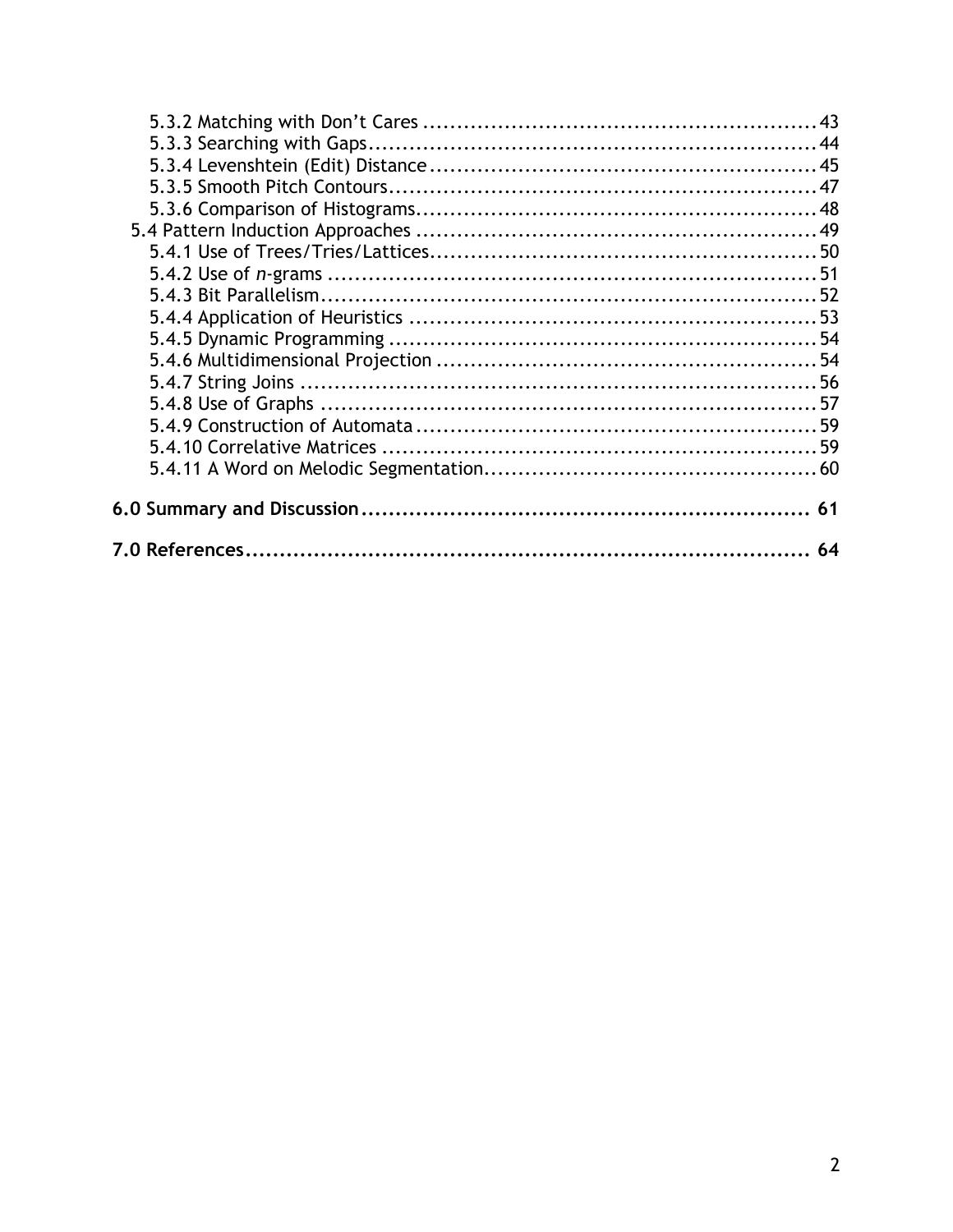# **1.0 Introduction**

Music information retrieval, herein referred to as MIR, covers a broad range of topics not unlike those involved with the retrieval of text. The ultimate goal of MIR is to identify various words and properties contained within musical selections, storing these data within a musical database, and providing a query mechanism to specify searches over the database to retrieve the musical documents represented therein. Past research concerning textual databases has led to very accurate and efficient retrieval mechanisms; unfortunately, much work remains to be done in order for the retrieval of music to rival the characteristics of its textual counterparts.

Using computers for the purpose of retrieving musical information has been pondered since 1967, when Lincoln outlined criteria for a retrieval system that could index musical themes [Lin67]. From that time until the mid 1990's, casual research had been done to further refine the idea of eliminating the human component of audio transcription and searching; the bulk of this work actually targeted the speech transcription domain, with some potential findings applicable to topics in MIR [Foo99, KNKT95]. Recently over the last 10 years the scientific community has experienced an explosion of interest in the subject. Several factors have contributed to this. First, the emergence of better MIDI standards has led many to re-consider the use of the MIDI file format as a basis for music information sharing. MIDI is a clearly-defined mathematically-based musical file format, and thus simplifies musical analysis and categorization for database storage in a number of ways. Other factors, such as the increase of freely and publicly available repositories of downloadable music via the internet, have increased the potential utility of musical databases by making the information available for searching. Additionally, compression formats such as Ogg Vorbis, and more significantly MP3, have reduced musical file sizes to the point where a large number of songs can be reasonably stored within a single database; furthermore, this is becoming more and more feasible as the per-byte cost of data storage media continues to improve<sup>1</sup>. Finally, the recent interest in music information retrieval was partially sparked by a widely-cited and ground-breaking paper by Ghias et al. [GLCS95], outlined a framework for an online music information retrieval system with appropriate query mechanisms. The insight provided by this paper gave reason to believe that music databases would not only be useful to have, but clearly possible to achieve.

 While MIR research encompasses a number of different approaches, the most common of these tends to borrow from common practices in string matching. There exists many application domains that already make use of string matching, most notably molecular biology and topics in evolutionary tracking [CIMR<sup>+</sup> 02]. However, string matching within a music information retrieval context is arguably more complex than matching for molecular biology; the latter is normally concerned with pattern matching within strands of DNA, which is derived from a significantly-reduced

 $\overline{a}$ <sup>1</sup> http://www.littletechshoppe.com/ns1625/winchest.html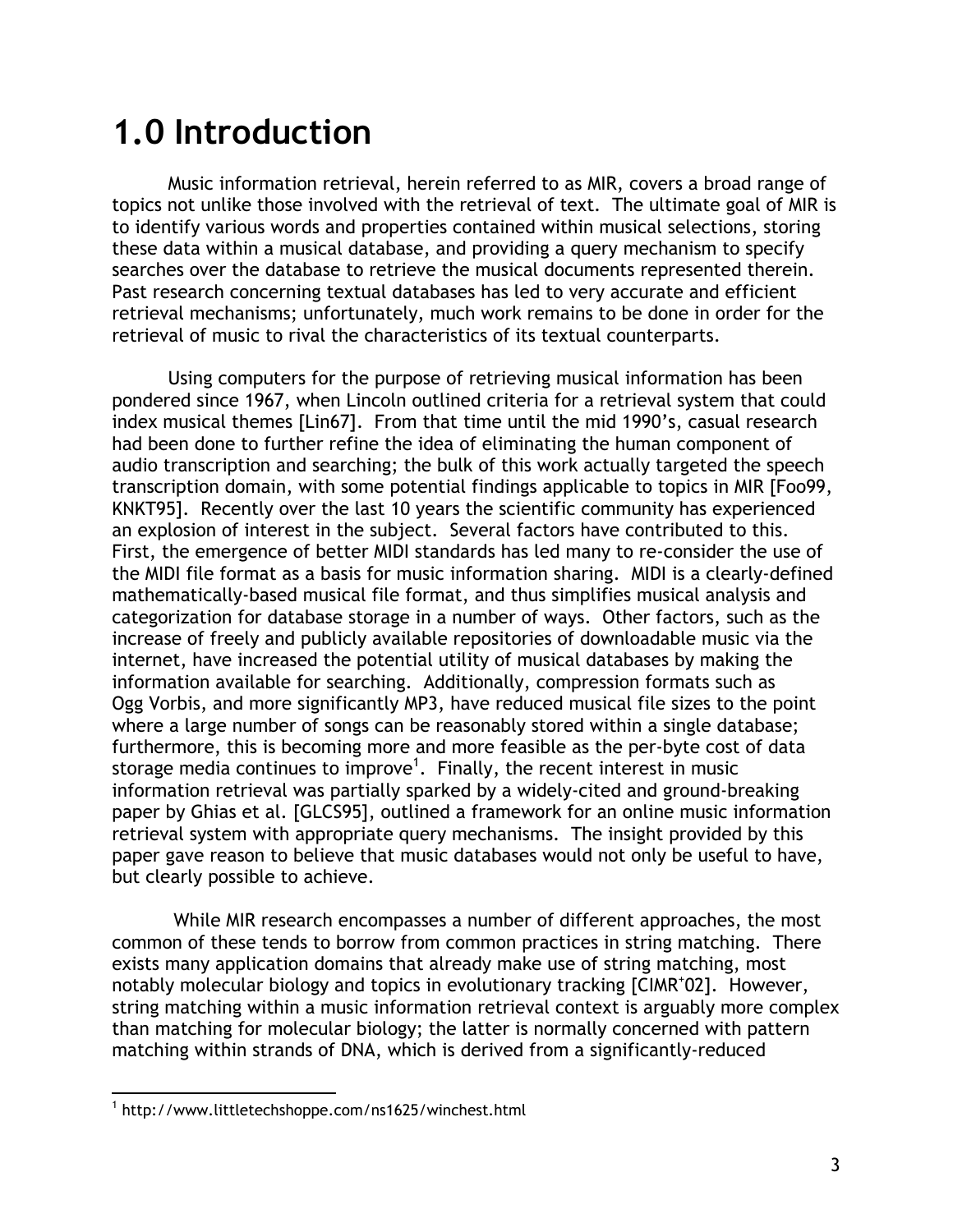alphabet and is easily extracted from real-world samples. Conversely, musical domains suffer from problems not common to biological domains; multiple kinds of information must be coordinated (such as rhythm, pitch), and this information is quite difficult to extract from musical waveforms and even more clearly-defined representations of music, such as MIDI.

 This literature survey paper is organized as follows. The remainder of Section 1 provides background information on MIR topics, and attempts to identify the potential usefulness of the field. Section 2 discusses the various ways to form and store musical data, with discussion on the utility of each approach. Section 3 describes the complex area of transcription, exploring how data can be algorithmically transformed from common musical source forms to a more malleable format, such as one of those listed in Section 2. Section 4 gives insight into the various ways that musical information can be captured from a user to be formed as a query for MIR systems. Section 5 covers many topics relating to the identification and searching of musical patterns, and provides some detailed examples of how existing algorithms operate on musical data. Finally, Section 6 offers a summary of topics covered, and discussion regarding future areas of work.

### **1.1 Aspects and Challenges**

The process of music information retrieval can be broken down into a number of finite and relatively disjoint sub-problems, which is beneficial from a research perspective, as individuals can tackle the entire domain using a modular or incremental approach. While each MIR system has it own approach, Figure 1 outlines the general flow of tasks required in order to achieve a fully-functional MIR system.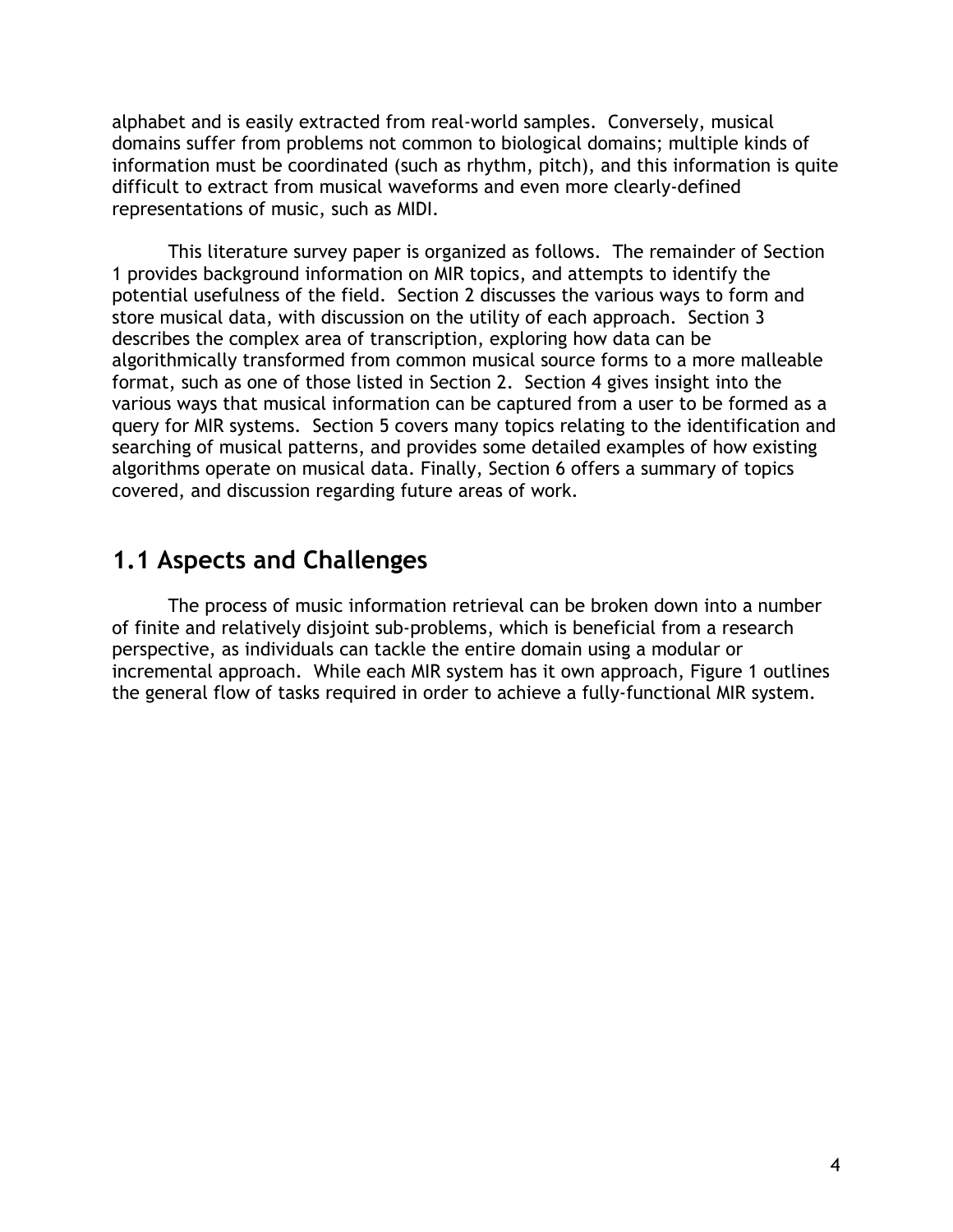

**Figure 1**  General flow of MIR system tasks, adapted from [Par05]

The steps outlined in Figure 1 cover several important aspects common to all MIR systems:

- **Transcription** Normally, musical pieces or queries originate from forms that are not suited for standard matching algorithms. For example, suppose that a user sings into a microphone in order to find the piece that resembles their query. Their voice data will normally be captured as sampled audio, comprised of a waveform plotted against time. While this data format is excellent for providing an accurate reproduction of the user's voice, it is not appropriate for use in matching algorithms targeting a concrete musical representation such as MIDI. Thus, a reduction or *transcription* must take place, that will attempt to convert the user's query into a discrete sequence of pitch/rhythm values that are easily comparable to a target feature set. Section 3.0 covers the transcription process in depth.
- **Feature Extraction** A musical feature can be defined as some aspect of a musical piece, phrase, or note such as pitch, rhythm, or an augmentation [DO06]. How can the pertinent features of music be efficiently and accurately identified? The approach taken often closely relates to the query method to be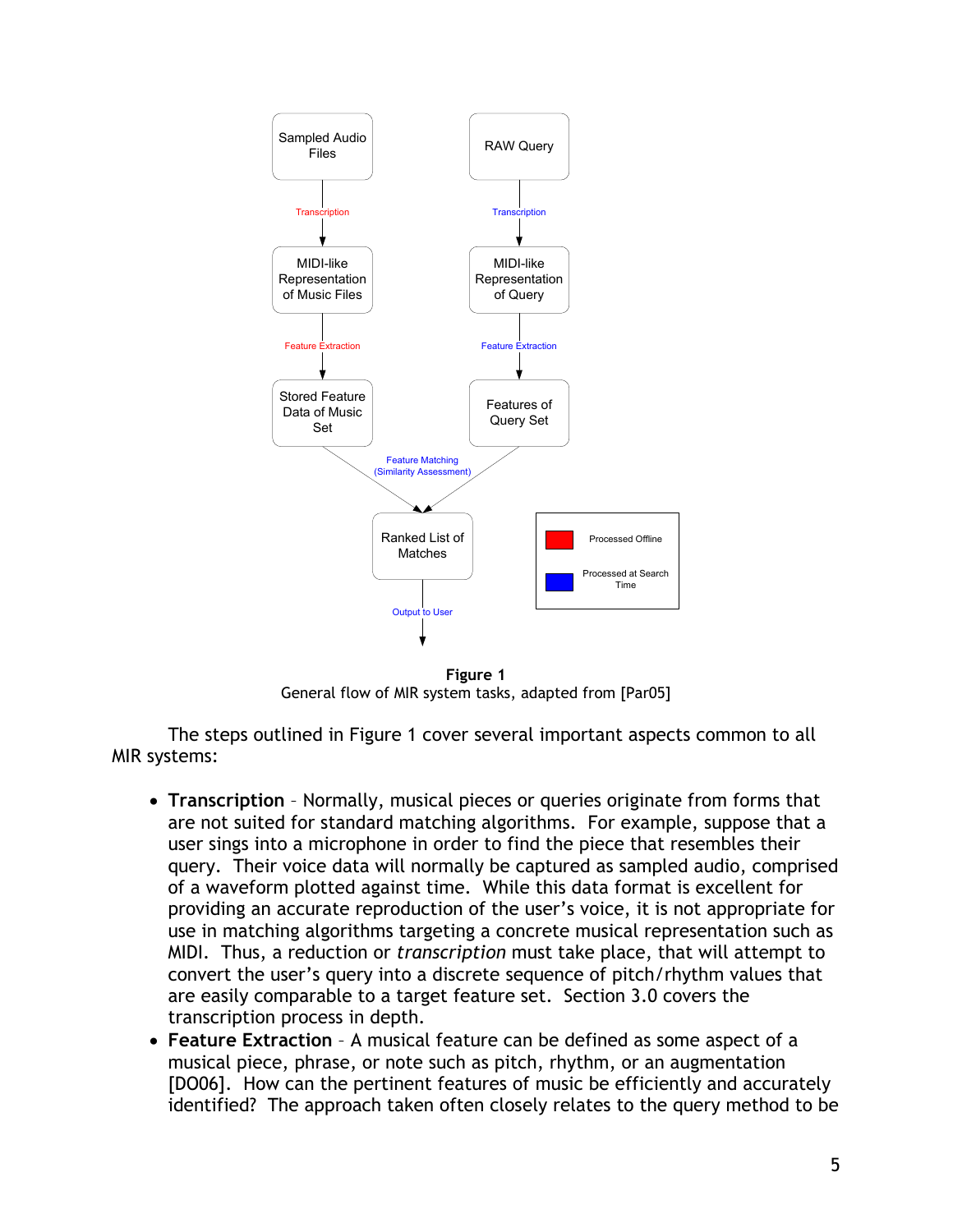used within the system. For example, if searching will take place by tapping a rhythm, then data will be categorized according to the rhythmic features of the various pieces contained with the database, and algorithms will be developed that attempt to accomplish this quickly. The ultimate goal of feature extraction is to reduce the data required to represent a piece or query, in order to identify matches across a very large database more efficient. By far, the most common features extracted take the form of patterns or repetitions in music, which are further investigated in Section 5.0.

- **Similarity Assessment**  This stage attempts to match a user's query to a subset (or feature) of a song within the database. The purpose of matching features rather than entire musical sequences (such as a whole query against all the musical information of each song in the database) is to decrease the workload of the matching algorithm. Consider that one piece of sampled music contains thousands of musical points to be matched, and thus can benefit greatly from a surface reduction. A variety of approaches exist that attempt to increase the accuracy and efficiency of feature matching, many of which are explored in Section 5.3.
- **Output to User**  How will results be ranked, and how can users quickly identify these results to ensure that they have achieved a correct match? While users could verify results by listening to the playback of an entire piece, it may take considerable time to evaluate a large result set. Thus, how can this process be streamlined for quick piece identification/verification?

Aside from the general tasks to be carried out as defined in Figure 1, there are other considerations that should be addressed by an MIR system. Two of these are:

- **Data Storage** Two approaches exist in regard to data storage of musical information within a database. The naïve approach (not represented in Figure 1) is to store only the entire musical piece in the database, and each subsequent query over the data will re-analyze the various musical features of each piece in turn. This approach leads to significant inefficiency, as each piece is re-analyzed during each query. Alternatively, as demonstrated in Figure 1, music can be paired with additional feature information, extracted offline, that describes the piece itself. Queries thus will target these features, rather than the entire piece structure, to achieve faster response times.
- **Query Mechanism**  How will users specify a query? Most users of a music retrieval system will not have the skill required to specify a query using standard musical (score) notation, unlike textual searching where users are expected to understand how to form a query in a manner that closely resembles how the target data will be stored within the database. These and other considerations are explored in Section 4.0.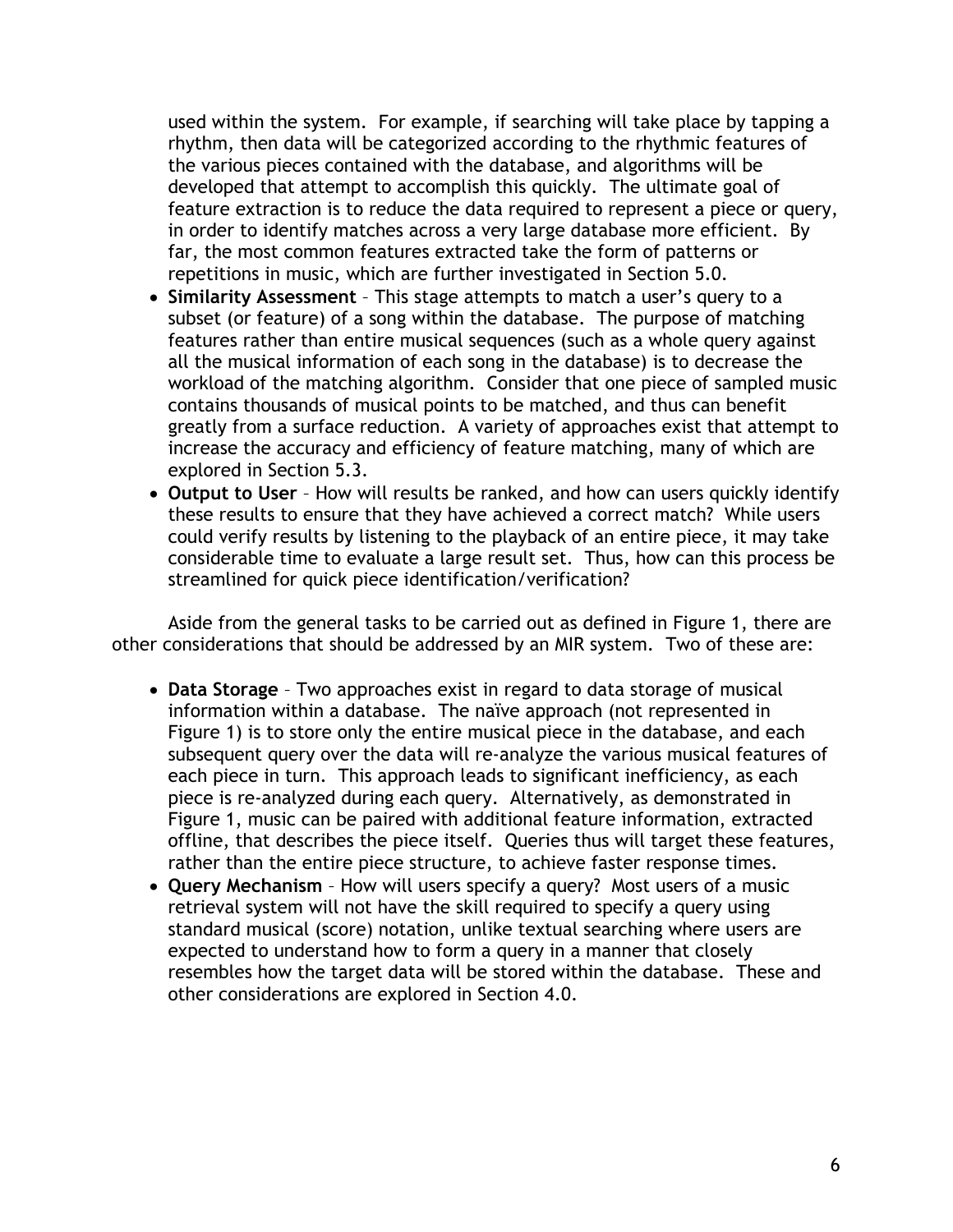# **1.2 Real-World Applications**

The realization of an efficient, fully-featured and fully-functional MIR system could dramatically impact the daily lives of many people. The music industry is driven by a large and diverse consortium of artists, producing countless songs and records; from a simple perspective, being able to search music could be a key component of leisurely activities and products such as karaoke machines, interactive MIR systems at record stores, or a resurgence of the jukebox with searchable titles. One can imagine the addition of musical searching to today's common home theatre systems or portable audio devices, such as iPods<sup>2</sup> and cellular phones.

Many individuals whose lifestyles and/or careers rely upon music would be significantly impacted by the availability of MIR systems over the internet. For example, librarians would be able to assist students in finding musical pieces available for loan, and vocal instructors could find sheet music of songs for their students. Also, live DJs and musical choreographers could make use of such a system to locate tracks that meet requests for a particular style of music [DR01]. In addition to these, MIR systems could be useful for the composition of new music; for example, songs with a certain *sound* could be identified and fed into learning algorithms of an automatic music generation engine, and real human composers could search with their own newly-composed pieces as queries to ensure that their work does not infringe on another composer's copyright. The potential for real-world use is everincreasing as newer technologies surrounding the music industry continue to emerge, and this in part provides encouragement for researchers attempting to solve MIRrelated problems in the various areas explored by this paper.

 $\overline{a}$ <sup>2</sup> http://www.apple.com/itunes/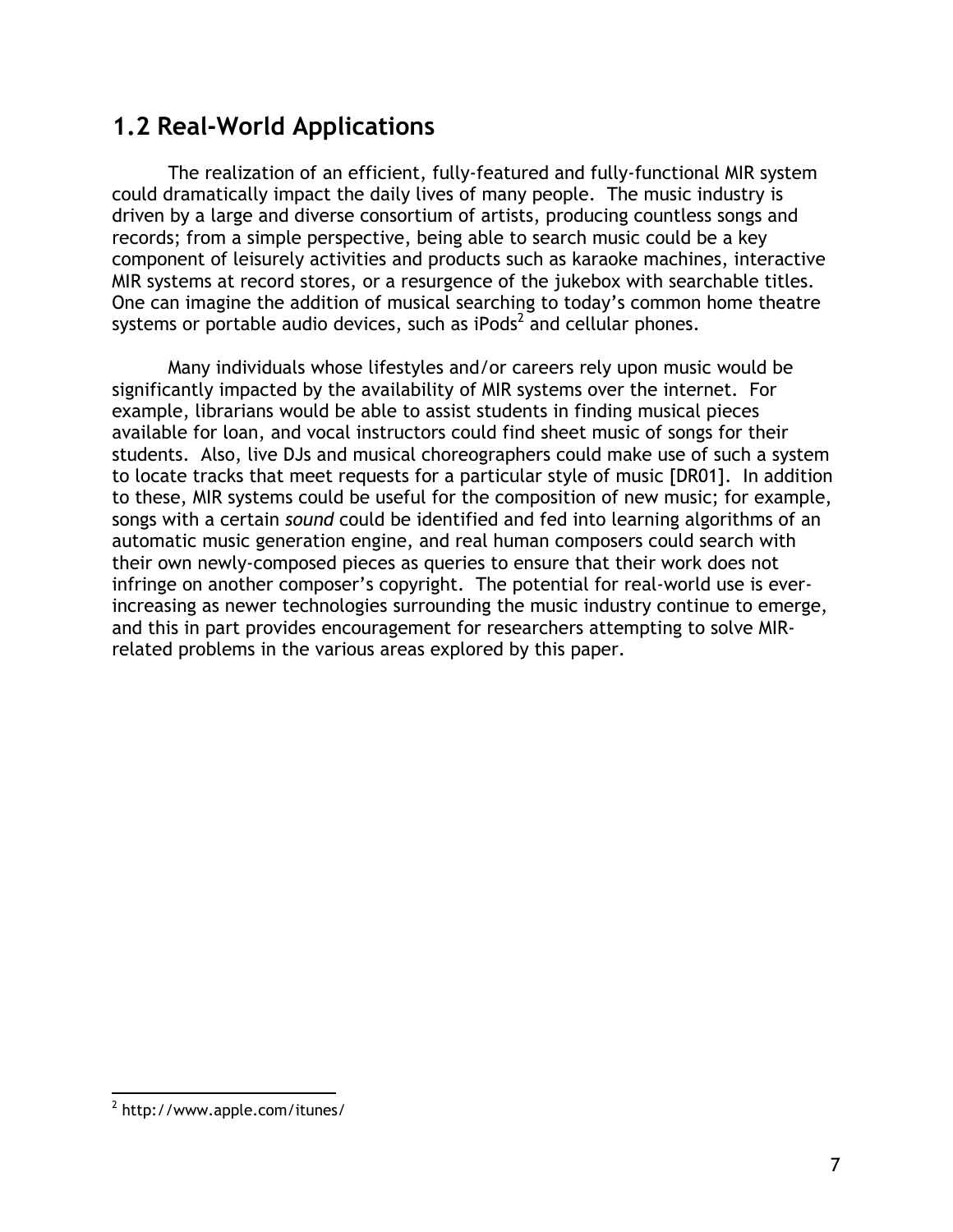# **2.0 Musical Representation**

Most approaches to the searching component of MIR require that musical data be organized in a clear and simple manner that specifically targets some algorithm to maximize efficiency. Consider the example of searching for a number in an ordered list of integers. Carrying out such a search will require O(n) time complexity if the integers are stored in a linked-list data structure, and yet this time can be reduced if the integers are ordered within an array. Likewise, if an MIR system attempts to match musical records based on sequences of pitch *and* sequences of rhythm, then it is optimal to first consider how that data can be organized to be efficiently handled by a searching algorithm.

Many of the algorithms explored in this paper attempt to format data before performing operations on it; thus, two clear families of musical representation can be defined. Comprehensive representations are those that present music in its "natural" form, or in a manner which largely captures and describes the data of the music as it was originally played and recorded. Reduced representations are almost always the result of some reduction carried out on a comprehensive representation, usually for the purpose of searching a particular feature of the music for data retrieval. Within a musical database, the process of extracting a feature (feature extraction) from a full musical surface for storage within the database can be referred to as document indexing, or sometimes pattern extraction as well. Further information on this topic can be seen in the sections immediately following, as well as Sections 3.0 and 5.0.

# **2.1 Comprehensive Representations**

The following sections outline different ways that music can be stored/specified while covering many musical features, typically in order to allow the music to be reproduced accurately.

### **2.1.1 Sampled Audio Representation**

The most common representation of music available on the internet is sampled audio<sup>3, 4, 5</sup>. This data is achieved by taking thousands of samples of sound every second, and then storing the resulting information in a potentially large file resulting in huge quantities of data on the musical piece. Because each sample carries a frequency and amplitude of sound, a smooth waveform is generated that can very accurately reproduce the music as it was originally played.

 3 http://en.wikipedia.org/wiki/Wav#Popularity

<sup>4</sup> http://en.wikipedia.org/wiki/Mp3#Internet

<sup>5</sup> http://findarticles.com/p/articles/mi\_m0FOX/is\_4\_4/ai\_54299259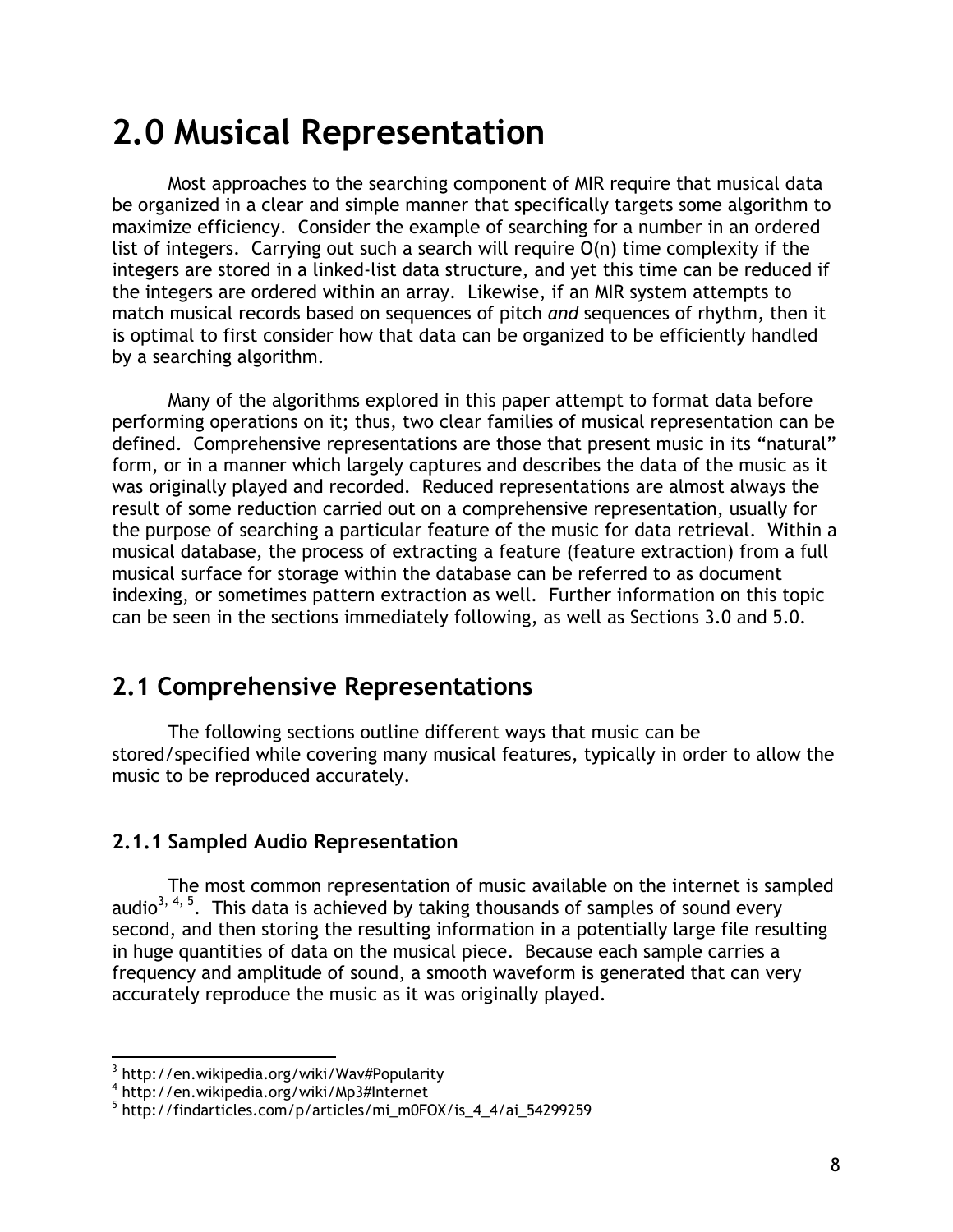From an MIR perspective, sampled audio is the most expensive method of storing information. Vast amounts of data exist for each piece, which leads to several difficulties when searching for query matches. For instance, if matching were done on the amplitude feature of a common musical piece recorded for 180 seconds at CDquality, nearly 8 million data points will require investigation if the full, unreduced surface is used. Furthermore, searching accuracy may decrease with sampled music. Consider a query that is sung in a similar fashion to a recorded song; if background noise occurs in either of the recordings, mismatches may occur despite the correct performance of the user performing the query, due to the sensitivity of sound sampling at high frequencies. While sensitivity can be adjusted in theory, less research has been conducted that attempts to realize an MIR system which operates on sampled audio; instead, sampled audio is normally converted to a reduced form and searched thereafter. This trend is slowly reversing as of late, however.

#### **2.1.2 Musical Instrument Digital Interface (MIDI)**

Also widely available, MIDI is a numerical representation of music events, rather than a sampled recording like WAV or MP3. Specifically, MIDI tracks the beginning and ending of musical notes, divided into tracks where one track normally represents one instrument or voice within the musical performance. Each note in a MIDI note sequence is associated with a volume (velocity), a pitch, and a duration, and can also be modified by global track parameters such as tempo and pitch bending.

The key advantage of MIDI is that it relies on re-creating the musical performance, rather than actually recording how it sounds. Since the format is independent of samples, much less space is required to re-create the music. For example, consider a recording of a single note held for 2 seconds, say the note *middle C*. As a sampled recording, about 100,000 data points (samples) would be recorded; contrasting this with MIDI, which would require a *Noteon* event and a *Noteoff* totalling 8 data points or less, one can easily see that MIDI greatly reduces the amount of information required to reproduce music. While MIDI cannot exactly reproduce music as it sounded originally (due to a lack of timbre information), its intention is to provide a musical representation more similar to a digital score, rather than a sampled reproduction.

While most algorithms can search a song much faster in MIDI form rather than a sampled form, unprocessed MIDI itself is not commonly used in MIR systems. This is because MIDI also includes data that is normally discarded when searching amongst musical information, such as the tempo of a piece. Thus, many MIR systems convert MIDI/musical information to a representation that is MIDI-like; specifically, the notion of pitch and/or duration is copied, however extra information such as tempo or instrumental changes is often discarded.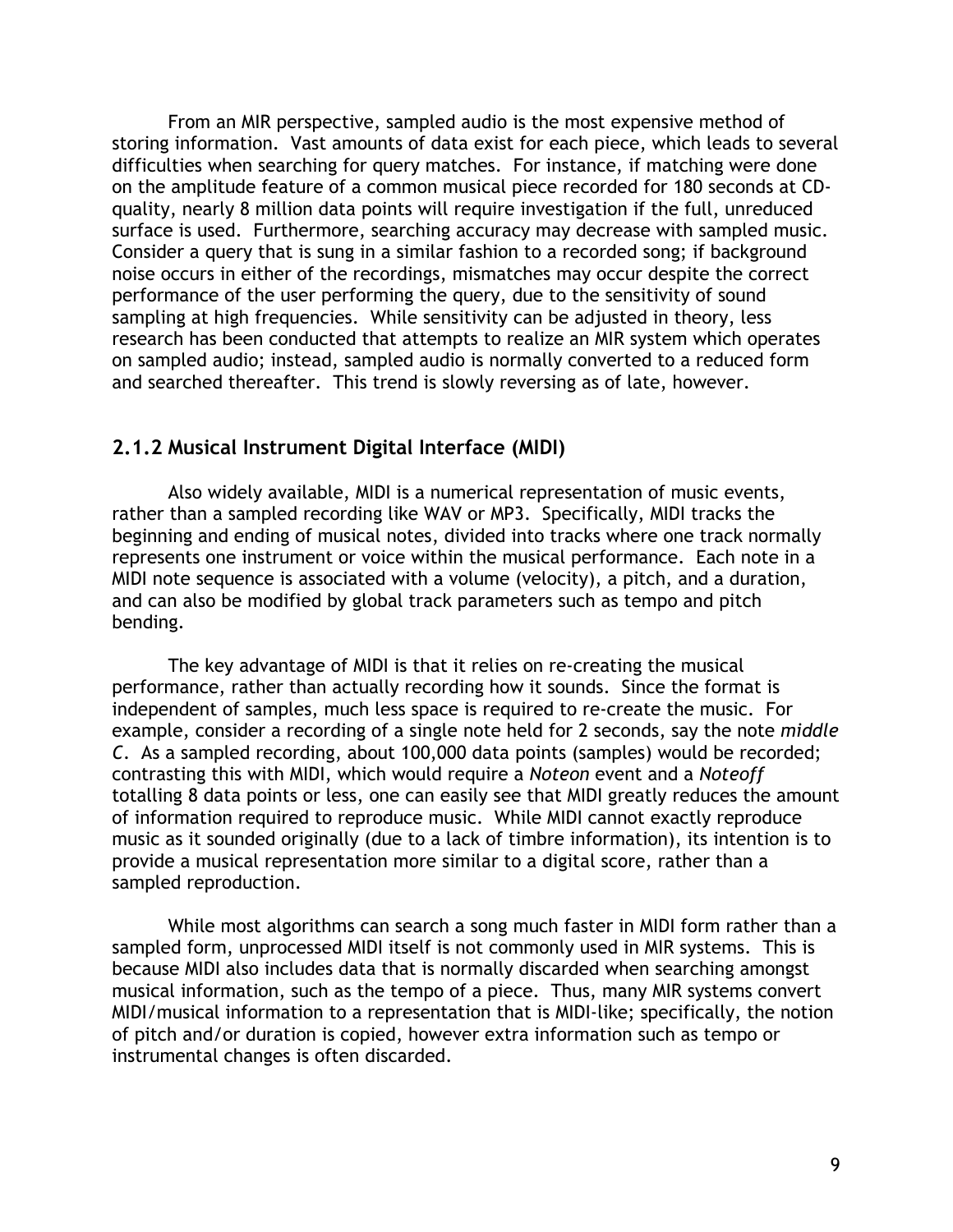### **2.1.3 Digital Score**

Digital score approaches to musical representation attempt to closely mimic the oldest and most common musical form: the paper score. Digital scores try to encompass how music "should be played", instead of capturing how music was "actually played" as does MIDI and sampled formats. While there is a clear distinction in this regard, digital score formats actually function in a manner similar to a superset of MIDI; digital scores can record all of the musical expression available in standard MIDI, and also much more; most notably note division, time signatures, and note accidentals.

Theoretically, digital scores provide excellent candidate input for general MIR searching algorithms, as they successfully describe the fullness of musical expression in a very minimal way, thus being a very efficient format that can be easily and quickly searched. Despite this, very little music has been transcribed to digital score formats, with the main reason being that currently this process must be done by hand. MIDI would suffer from this problem also, except that it was designed to be more easily recorded through musical instruments that support the MIDI interface for fast and efficient input. Furthermore, while some sampled audio can be automatically transcribed into the MIDI format, there currently exists no flawless algorithm to capture sampled music into a *fully-featured* digital score; partial algorithms exist, but normally are error-prone. This is because MIDI considers much less information than a digital score, and information gathering from a sampled audio source has proven to be very difficult (see Section 3.0).



**Figure 2**  GUIDO Notation for a musical passage [Ren02]

One real-world example of a digital score format is the GUIDO Music Notation format<sup>6</sup> [HHRK98]. The format combines plain English keywords and tag-like structures to describe musical scores in a pseudo-graphical approach. The notation is normally read using a GUIDO parser, and although support has grown for the format in areas such as transcribed musical repositories and conversion tools, there are still far more freely available music files recorded in the MIDI file format. Still, MIDI can be converted to GUIDO notation and used with algorithms targeting GUIDO specifically. Despite this, very few researchers consider GUIDO due to a lack of industry standardization, and more importantly because vocally-specified user queries can prove difficult to translate to GUIDO; in general, transcribing voice to any format

 $\overline{a}$ 6 http://www.informatik.tu-darmstadt.de/AFS/GUIDO/docu/spec1.htm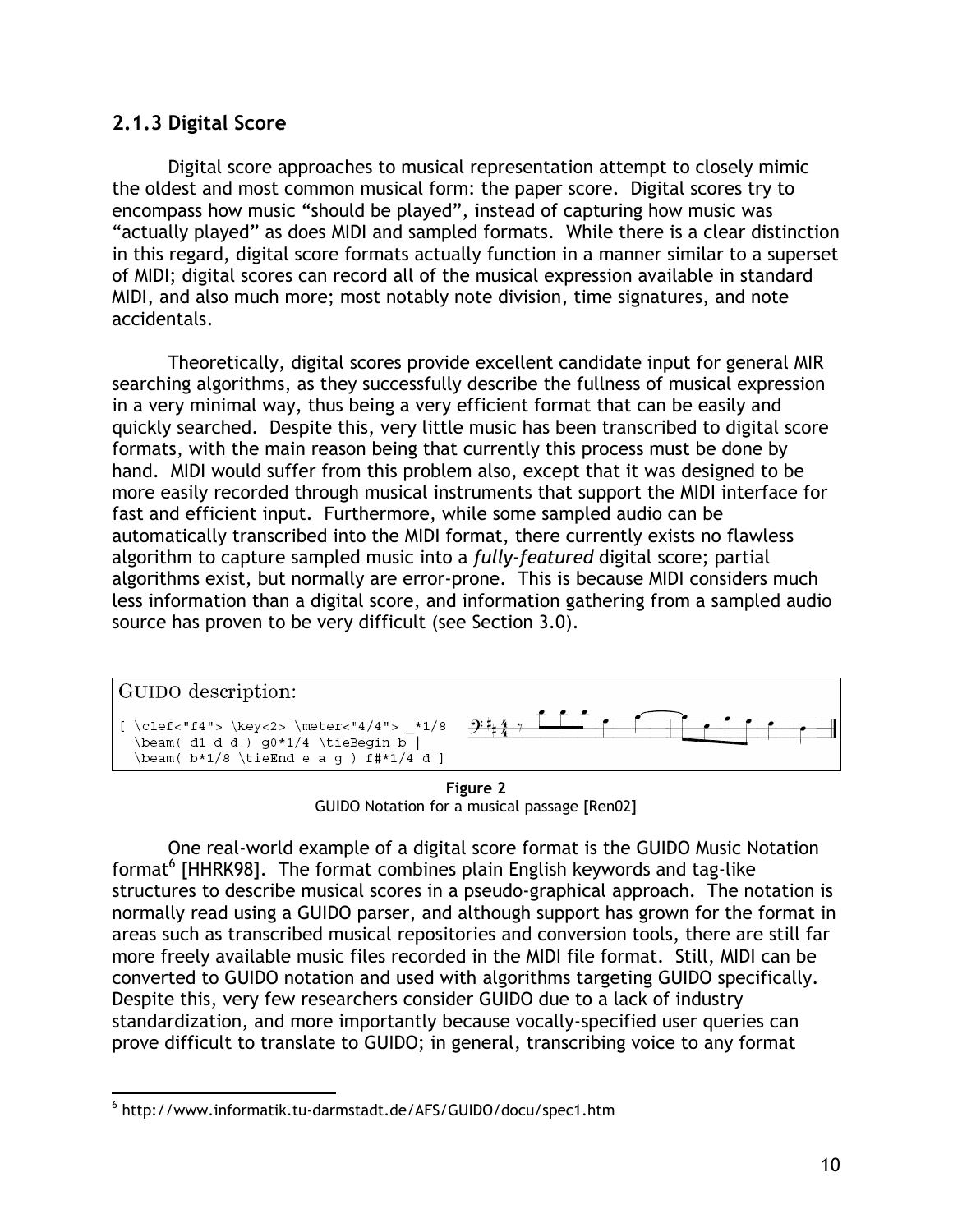from a comprehensive sampled format has its challenges, some of which are explored in Section 4.0.

# **2.2 Reduced Representations**

Reduced representations attempt to target specific features of a musical composition or performance, in order to organize data in a manner that can be efficiently manipulated. One example of this would be the extraction of a pitch contour for a song; rhythmic information, tempo, instruments used, timbre, and all other information that does not describe the plot of pitch against time would be discarded, allowing an algorithm that relies solely on pitch data to perform directly on the representation.

While many ad-hoc representations exist that serve to highlight the strengths of particular algorithms put forth in MIR literature, most authors use one of the two reduced representations listed below. It is worth noting that when dealing with pitch and/or rhythm, many reduced representations use one of the representation alternatives outlined in Sections 2.3 and/or 2.4. Also, for an excellent tabular account of researchers that target the approaches in the subsections listed below, refer to the appendix in [CCI01].

### **2.2.1 String-based Representations**

The string-based representation of musical features, normally pitch and/or rhythm, is by far the most common approach within MIR systems. Strings have a number of advantages:

- Reduces musical set to a very small amount of data
- Conceptual correlation between a single musical line and a single string
- Closely resembles the MIDI file format, which essentially is a set of numerically-based strings (when rhythm is discarded)
- Allows existing, mature string-searching knowledge to be adapted for use in music information retrieval; classic algorithms can be used such as the Knuth-Morris-Pratt (KMP) or Boyer-Moore (BM) algorithms [BM77, KMP77], as well as variations on these. This tends to lead to fast search times.

A wide range of authors make use of string-based representation(s) in their work, notably [CCIM<sup>+</sup>99, CILP<sup>+</sup>02, CIR98, CIMR<sup>+</sup>02, HCL01, NR98]. Typically, musical pieces (or excerpts of the original) are reduced to a string form and stored within a large database. Subsequent searches explore the string form rather than the original piece, which can normally be carried out online (at search time) within a short time frame.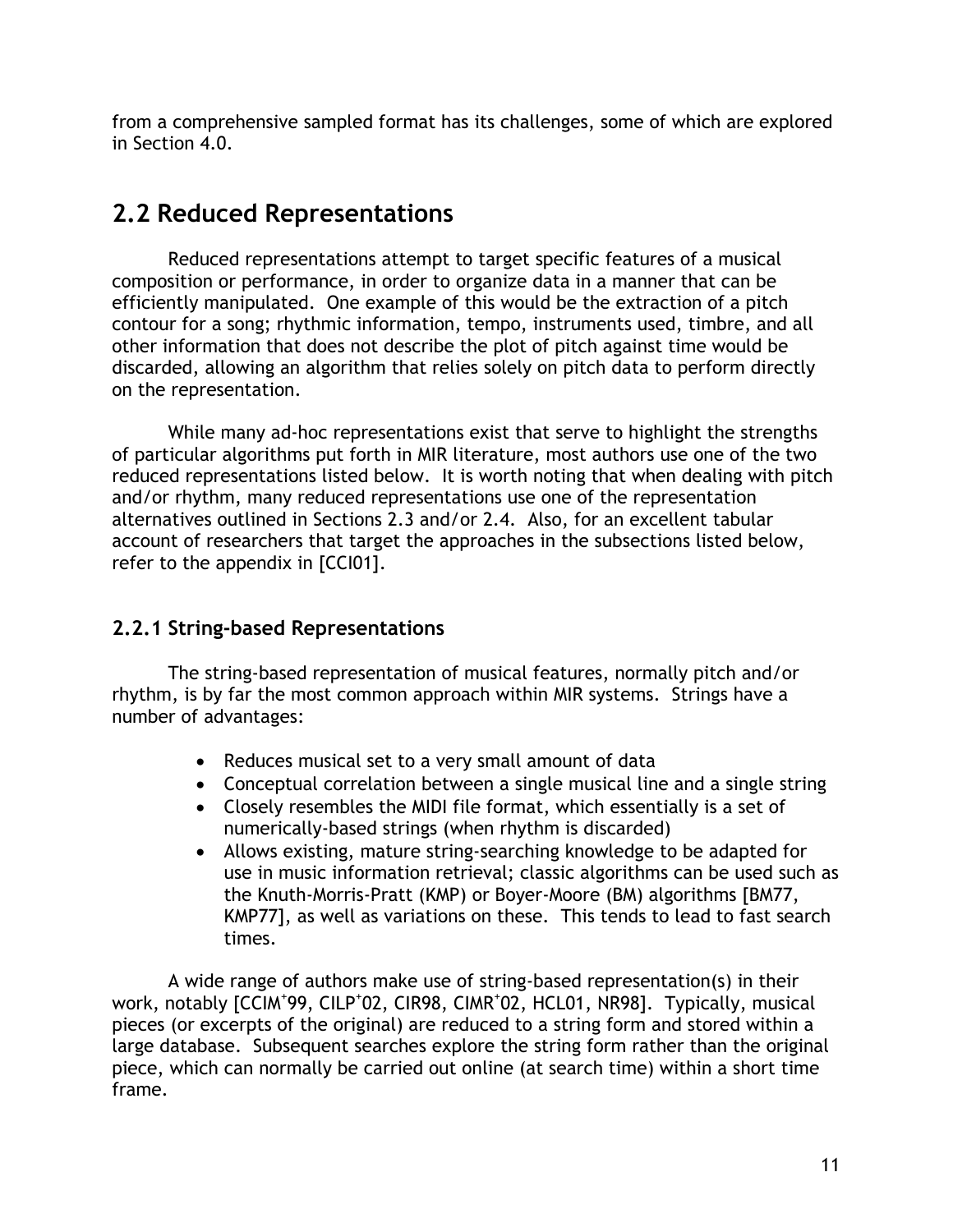Despite being the de facto standard approach for representing musical information in MIR systems, string-based representations do have limitations. First, while research into effective algorithms based on string-represented music is extensive, accuracy of results still remains a potential issue. This is normally a problem with the quantization process of either the original piece or the user query, due to the reduced alphabet size from which the string draws its symbols. Additionally, string-based representations are not particularly suited for polyphonic music. To represent multiple instruments operating simultaneously, several strings are needed, since one string can only track a single melodic line in a one-dimensional fashion. Thus, users that attempt to hum a musical theme are often in fact humming two different instruments operating in tandem, and matching algorithms that consider string-crossing greatly increase in time complexity. Should a string attempt to store several instruments together at one (as can be done using MIDI channels), this problem can be alleviated, though at the cost of introducing new problems such as string pollution (e.g. drums interrupting the melodic line). As a result of these limitations, recent research has targeted new approaches or modifications to stringbased representations, to increase accuracy in the polyphonic domain.

#### **2.2.2 Multidimensional Representations**

A unique and effective approach identified by [MLW02] attempts to overcome the limitations of string-based representations by allowing for an *n*-dimensional space against which musical features are plotted, where *n* represents the number of distinct musical features that searching will attempt to resolve. Consider a searching mechanism that plots pitch and rhythm over time; these attributes create a 3 dimmentional space where all the notes of the piece would be plotted. Each set of plotted notes would then be stored in the database, one set for each song. The authors further develop this principle by designing an efficient algorithm for searching the n-space, while keeping their approach scalable to larger values of *n*, which is investigated in Section 5.4.6.

The main attractiveness of this approach lies in the inherent support for polyphonic music. Most feature-reduced representations, such as string-based ones, attempt to track one element of music such as pitch. While it is easier to match a query to a single feature, polyphonic music automatically adds an additional dimension upon which that feature relies. Consider a duet; pitch information is entirely dependent on which of the two parts that pitch is coming from, and in fact each registered pitch cannot be sensibly detached from this second dimension. Thus, polyphonic music is by nature a multidimensional entity, where the extraction of a single feature that is part-specific (like pitch, rhythm, etc..) is not possible without significant data loss.

The greatest challenge of multidimensional representations is not the storage of data, but more importantly the searching of that data. String-based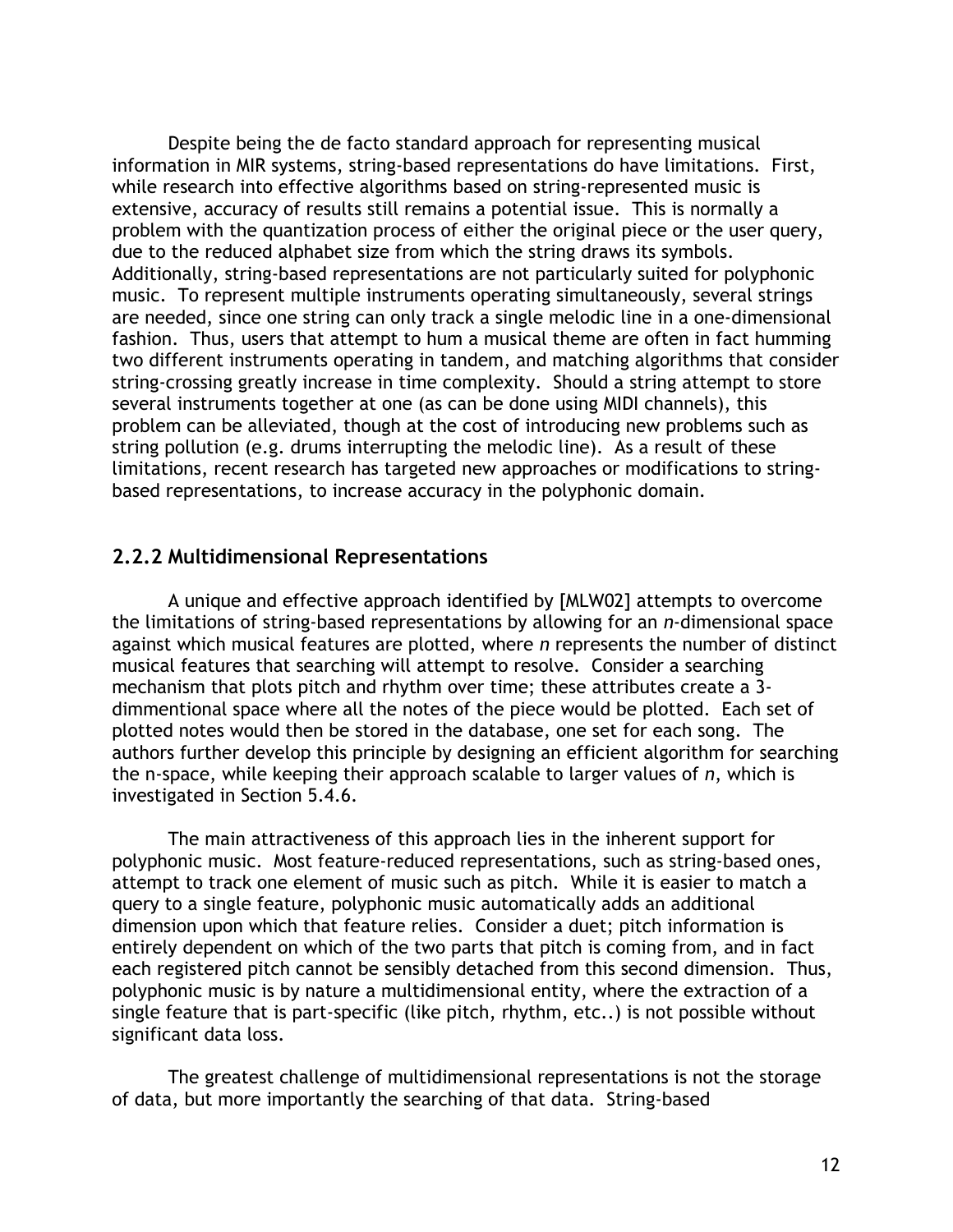representations allow for very fast search response even in large databases, and multidimensional representations must attempt to match this speed, while at the same time strive for greater search accuracy.

# **2.3 Pitch Representation Alternatives**

Pitch is undoubtedly the most-considered feature of music used by humans to identify a particular piece of music [Hof01]. Thus, it is worth outlining the various ways in which pitch can be represented, as well as a summary of the advantages of each alternative.

### **2.3.1 Absolute Pitch**

Early crude MIR frameworks and systems adopted the idea of using absolute pitch to represent melodic lines of a piece. Storing the absolute pitch contour of a piece means taking the actual notes of a musical piece and assigning them a value based on their frequency. For example, consider the musical piece Frère Jacques:



Score of Frère Jacques – First bar notated by absolute pitch using MIDI numbers

Most absolute pitch systems that label pitches with numerical values use the MIDI numbering system for musical pitch<sup>7</sup>. Thus, the first bar of this piece (Figure 3) contains an absolute pitch sequence of 53,55,57,55 in MIDI pitch format. These values can easily be stored as an absolute pitch string associated with a song in a database; thus, users can input a similar string of absolute pitches and attempt to find a match.

The problem with this approach is that it is insensitive to musical transposition. As an example, consider a user that sings the first bar accurately, but starts on an F note that is exactly an octave higher. Thus, the user's input query will be translated to the following pitch sequence: 65,67,69,65. While most would agree that the user is indeed singing the beginning of Frère Jacques, a mismatch would occur when 65,67,69,65 is compared to 53,55,57,55. Since very few users are capable of singing a query in exactly the key required (see Section 4.1), an MIR system using absolute numerical pitch values will often fail when searches are performed. This problem can

 $\overline{a}$ 7 http://www.harmony-central.com/MIDI/Doc/table2.html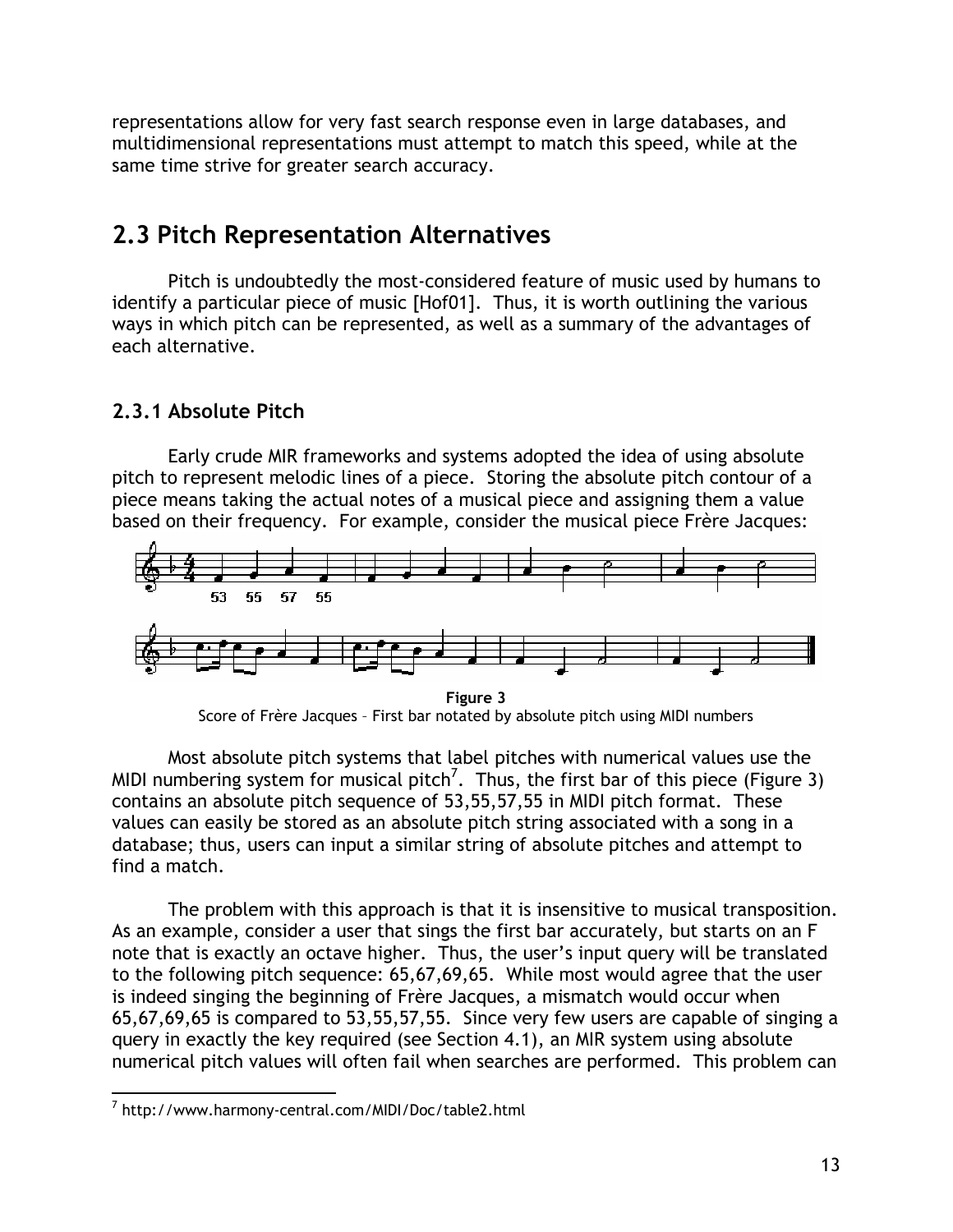be solved by checking that the distance between the query values and the target values are equidistant, however installing such checks would be computationally expensive in a largely-scaled database.

Another solution to this particular octave problem is to reduce the pitch alphabet to the 12 values representing the set of possible chromatic notes in common Western music {C,C#,D,D#,E,F,F#,G,G#,A,A#,B}; indeed, this is natural as most people already refer to music notes in their alphabetic form rather than numerical MIDI pitch notation. In this case, the first bar of Frère Jacques becomes F,G,A,F instead of 53,55,57,55, and the users' query also becomes F,G,A,F, leading to a match. Still, reducing the alphabet only works when transposition-matching is *exactly n* octaves apart; a transposition by any other value (such as a user starting a major third higher when singing) will not lead to a match. Thus, translating to letter values will only fix a small portion of all queries that do not have matching absolute pitches. For this reason, most MIR systems take an intervallic approach to pitch representation.

### **2.3.2 Pitch Intervals**

There are many MIR systems that attempt to track the pitch feature of a musical piece through the use of pitch *intervals* rather than absolute pitches. Pitch intervals measure the distance between two subsequent pitches, often as a measure of semi-tonal steps between the two values. Positive values usually indicate a movement upward in pitch, whereas negative values indicate a movement downward.



**Figure 4**  Score of Frère Jacques – First bar notated by pitch intervals

$$
|\text{INTERVAL}_{Z} = \text{PITCH}_{Z+1} - \text{PITCH}_{Z}|
$$

**Equation 1** 

Consider Figure 4. The first bar of Frère Jacques has a pitch interval sequence of 2,2,-2 which reads "increase in 2 semitones, increase in 2 semitones, decrease by 2 semitones". These values can be obtained using Equation 1, where *z* represents an index position in a sequence of absolute pitch values and PITCH<sub>Z</sub> denotes the absolute pitch value at position z. This approach, unlike absolute value approaches, is much more robust in regard to musical transposition. For instance, if the Frère Jacques is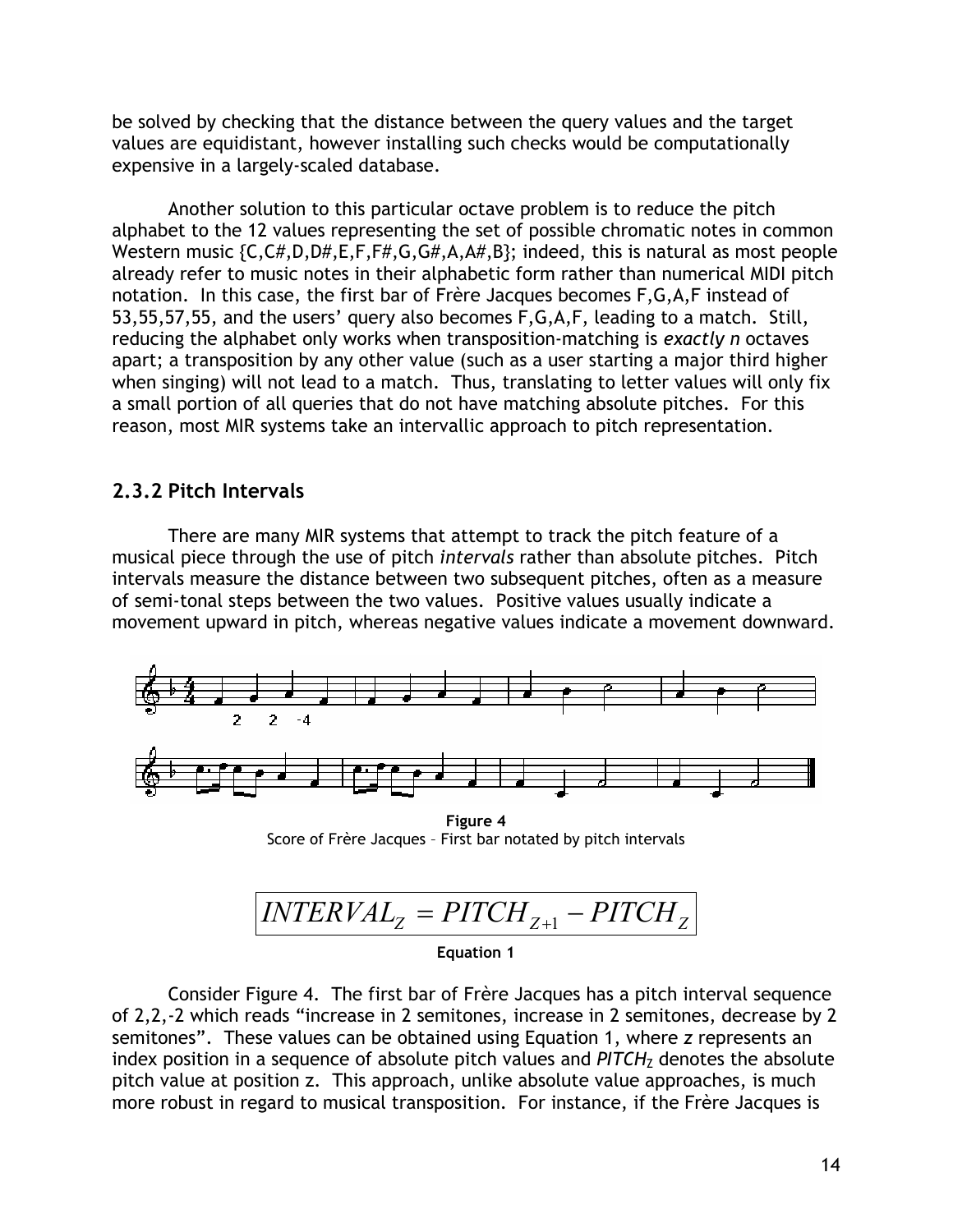transposed upward by a major third, the first two bars of the piece will resemble those pictured in Figure 5.



**Figure 5**  Score of Frère Jacques – Transposed up by a major third (4 semitones)

Thus, even if a user sings a rendition of Frère Jacques that is transpositionally equivalent to the stored version in an MIR database, a match will occur because the intervals between the notes will remain the same. While this illustrates the flexibility of using pitch intervals over absolute pitch, more advanced transpositions can still cause problems when using intervals, most notably scalar (or *diatonic*) transpositions from major to minor keys, which affect not only absolute pitch, but can change the intervals between pitches as well. Despite this, many researchers agree that changing a piece from major to minor (or, in general, changing the intervals between notes) is actually an alteration to the piece itself, or in essence changing the piece into a *new* piece, which would be perceived as somewhat different by human listeners. Thus, mismatches in this case are not only accepted, but expected. It is also interesting to note that pitch interval sequences can be manipulated (marginally) faster than absolute pitch sequences, since by definition they contain n-1 values where  $n = #$ pitches in the musical phrase.

### **2.3.3 Reduced Pitch Contour**

A reduced contour is a quantization of pitch interval values over time to a small alphabet that represents the direction of the contour. This form of representation is very common in MIR literature, since it is easy to understand, fast to search (due to the reduced alphabet size), and shown to be somewhat effective (depending on the exact alphabet used) in differentiating melodic uniqueness. This can also be done in the rhythm domain, although it is not nearly as common an occurrence. While a potentially infinite number of reduced contours can exist, two well-known systems have been proposed, the latter of which has been used throughout MIR literature, and both are listed in subsections below. A variety of variations exist on the systems as well, to accomplish different types of matching; for example, see Section 5.3.2.

#### **2.3.3.1 U,D,S Contour**

One of the original papers that proposed using a reduced contour for MIR systems was authored by Ghias et al [GLCS95]. In this paper, pitch information was reduced to an alphabet size of 3: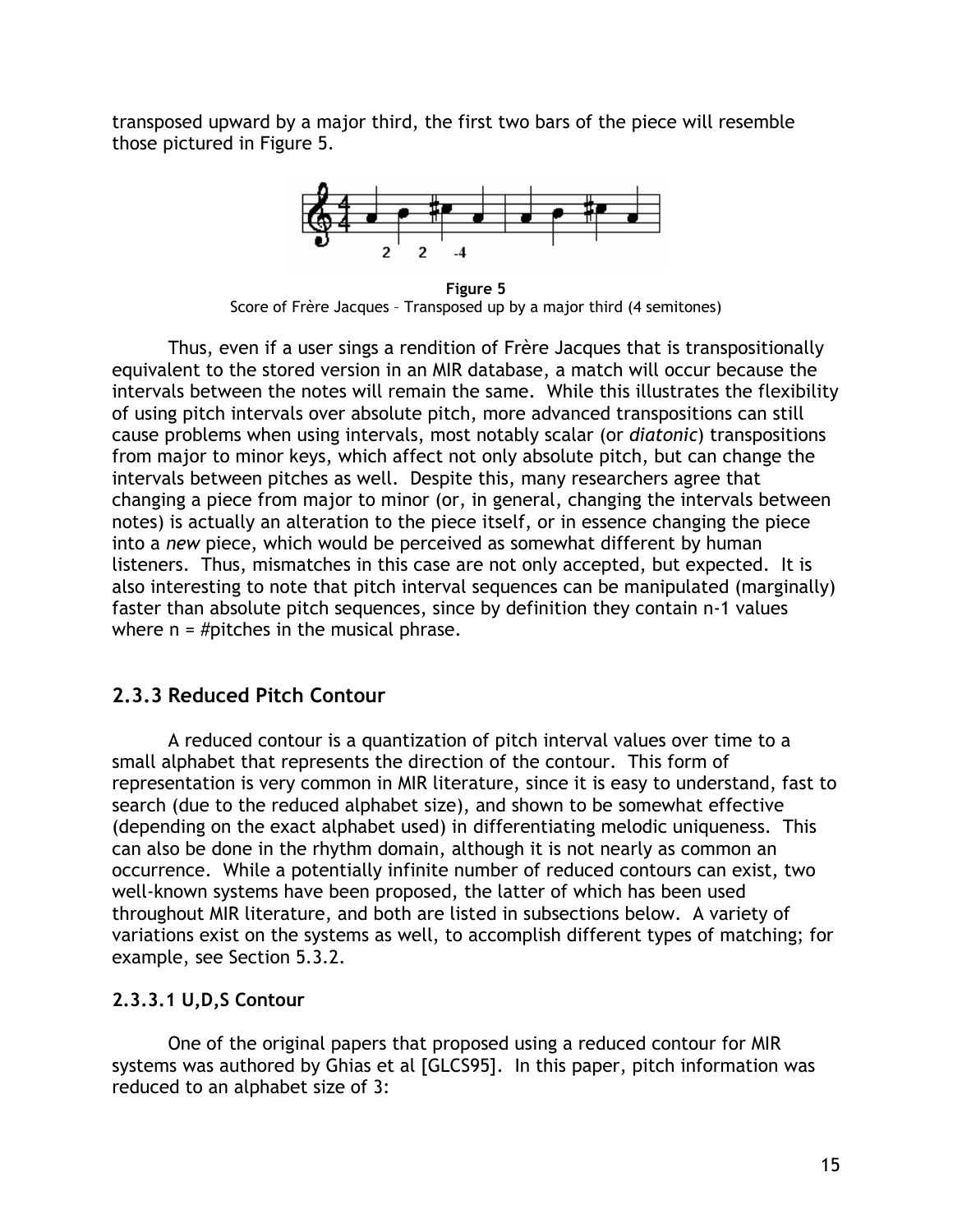- U Indicates a rise in pitch during the note interval
- D Indicates a drop in pitch during the note interval
- S Indicates no change in pitch during the note interval

This approach is desirable from a workload perspective, as less effort is required to design complicated string matching algorithms that take into account larger alphabets. Furthermore, little work is required to convert a user query to the contour, since very simple transcription algorithms can be applied to determine the relative changes in recorded pitch with fuzzy granularity. The main drawback to this approach, however, is the lack of resolution that a 3-letter alphabet provides for the purpose of unique identification of musical passages. This is further explained in the conclusion of the authors' paper, which suggests that a larger alphabet is desirable.

#### **2.3.3.2 Step-Leap Contour**

The step-leap contour is the most used reduced contour in MIR literature, requiring an alphabet of 5 distinct values to describe a pitch interval contour. It strikes a balance of increased resolution and loss of efficiency, when compared to the original U,D,S approach by Ghias et al. A typical step-leap alphabet consists of the following values:

- -S Indicates a small drop in pitch during the note interval
- -L Indicates a large drop in pitch during the note interval
- R Indicates no change in pitch during the note interval
- S Indicates a small rise in pitch during the note interval
- L Indicates a large rise in pitch during the note interval



A step-leap contour representation of a musical passage [CT04]

Cambouropoulos and Tsougras make use of this representation for their melodic segmentation algorithm PAT [CT04]. Figure 6, adapted from their paper, shows a musical passage annotated by step-leap values. In this figure, a step is defined as a change of pitch with a magnitude of either 1 or 2 semitones, whereas a leap is any change in pitch great than this. No notes are repeated in this segment, and so no letter representing zero pitch change is used (no R's appear). The increase in resolution from 3 to 5 letters allows for greater matching potential for the identification and differentiation between varying musical passages, and yet string matching algorithms can remain simple and efficient overall. The step-leap contour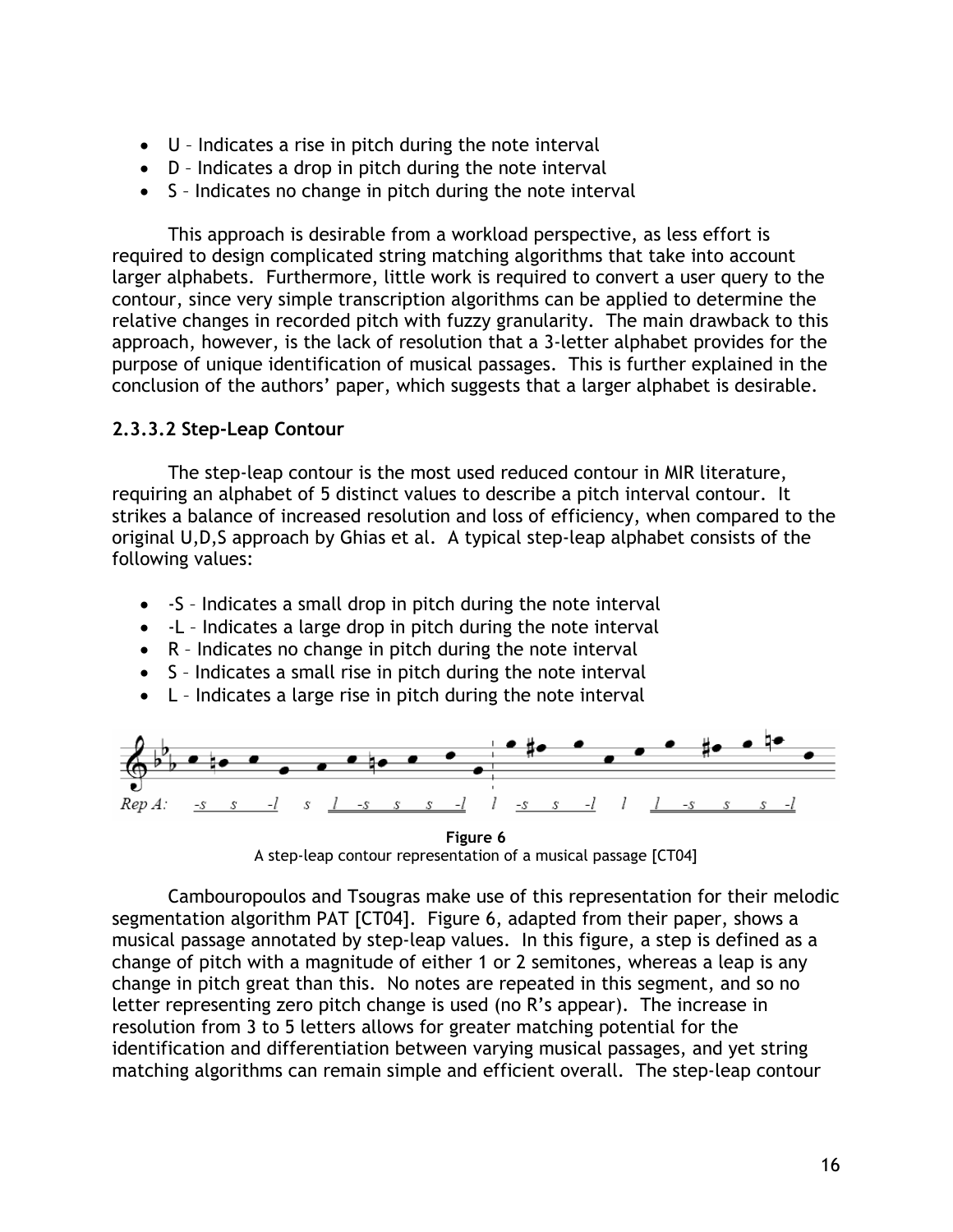approach can also be further extended, to allow for multiple classes of steps and leaps, with overlapping categories as well [CT04].

## **2.4 Rhythm Representation Alternatives**

Like pitch, rhythm is a common musical feature used for data retrieval within most MIR systems, though to a lesser extent. There are three common approaches used by MIR systems and researchers, each of which are outlined in the sections below.

#### **2.4.1 Absolute Duration**

Similar to absolute pitch (2.3.1), absolute duration measures the exact lengths of notes that occur within a piece.



**Figure 7**  Score of Frère Jacques – Fifth bar notated by absolute duration (eighth note = 1)

The numerical sequence representing the rhythmic feature of the fifth bar of Figure 7 assumes that eighth notes have a numerical weight of 1; that is, durations which take twice as long (quarter notes) have double the weight, whereas durations which take half the time (sixteenth notes) have half the duration. In practice, this scheme usually works well. Unlike absolute pitch, absolute rhythmic sequences do not suffer from the pitch transposition problem; as long as a user sings at a steady pace, rhythm can be successfully matched regardless of the piece's tessitura. Despite being a more useful absolute measure than its pitch counterpart, absolute rhythm does run into problems when a piece is time-stretched.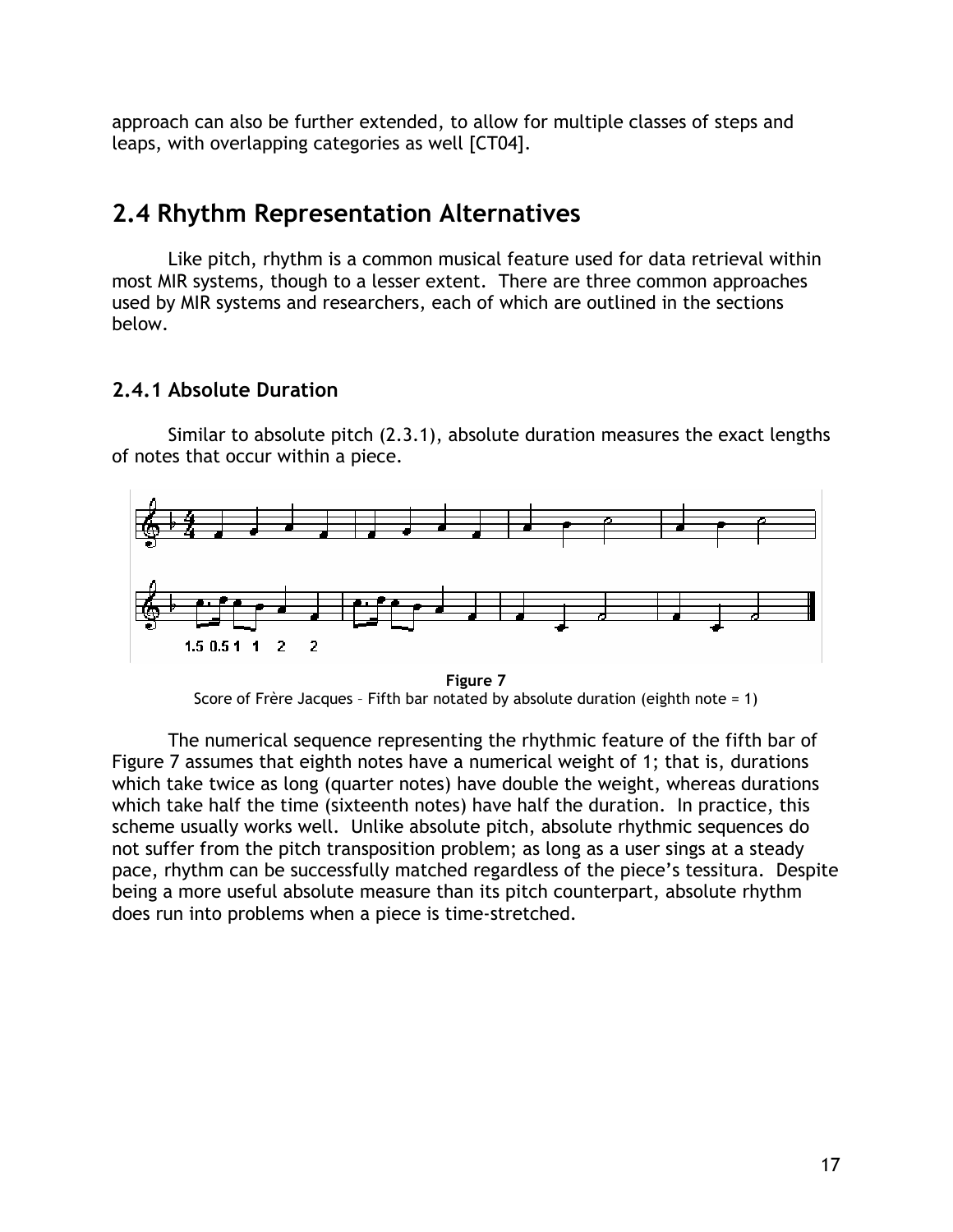

Two scores of Frère Jacques – Fifth and sixth bars (fifth with absolute duration values)

Figure 8 shows the fifth and sixth bars of Frère Jacques. The first passage uses exactly half the weighted duration that the second passage contains; that is, the second passage is time-stretched by doubling the values of each individual note. Audio playback of either of these passages will sound familiar to humans, and both would be correctly identified as a part of Frère Jacques. Despite this, a mismatch may occur if a user sings this passage as a query, even if sung tonally correct. This is because it is difficult to ascertain note division from recorded audio input alone. In fact, when played using the same tempo (say, from a metronome), there would be no audible difference between these two passages. Thus, when a musical query is input there may be several ways to encode the rhythmic sequence, all of which would be correct, and will ultimately lead to mismatching. It is quite possible that the second passage shown was a user-given query attempting to match the first passage, and since 1.5,0.5,1,1,2,2 will does not match 3,1,2,2,4,4, an MIR system using absolute rhythm would fail. To overcome this problem without resorting to mathematical recalculations on entire musical segments, duration ratios are often a better choice to represent rhythmic features.

#### **2.4.2 Duration Ratios**

Duration ratios attempt to rectify the problem of time stretching suffered by the use of absolute duration values. Though there is no standard way of calculating these ratios, Equation 2 shows one possible way to achieve duration ratios, where *z* is an index position in a sequence of absolute duration values and *NUMBEATS<sub>Z</sub>* denotes the number of beats that the absolute duration of the *z*-th note occupies within a bar:

$$
DURRATIO_{Z} = \frac{NUMBEATS_{Z+1}}{NUMBEATS_{Z}}
$$

**Equation 2**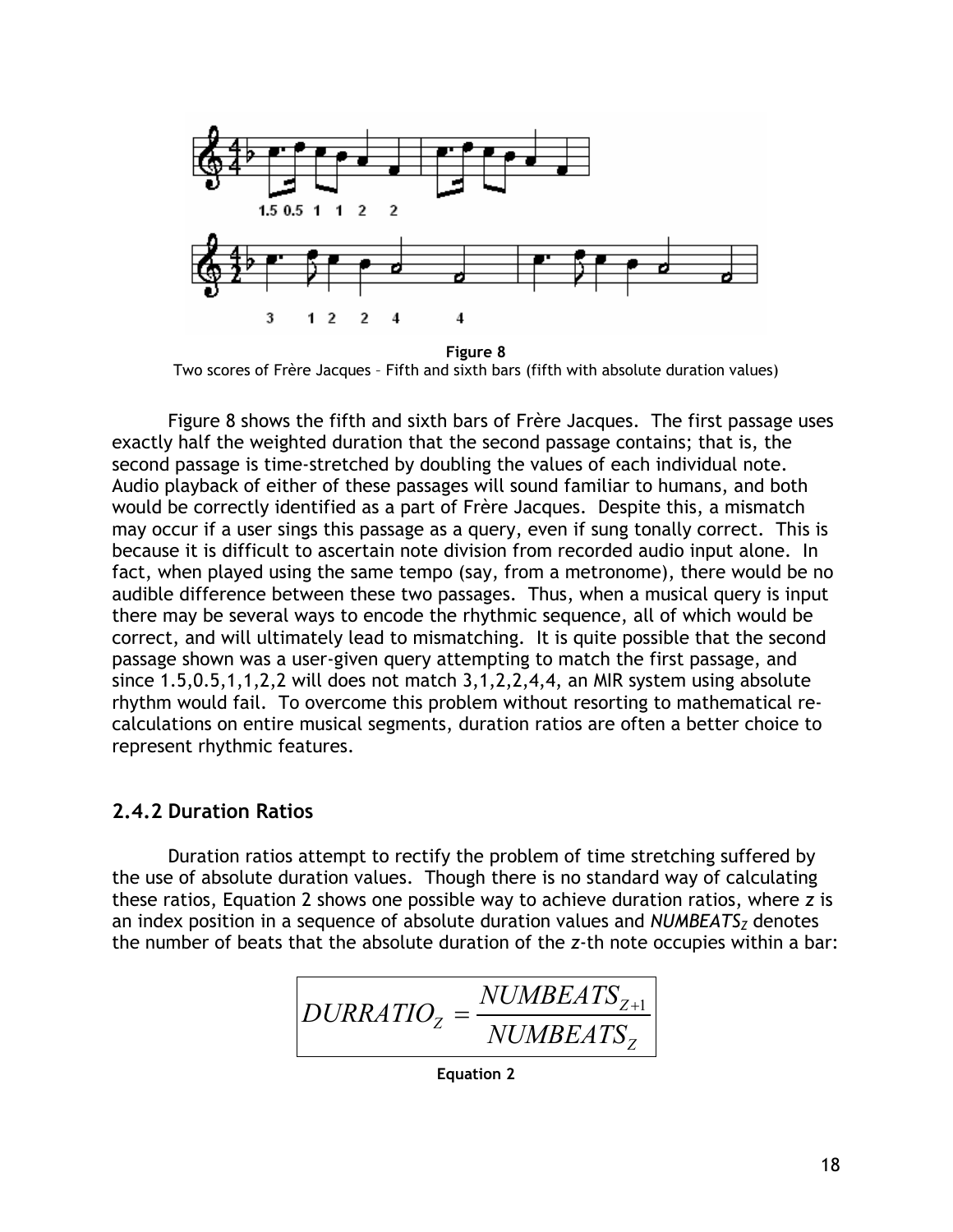

**Figure 9**  Two separate scores of Frère Jacques – Fifth and sixth bars (fifth with duration ratios)

Figure 9 shows that the effects of stretching time have no bearing on the ability for matches to occur; beat time can be expanded or compacted in either the numerator or denominator of the piece's time signature, with no effect to the resulting duration ratios. Although duration ratios are more useful than absolute duration values for the purpose of an MIR system, both of these schemes still suffer from real-world problems; in particular, the problem of ambiguous duration transcription from recorded music. Consider an MIR system where querying is done by use of captured MIDI from a piano/keyboard. Say that we have stored the song "Hot Cross Buns" (along with duration ratios according to Equation 2) in our database as seen in Figure 10.



**Figure 10**  Score of Hot Cross Buns – First and second bars annotated with duration ratios



**Figure 11**  Score of user query – First and second bars annotated with duration ratios

Furthermore, let Figure 11 represent a user's query (played on a keyboard) who is attempting to find the score for Hot Cross Buns. In this example, the user has played the piece in a seemingly correct fashion; the only minor error made was that their half-notes (notes 3 and 6) were not held for the full required duration called for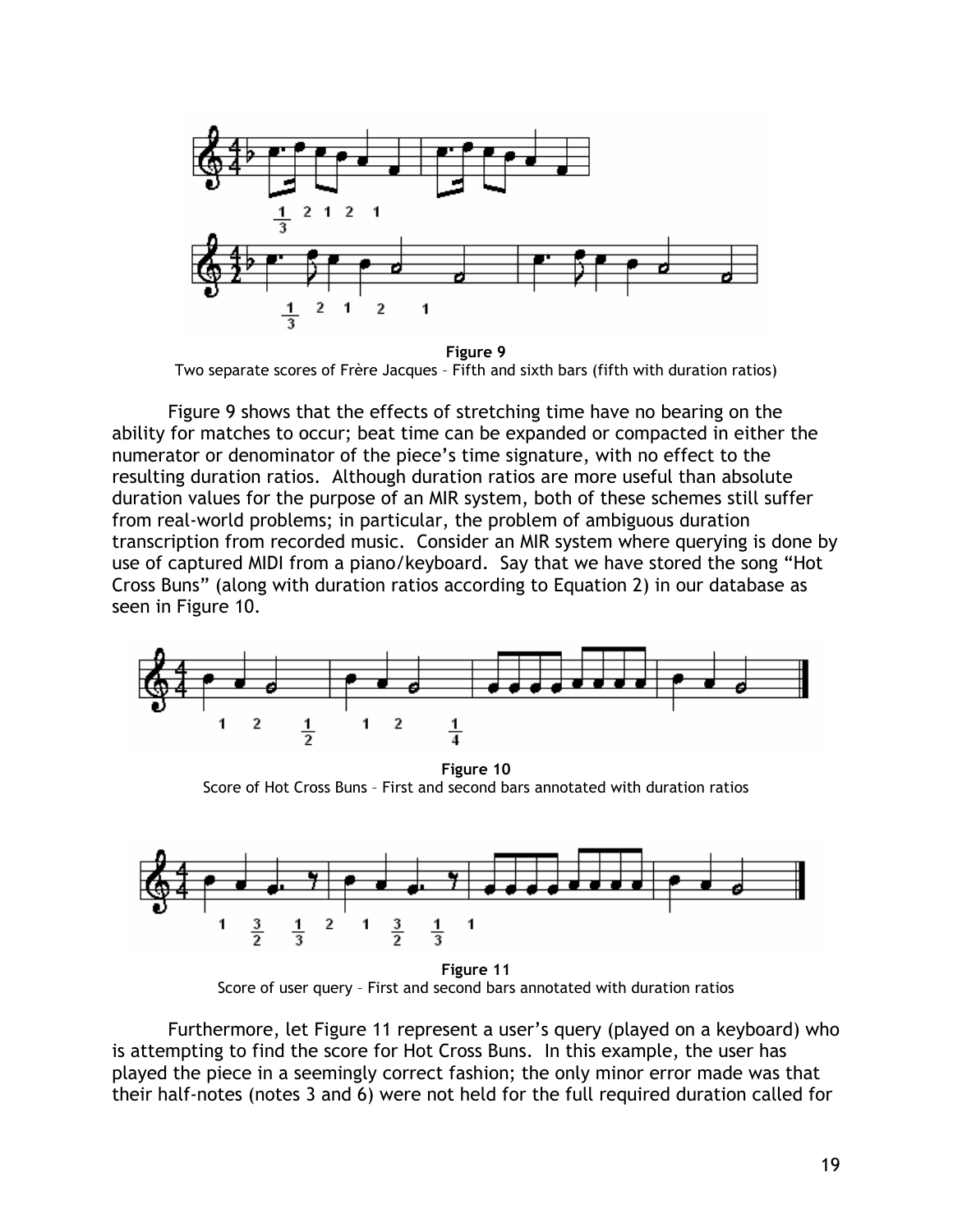by the original score of Hot Cross Buns, a common mistake made by all musical performers. Still, since MIDI is sensitive to such anomalies, the users' query will be recorded exactly as played; it would make little sense to apply a heuristic here, since making assumptions about note durations is nonsensical given that music is infinitely divisible, and sometimes divides into fine granularity  $(64<sup>th</sup>$  notes) in practice.

Very quickly we see that a mismatch is going to occur, since the duration ratio sequences of the two passages are clearly different. A partial match will occur if the third and fourth bars are considered, however for a full record match to be declared, the MIR system will have to allow tolerance for individual mismatches; more accurately, two mismatches for every note duration misplayed during the query. As a result, many MIR systems opt for an alternative approach that uses *Interonset* Ratios, rather than duration ratios.

#### **2.4.3 Interonset Ratios**

Interonset ratios (IORs) are an excellent way to represent rhythmic information while bypassing the drawbacks listed in Sections 2.4.1 and 2.4.2. Most recent research utilizes interonset ratios when tracking rhythmic features within an MIR system. It is first useful to define an interonset interval, and to show the advantage of using these to create interonset ratios.



**Figure 12**  Score of Hot Cross Buns – First and second bars annotated with IOIs

An IOI totally ignores a note's length, and instead tracks the time between the beginning points of two successive notes. Equation 3 shows the construction of IOIs, where the *ONSETTIME<sub>Z</sub>* of a note is a measure of how many beats have passed since some point of reference (such as the beginning of a piece or bar). The sequence of IOIs in Figure 12 is 1,1,2,1,1,2 for the first two bars of the piece; this corresponds to a difference of "1 beat between the starting times of the first two notes, 1 beat between notes 2 and 3, 2 beats between the notes 3 and 4, etc..".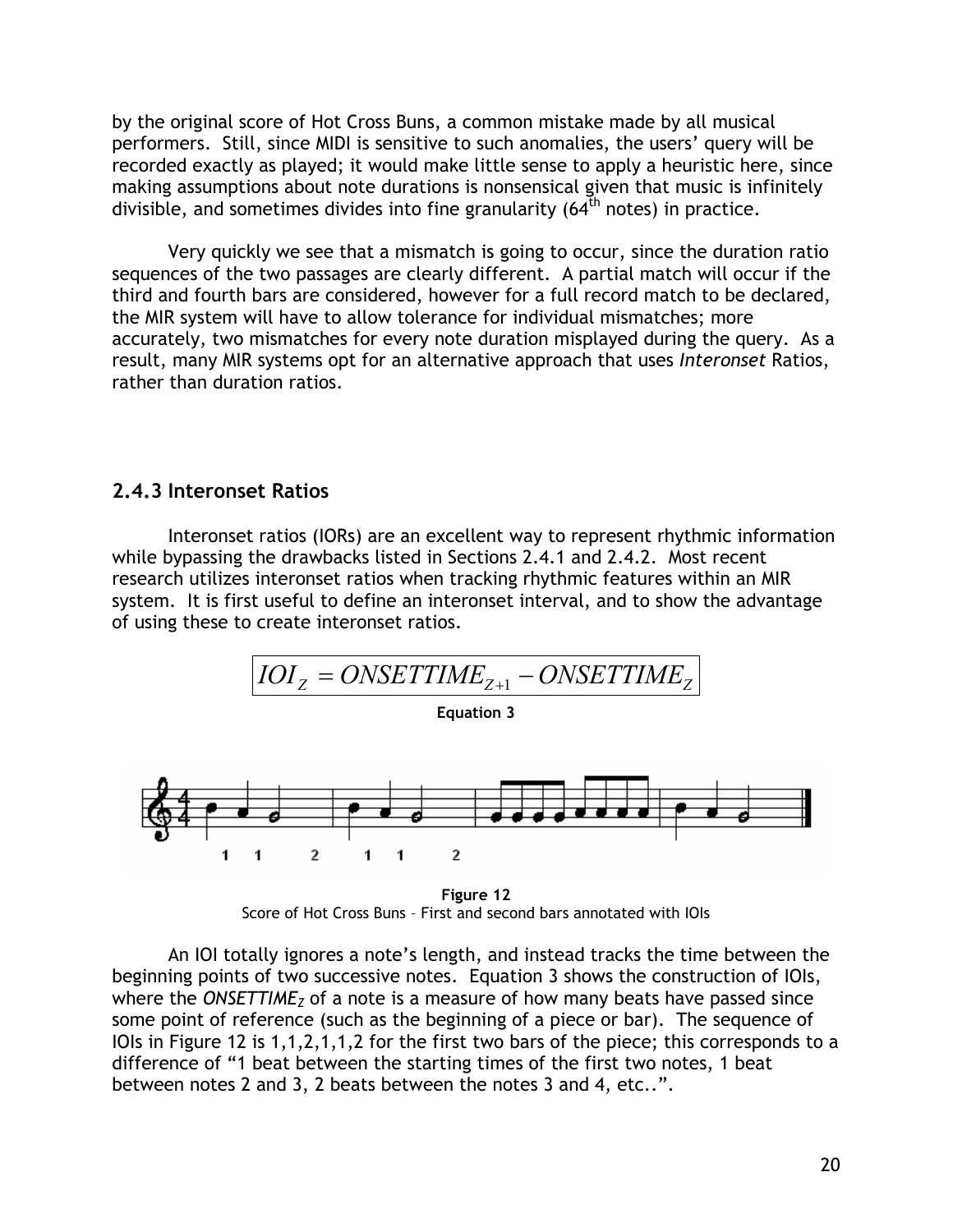Tracking rhythm in this manner leads to a both positive and negative effects within an MIR system. On the positive side, the user query problems discussed in Section 2.4.2 (in reference to Figure 11) no longer cause mismatches within the system; if a note is held a little longer or shorter than the same corresponding note in the database, IOIs will not be sensitive to it. However, this can also be seen as a negative side effect; if a user were to search for a song containing specific note durations, say staccato notes, IOIs would not be appropriate. While this could present a problem for some systems, most authors agree that trading off duration sensitivity in an effort to relax query requirements of rhythmic perfection (see also Section 4.4) is acceptable. A second problem exists with using IOIs, and also exists with the use of absolute durations as well, where the values are not sensitive to time stretches. For this reason, calculated IOIs can be converted to interonset ratios, or IORs, which are sensitive to both time stretching and also imperfect user query note durations.

$$
IOR_z = \frac{IOI_{z+1}}{IOI_z}
$$

**Equation 4** 



**Figure 13**  Score of Hot Cross Buns – First and second bars annotated with IORs



**Figure 14**  Score of user query – First and second bars annotated with IORs

Using the formula denoted in Equation 4, Figure 13 shows the rhythmic component of Hot Cross Buns stored as a sequence of IORs 1,2,0.5,1,2. This can be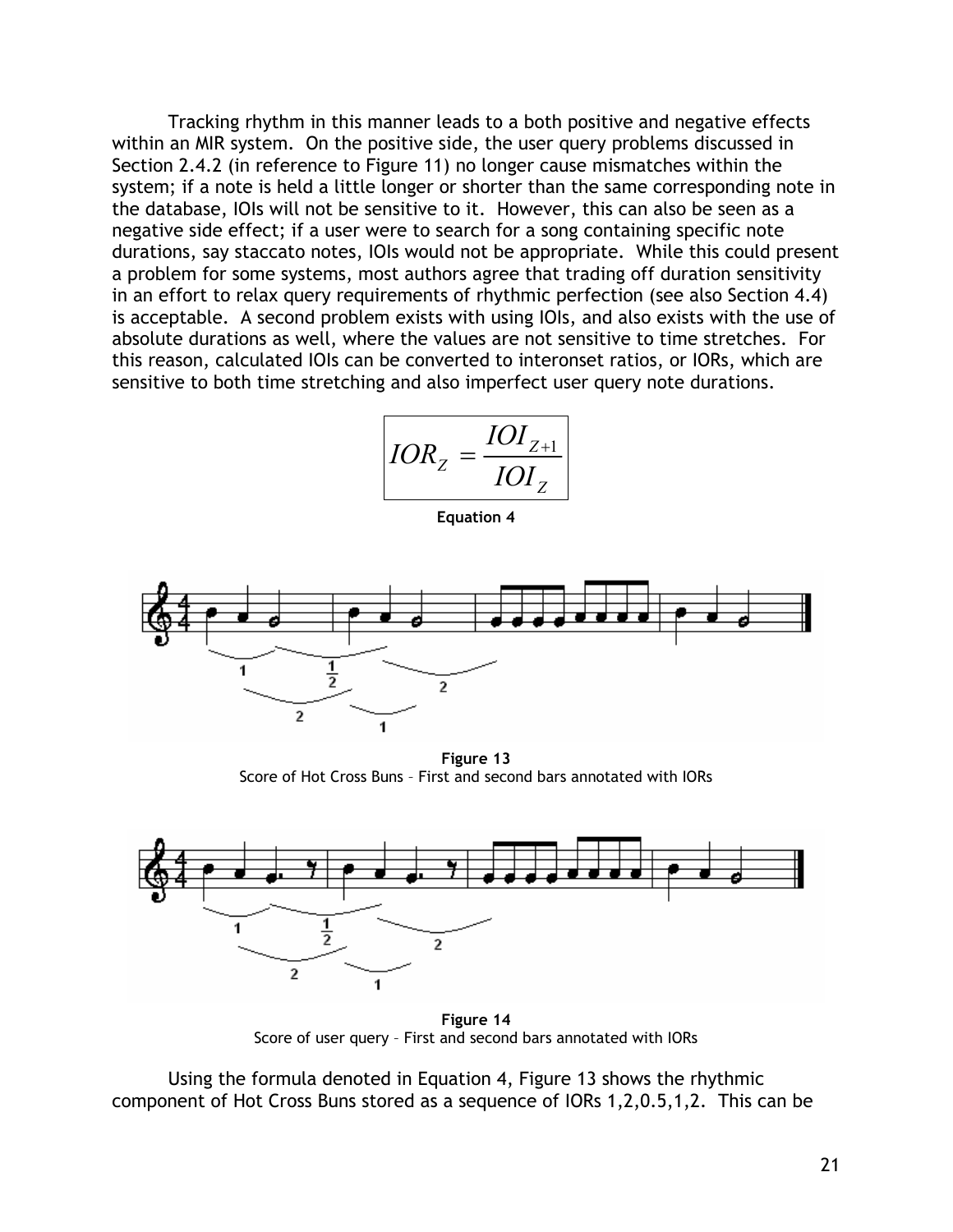read as "the first interonset interval and the second interonset interval are different by a factor of 1, the second and third by a factor of 2, etc..". Lartillot notes that IORs are far less intuitive a measure than the representations described in previous sections [Lar05]. Despite this, they still accomplish the goals of being sensitive to duration variance and time stretching. For example, the IOR sequence of a sample user query in Figure 14 will find a match even if the durations vary slightly and/or time is stretched (in this example time is not stretched, however).

#### **2.4.4 Reduced Rhythmic Contour**

A reduced rhythmic contour is rarely used in the academic MIR literature. This is mainly due to the general lack of concentration on rhythmic features when compared to pitch features, for the purpose of pattern induction and searching. Still, reducing the rhythmic quantization alphabet to a very small size can have advantages over larger alphabets with more precision, and this approach could be particularly suited for bit parallelism (see Section 5.4.3), though this literature survey found no papers with such a solution. In an effort to avoid repeating the key points of reduced contours, please refer to the discussion in Section 2.3.3.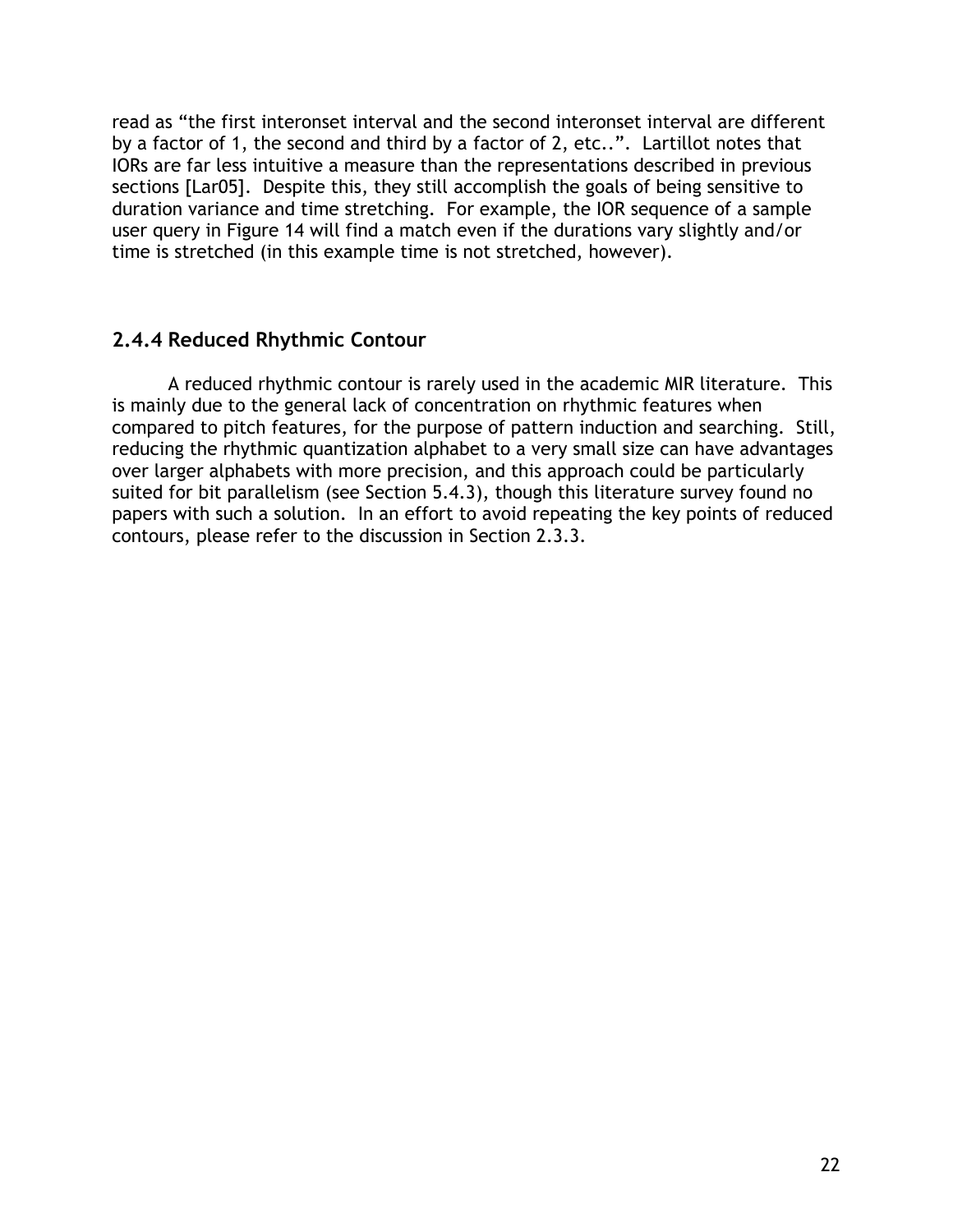# **3.0 Musical Transcription**

This paper defines musical transcription as the process of converting music from one form into another, specifically limited to the domain of computer-based representations. Musical data can be expressed in a variety of formats, many of which have gained widespread usage on the internet. Thus, MIR systems often have to deal with the problem of transcription to achieve a common form for music to be represented. The main difficulty in any transcription process is the interpretation of music from the source form, before converting to the target form. The two most common forms of transcription relate to the conversion of music from a MIDI source format or a sampled audio format, both of which are described in Sections 2.1.1 and 2.1.2.

Music can be challenging to transcribe for a variety of reasons inherent to musical performance itself. First, a great deal of musical knowledge is needed to properly recognize all of the features that can (or need to) be extracted. Most computer scientists or mathematicians designing transcription algorithms must therefore consult experts in musical theory, further complicating the process [MB01], unless they are fortunate enough to possess this musical knowledge themselves. Additionally, music contains a large amount of invisible data that is passively implied rather than explicitly stated in source form. For example, subtle key changes can be implied through the use of note accidentals, and a piece's chordal progression is merely implied by the relationship of notes to a tonic value. Finally, musical transcription is greatly complicated in the case of polyphonic interplay, where distinguishing between several instruments playing concurrently can prove to be very challenging.

# **3.1 Transcription from Sampled Audio**

Transcription of music from a sampled audio format can be very complex depending on what musical information needs to be extracted and converted. As a result, this paper merely brushes upon tactics used for transcription from sampled music; entire surveys exist on these topics alone, and many of the details are omitted in this section as a result. Early attempts at transcription (~1970) commonly targeted the speech domain, rather than music, as there was great interest in being able to speak into a microphone and have a computer "type for you", or vice-versa where the roles of speaker and writer were reversed. Hess's algorithm for speech transcription was one of the first attempts to apply a transcription algorithm to the musical domain, with very limited success[GKM03]. Before that, Piszczalski and Galler developed one of the first systems that attempted to convert an audio signal into musical score [PG77]. Later in the early and mid 1990's, a growing set of approaches specifically targeted for music began to emerge.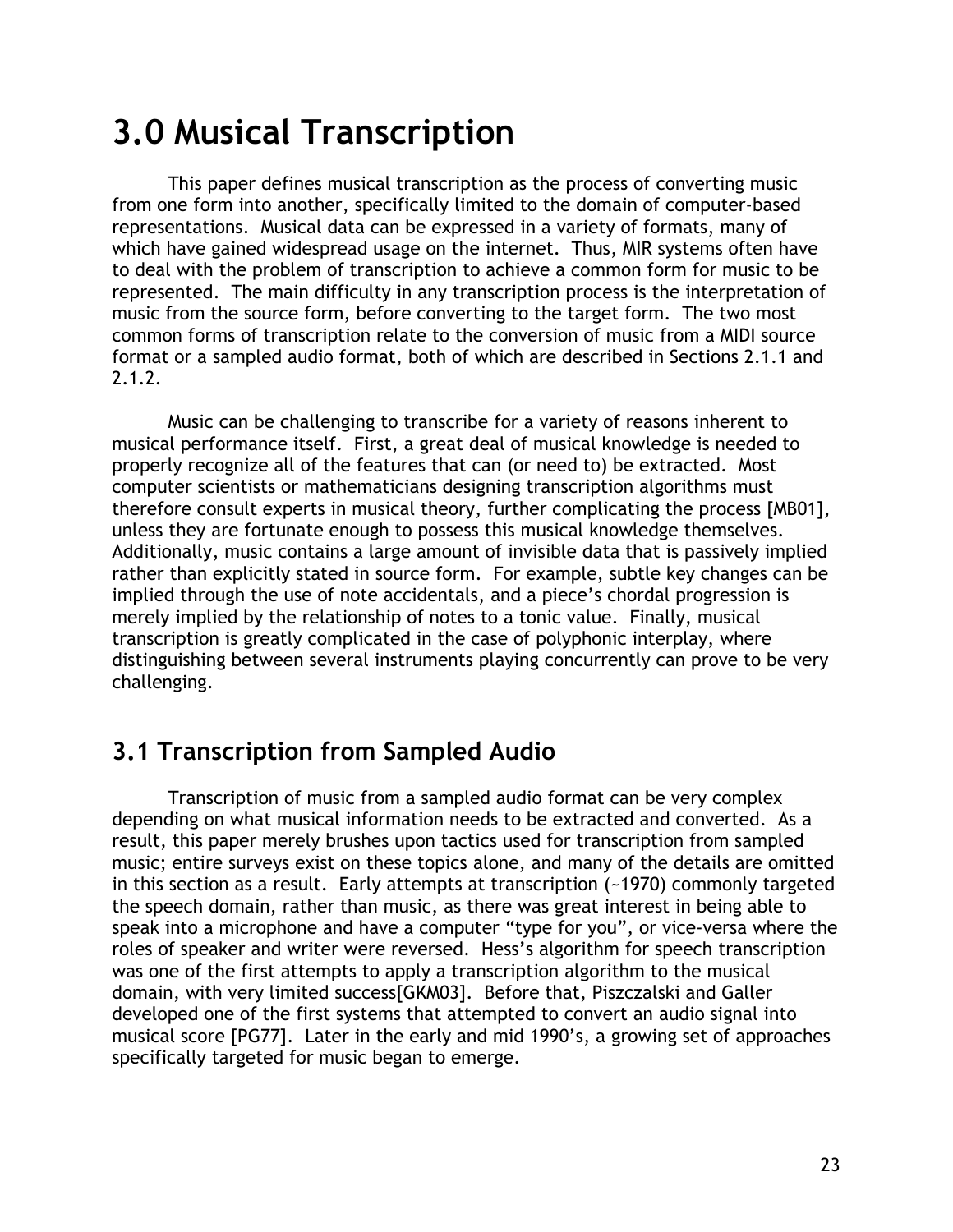Most algorithms focus on the extraction of time-domain specific fundamental frequencies found within the musical waveform. A fundamental frequency, or simply *fundamental*, is defined as the lowest frequency value in a related harmonic sequence of frequencies, where each value in the series is a multiple of the fundamental. By extracting this value, analysis can be performed to provide a pitch spelling, which is an ordered (time-specific) listing of the various pitches that occur throughout the piece. Two fairly common approaches attempt to identify a periodic signal's fundamental frequency, and lend to additional musical information:

• **Autocorrelation (ACR)** – This method is the most common approach at the identification of periodic fundamental frequency [Kla00]. Given a sequence of frequencies sampled from an audio signal x(k) of length K, an autocorrelation function ACR(n) is defined as:

$$
ACR(n) = \frac{1}{K} \sum_{k=0}^{K-n-1} x(k) \cdot x(k+n)
$$

**Equation 5** 

This function will produce an ACR contour, where the peak value of the result represents the fundamental frequency of the original sequence. Variations on this function also exist, and these tend to increase or decrease the sensitivity of results, making autocorrelation an effective tool for pitch spelling.

 Another property of an ACR contour is that frequency punctuations can be followed over time, which is useful for beat tracking. Still, while beat divisions can be somewhat implied, further analysis is needed to determine exactly where bar lines can be drawn. For example, if a large number of polyphonic frequencies fall within a close period of time, and they do so at regular intervals (revealed by the ACR contour), then a possible bar division may be extracted.

• **Envelope Periodicity (EP)** – This method capitalizes on the observation that musical signals with multiple frequencies occurring simultaneously in the timedomain often cause fluctuations in the corresponding amplitude envelope, where the frequency of each fluctuation is a measure of the difference between the observed frequencies occurring simultaneously [GKM03]. Since the fundamental frequency will tend to affect the amplitude envelope the strongest, it can be identified, as well as potential information about the rhythmic beat of the music.

Aside from these and many other approaches, there are additional considerations when transcribing musical data that go beyond pitch and rhythm factors. For example, the identification of time and key signatures can be challenging even given a perfect transcription of pitch and rhythm, as often musical passages can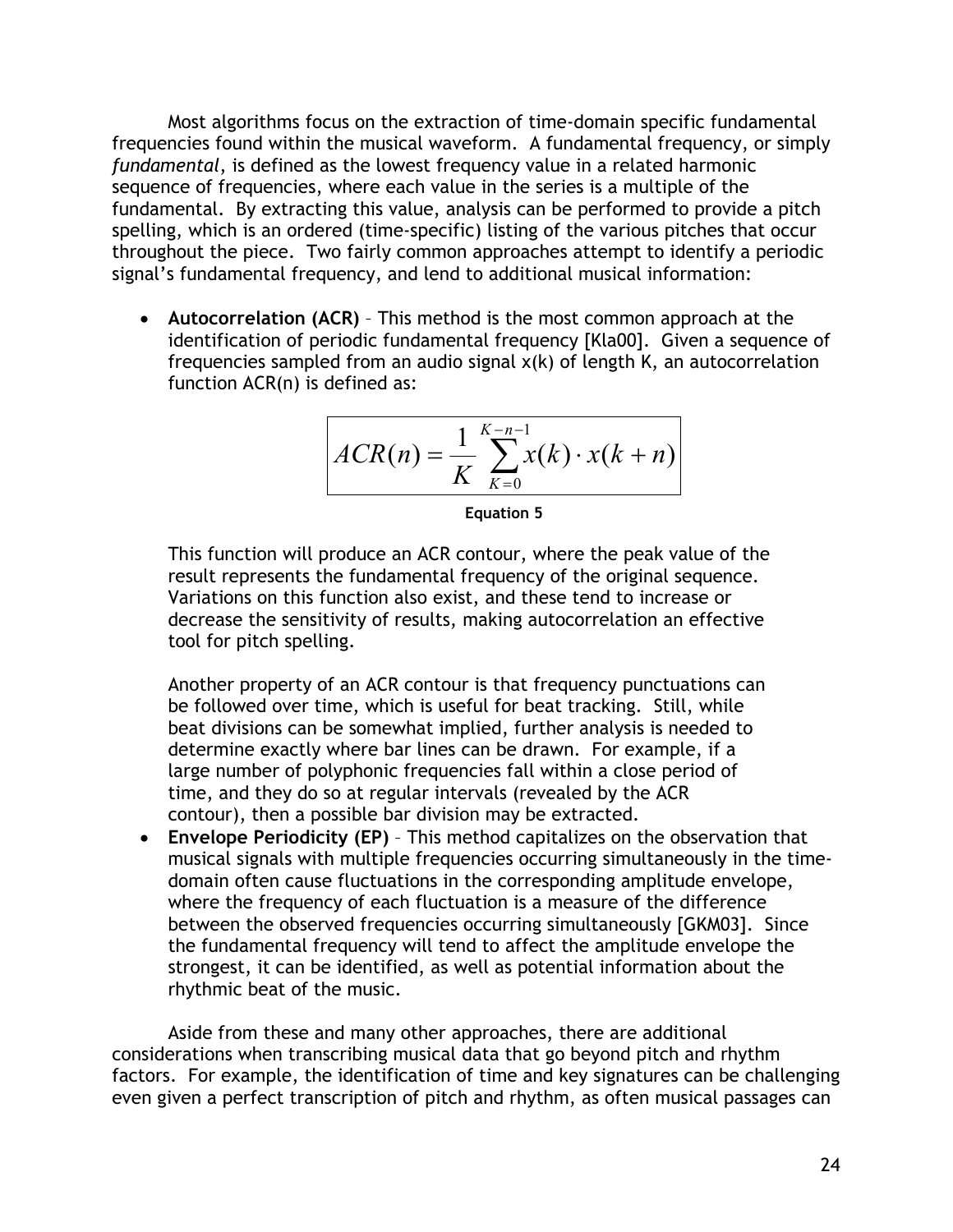be broken down in a variety of equally-correct ways. Some of these additional considerations are further explained in the following section (3.2).

# **3.2 Transcription from MIDI**

When compared to transcription from sampled audio, MIDI tends to be a much nicer format to work with. Essentially, MIDI resembles a form that most of the algorithms in Section 3.1 attempt to achieve; a quantized mathematical decision on each and every note in a musical phrase. Still, MIDI can be difficult to process further in cases where higher-level musical information (such as key, bar segmentation, etc) is required. Some of this difficult depends on the quality of the MIDI file. For example, were separate channels used for the various instruments involved, or were all of the notes crammed into one channel? Does the file follow general MIDI standards, such as the use of channel 10 for drums? If a MIDI file is not properly designed, the task of transcribing the music to a more detailed format (such as a digital score) becomes harder. The following sections outline some of the challenges of transcribing MIDI music into alternate, more detailed forms.

### **3.2.1 Pitch Spelling**

Generally, pitch spelling from MIDI is a simple task, since all notes in a MIDI file have clearly-defined pitch values ranging from 0-128 with chromatic semi-tonal granularity. There are some considerations that can complicate the process, however. First, consider a 3-note phrase of increasing MIDI pitch numbers corresponding to 69,70,71. Using a simple MIDI pitch lookup table<sup>8</sup>, one would translate these values into the notes A,  $A^{\#}$ , B (Figure 15).



**Figure 15** A pitch spelling of MIDI values 69,70,71



**Figure 16**  An alternate pitch spelling of MIDI values 69,70,71

 $\overline{a}$ 8 http://www.harmony-central.com/MIDI/Doc/table2.html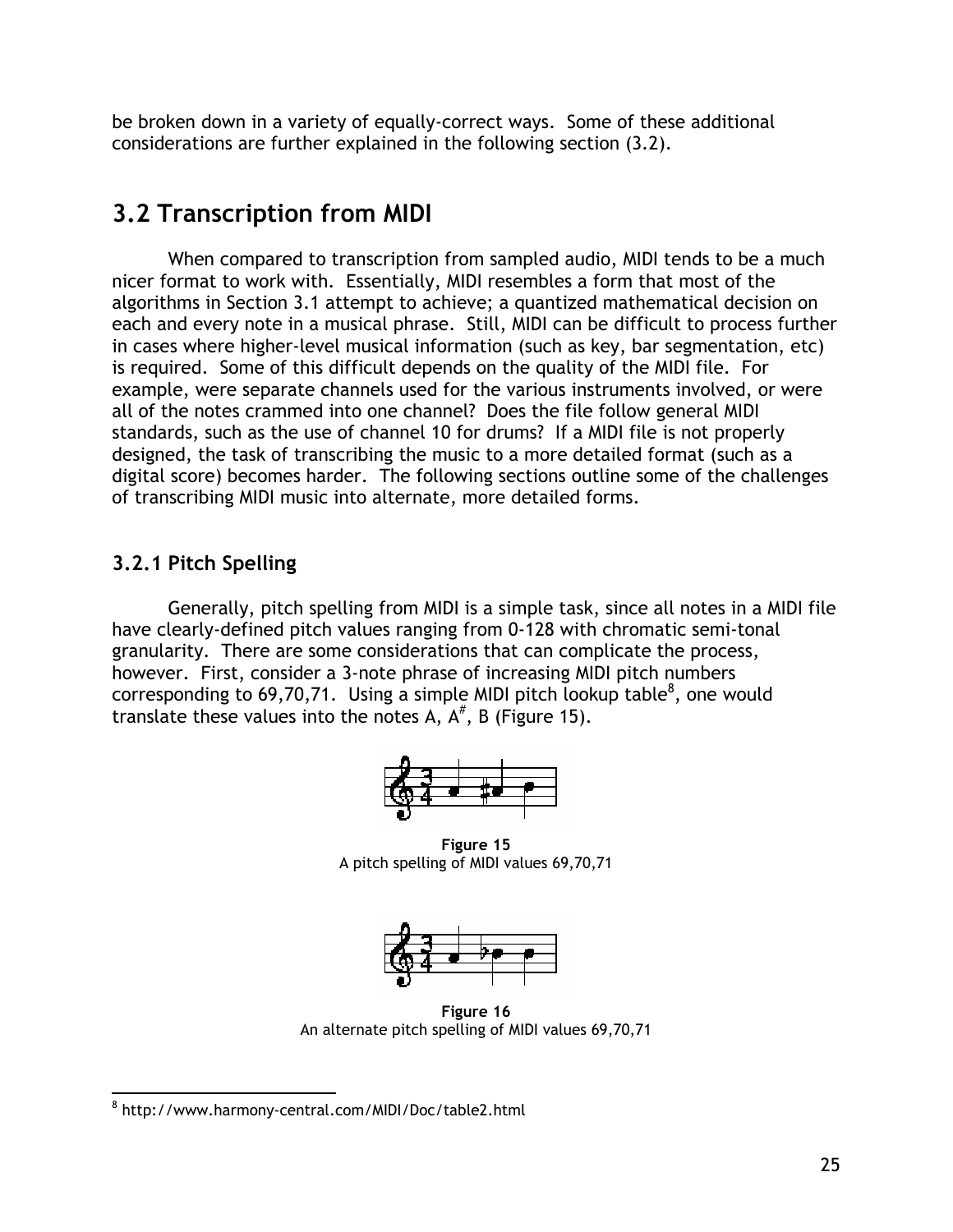However, Figure 16 shows an alternate pitch spelling which is equally valid, using a flat-augmented B instead of a sharp-augmented A, both of which are enharmonic notes. In fact, there are other potentially correct spellings of 69,70,71, that use notationally parsimonistic values, such as double-sharps or double-flats. The problem lies in the interpretation of these intervals as "chromatic" intervals as opposed to "diatonic" intervals. Chromatic intervals measure the number of semitones between two values, and in the case of Figure 15 and Figure 16, the chromatic intervals are identical. Diatonic intervals measure distances between note values that fit nicely into common major or minor scales, and so certain intervals carry heavier weight than others when pitch spelling occurs. Most authors design their algorithms to avoid double-accidentals, as they occur infrequently in real-world musical scores.

**Figure 17**  The "line of fifths", adapted from [Cam01].

Two similar algorithms presented by Temperley and Longuet-Higgins attempt to exploit a linear representation of the "circle of fifths"<sup>9</sup>, termed the "line of fifths"<sup>10</sup> (see Figure 17) [Lon87, Tem97]. In both algorithms, the spelling of two subsequent pitches minimizes the interval distance between the note values as they occur on the line of fifths. This gives a natural pitch spelling where oddly-occurring intervals are avoided, and while both algorithms apply further analysis, they achieve similar (and effective) end results. Additional authors have since taken the approaches defined by Temperley and Longuet-Higgins and attempted to improve them, such as the *ps13* algorithm by Meredith [Mer04].

| <b>Class</b> | r              |           |    |    |    |                |    |    |    |    |    |    |
|--------------|----------------|-----------|----|----|----|----------------|----|----|----|----|----|----|
| Intervals    | <b>AD</b><br>. | 2m        | 2M | 3m | 3M | 2a             | 3d | 4d | 4а | 1d | За | 2d |
|              | 5P             | <b>7M</b> | 7m | 6M | 6m | 7 <sub>d</sub> | 6а | 5a | 5d | 1а | 6d | 7a |

**Figure 18**  Cambouropoulos' Pitch Classes (P=perfect; M=major; m=minor; a=augmented; d=diminished)

Other pitch spelling algorithms exist that attempt to achieve a proper pitch spelling where chromatic ambiguity occurs. For instance, Cambouropoulos suggests the use of diatonic intervals to achieve accurate pitch spelling [Cam01]. His approach is based upon the classification of standard and non-standard diatonic intervals that can occur in music, and he identifies four pitch classes A-D, where each interval is assigned a class, and higher alphabetically-ordered classes carry greater precedence (Figure 18). The algorithm then spells out all possible note spellings for each bar (or window) of music between 9 and 15 notes, and assigns pitch classes to the resulting

 $\overline{a}$ 

<sup>&</sup>lt;sup>9</sup> http://en.wikipedia.org/wiki/Circle\_of\_fifths

<sup>10</sup> http://www.music.sc.edu/fs/bain/atmi02/lof/index.html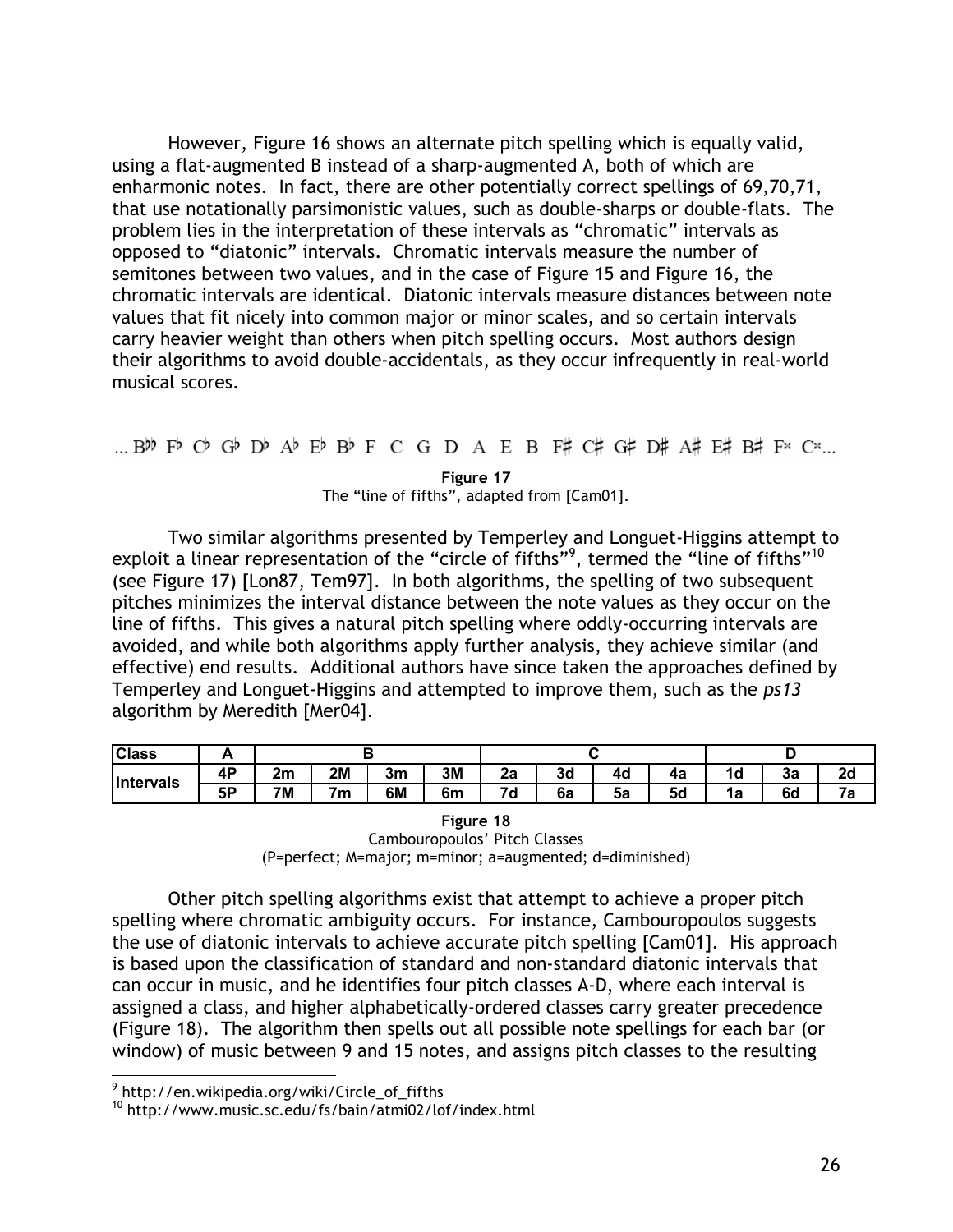possibilities. The spelling that maximizes the alphabetic ordering (generates the highest classes) is then selected as the proper spelling for that particular window of music. While a great deal of processing is required (up to 5000 spellings per bar of music), accuracy is quite high and leads to spellings that conform to many of the best human practices of musical score construction.

### **3.2.2 Polyphonic Division**

Like pitch spelling, polyphonic division is normally a simpler process with MIDI data than with sampled audio. The standard MIDI file format accounts for the division of music into channels; conceptually, a channel (usually) corresponds to one instrument (sometimes able to play several simultaneous notes, such as a piano), making a channel synonymous with a musical "part". Thus, polyphonic division is natural; the final score adds a staff for each channel presented in the MIDI file, and transcription begins with algorithms such as those identified in Section 3.2.1, many of which are capable of handling polyphonic transcription themselves. However, some MIDI files are not structured in this manner, and instead opt to merge several parts into one channel. These malformed files still contain all of the information to recreate the sound of a musical piece, yet they are difficult to parse for the purpose of accurate polyphonic transcription. Consider a 2D orthogonal projection of a MIDI channel, where  $(x, y)$  denotes the occurrence of pitch x at time y within the piece.

 $\{ (50,1), (52,1), (52,2), (53,2), (53,3), (55,3) \}$ 

**Figure 19**  A set of 6 MIDI notes found in a single MIDI channel in (pitch, time) format

The set defined in Figure 19 outlines 6 differently-ordered notes that could occur in a MIDI file with only 1 channel. It is difficult to determine how to interpret these values. All six notes may be part of a single piano part (Figure 20), or the notes could be divided into two different piano parts operating together in multi-voiced polyphony (Figure 21).



**Figure 20**  Single-voiced pitch spelling based on note values of Figure 19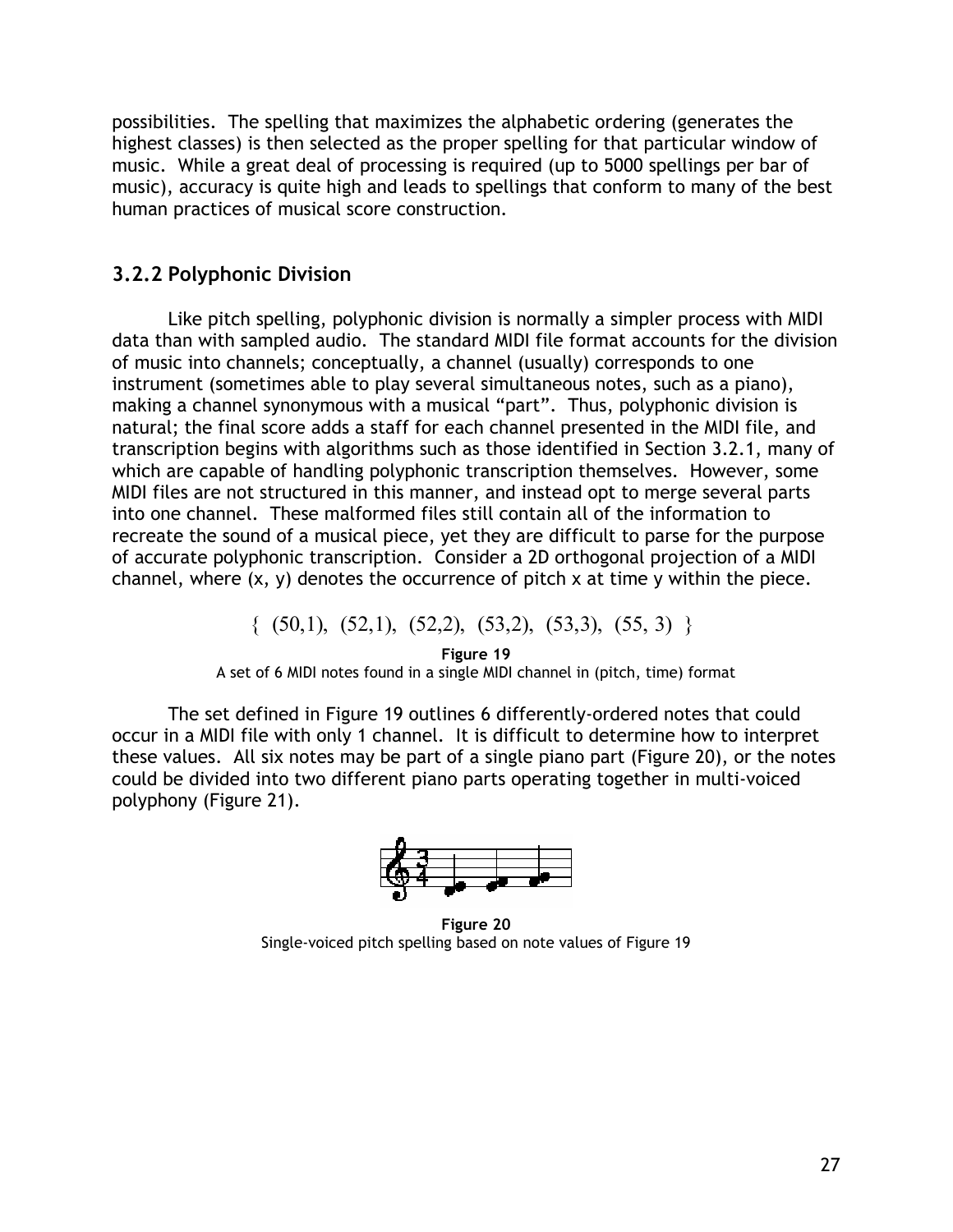

**Figure 21**  Multi-voiced pitch spelling based on note values of Figure 19

In cases such as these, it is difficult to know when notes should be separated and when they should not; for the purpose of pattern matching (see Section 6.0), it is critical that notes not be separated outside of their polyphonic context [Meu03]. The simplest solution is to assume that MIDI files are correctly formed, and thus side with the monodic translation. While this is probably the most correct approach, it leads to transcription errors for some MIDI files, and the application of heuristics in this area is still relatively unused, with the exception that additional piece information (such as genre, composer, etc.) is available.

An attempt at polyphonic division by Cambouropoulos applies a streaming algorithm to polyphonic music [Cam00b], so that each vocal part within the polyphonic phrase is broken down into a single steam, or voice, normally for the purpose of creating a set of note strings to which matching algorithms can be applied. The algorithm used breaks down musical passages into *n* streams of notes, where *n* is the number of notes within the largest chord that occurs during the piece. Despite some success, this approach is naïve from a musical standpoint; no crossing of streams is allowed, which is a phenomenon that occurs frequently in real-world music. Thus, mismatches can occur as illustrated in Figure 22, though enhancements made to the algorithm can improve accuracy.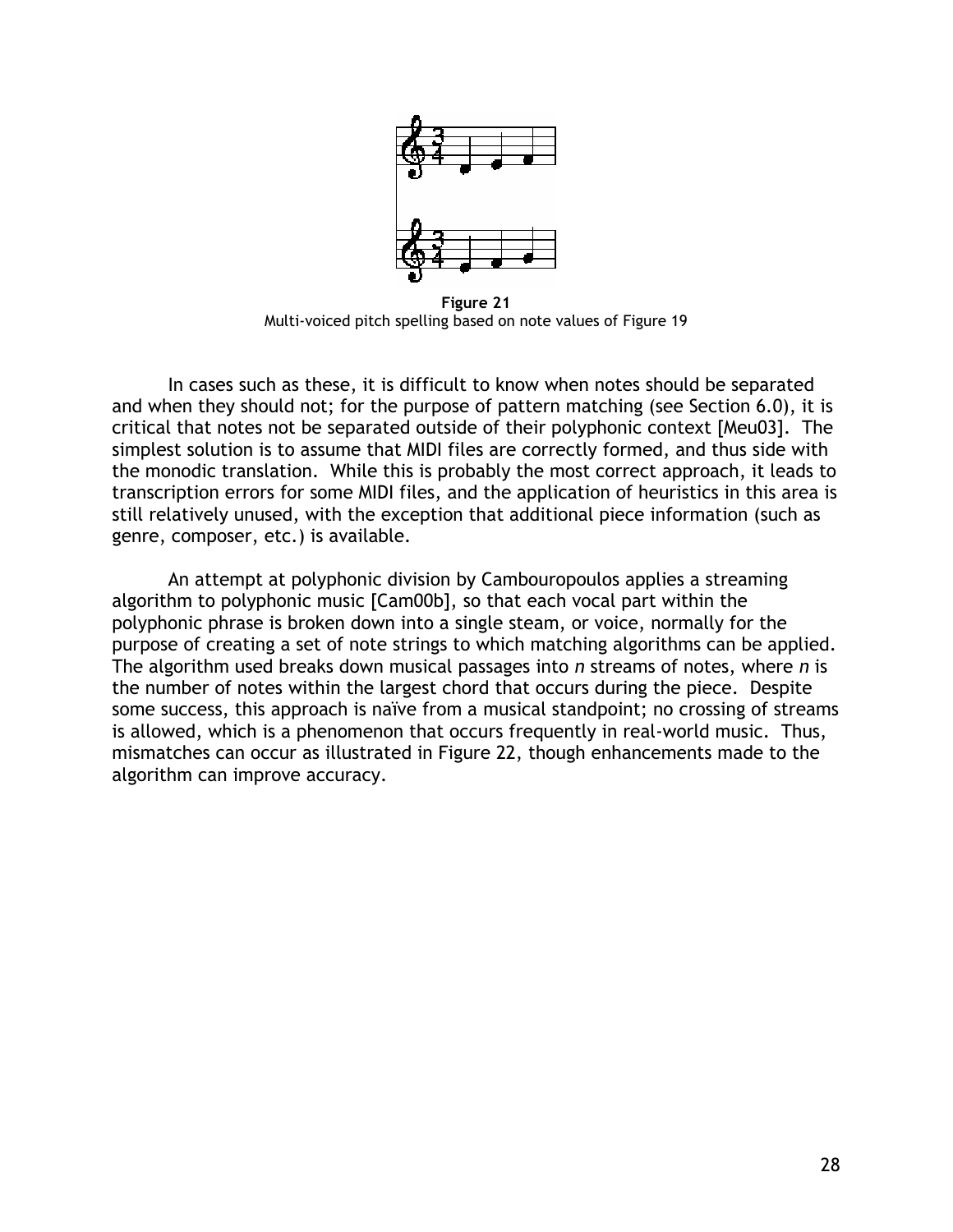

**Figure 22**  (Top) Two musical voices as seen by a musician playing music (Bottom) Incorrect streaming of voices by Cambouropoulos' algorithm [Cam00a]

#### **3.2.3 Beat Induction**

Human beings have an inherent understanding of the natural division within a musical piece that tends to divide notes into even periods of time, or bars [Cam00b]. To translate this innate ability to a computer system, many MIR systems attempt to analyze music into sections or windows, where the beat is identified as the "best-fit" time division of some or all of the notes contained within the window. This can be determined by collecting all of the interonset intervals (IOIs) between subsequent notes, and then grouping the intervals into common categories, akin to an IOI histogram [DC00, MM04]. Once all of the intervals have been grouped, the most common category (containing the most IOIs) is identified as the beat interval, and thus induces the overall beat of the musical piece. While this approach is regularly used, other variations and adaptations exist such as Large and Kolen's model utilizing interonset values to form nonlinear beat oscillators [LK94].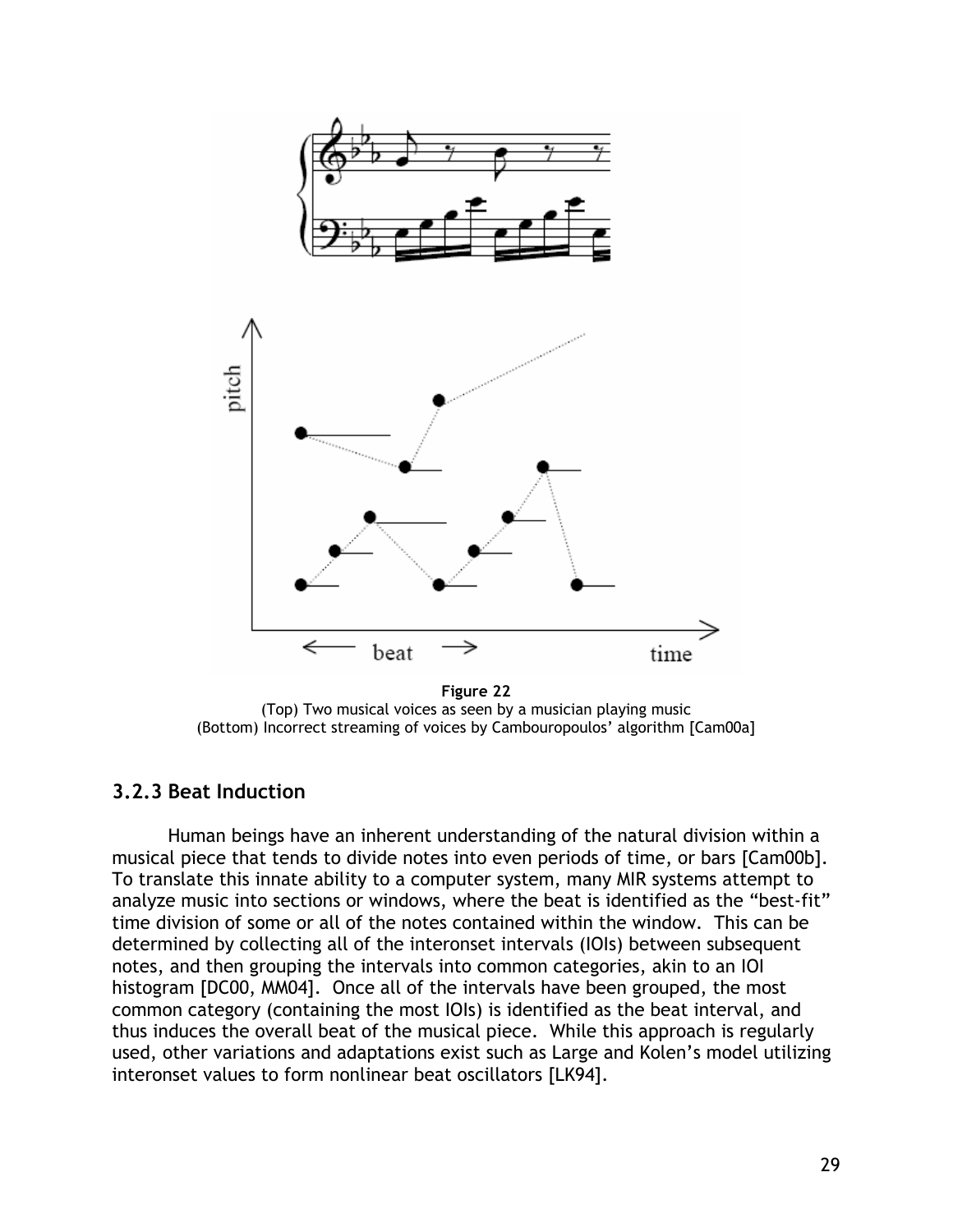In this process, called *beat induction*, it is important to determine how musical beat is identified in relationship to the notes participating in the induction algorithm. Two approaches are often used, each of which tends to achieve reasonably successful results when applied to most forms of music.

- **Simple Note Division** In this approach, any and all notes within the time window are considered equally important in identifying the presence of musical beat [Ros92, Row93]. Thus, each IOI carries equal weight, and as mentioned above, contributes to the weight of an IOI category in an equal manner. This tends to work reasonably well for sufficiently large musical windows, as note onsets tend to define beat over time even when strange rhythmic values are encountered. For example, consider a fermata note augmentation; the corresponding IOIs associated with the notes before and after the fermata will likely outline an odd and lengthier interonset interval, thus falling into an uncommon category that will not dramatically affect the beat induction process.
- **Accentuated Note Division** This model attempts to distinguish between certain notes that should contribute with greater weight to the induction of musical beat. Many authors identify notes based on their accentuation value, or *salience* [Kla03, LJ83, Par94, PE85, Sch98, Sep01].



**Figure 23**  Visual description of note accentuation according to Povel and Essens<sup>11</sup>

Figure 23 shows an example accentuated and non-accentuated notes in a musical window. In this particular example, the following rules define which notes should be accented:

- Isolated Tones
- **Latter tone in a two-tone group**
- First and last tone in a  $3+$  tone group

By associating higher weights to accented notes, it is possible to avoid inappropriate induction on runs of notes that operate outside of the regular beat. For example, consider the case of musical arpeggios (Figure 24). Using the rules above, the disruption of an intended arpeggiated chord played as a series of four distinct

 $\overline{a}$ 11 http://www-classes.usc.edu/engr/ise/599muscog/2003/week12/Chen-TempPatterns.ppt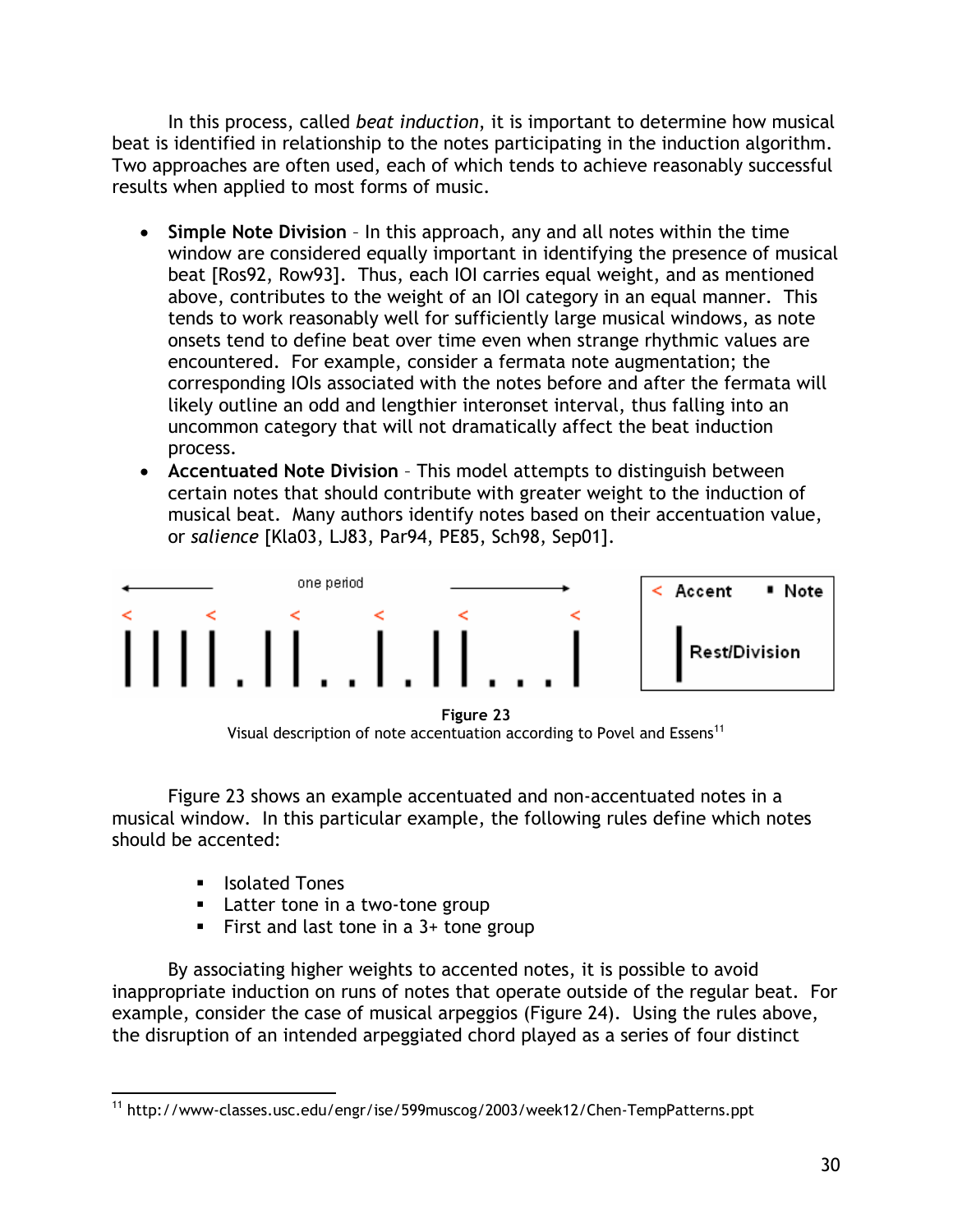notes is reduced, since heavier rhythmic weights are tied to the first and last notes in the run, rather than treating all of the notes equally when inducing beat.



**Figure 24**  An arpeggiated chord and its corresponding real-world MIDI notes (adapted from [Cam00b])

#### **3.2.4 Key Signature Identification and Harmonic Analysis**

$$
P(k \mid m) = \frac{P(m \mid k)P(k)}{P(m)}
$$

#### **Equation 6**

Two potentially important areas of musical transcription have been relatively ignored within MIR literature, probably due to the constant focus on transcribing pitch and rhythm based on their prominence in MIR systems. The induction of key signatures from music has the potential to assist pitch spelling algorithms in the correct identification of diatonic note values, and when combined with harmonic (chordal) information, can form an excellent basis for a transposition-invariant algorithmic music generation algorithm. Klapuri outlines a simple model for the determination of key signature at any given point in music based on a single note value, using the standard Bayesian formula shown in Equation 6, where *m* represents the note element and *k* represents the key element [Kla03]. Based on findings by other authors, Klapuri also models how a key can be probabilistically determined by several notes occurring in polyphony.

In the same paper, Klapuri also outlines a model for determining the harmonic progression of a musical passage, based on a nearly identical Bayesian model as that used to identify key signature. Additional input to this model can be a key signature itself, adding to the probable weight of each possible chord to be considered during the chordal spelling. While the paper provides a fresh look at the problem of transcribing key signature and harmonic progression information from musical passages, there is plenty of add additional room for research within the academic community on these topics.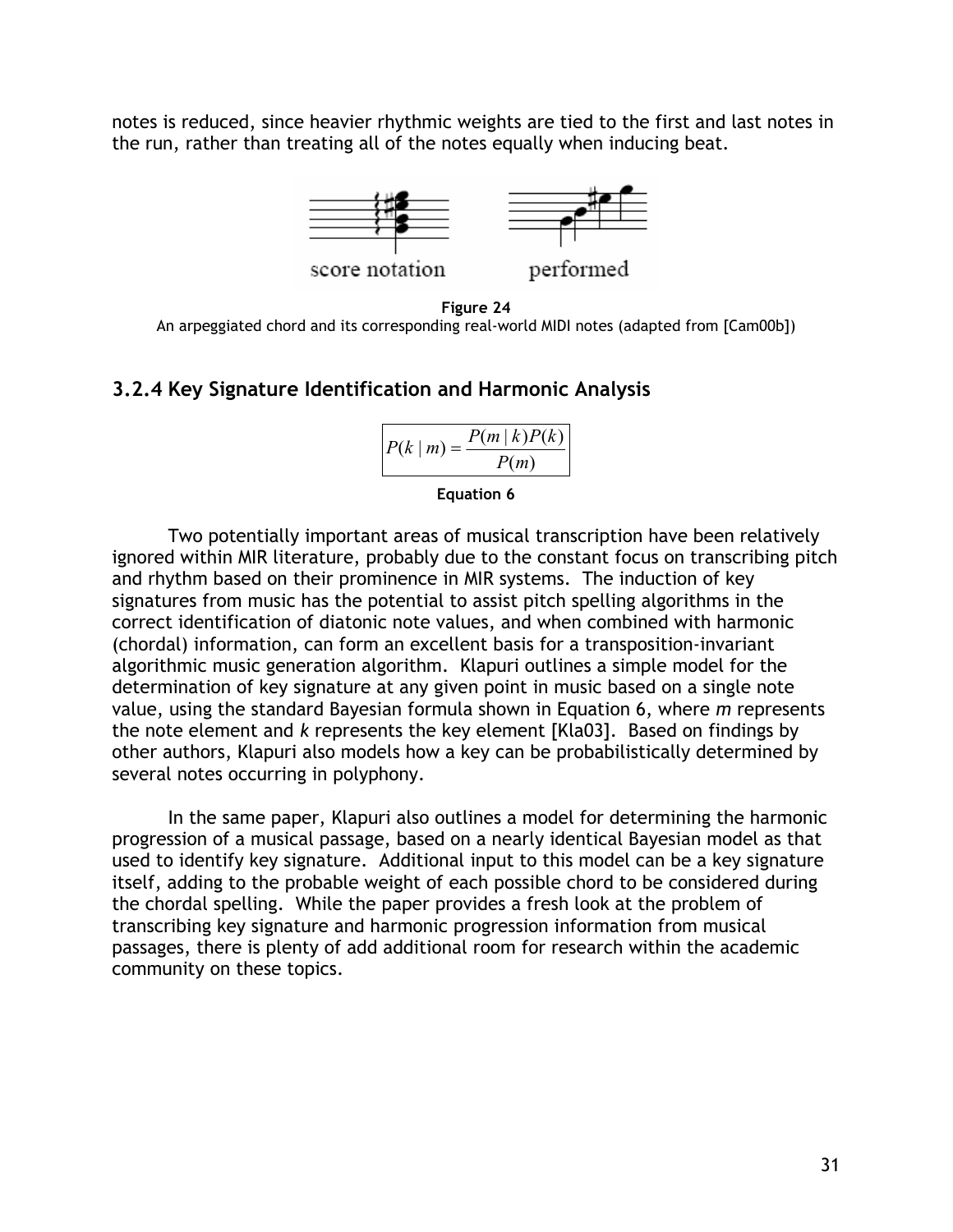# **4.0 Query Capture and Representation**

A key component of any MIR system is its ability to convert a user's search intentions into a usable form for the purpose of record matching. This is a very difficult task, since music itself is complex and difficult for many (if not most) users to express. Furthermore, it is nearly impossible to identify a single query method that works for all types of musical searching, as any one mechanism would likely fail to consider the wide range of musical features inherent in each piece. Thus the selection of a query mechanism can greatly affect what an MIR system can actually accomplish, and there exists a balance to be struck between the undesired complexity and desired flexibility of using multiple methods for query capture.

An even greater challenge for MIR systems is their ability to compensate for lack of user skill [WR03]. While text-based systems are sometimes intolerant of mistakes (spelling, grammar), they are accepted as so because users are expected to be able to spell correctly, or at least very close. Conversely, it is not reasonable to expect a user to express music in a correct fashion, as mistakes are far more abundant in the music domain due to the complex nature of the medium. Furthermore, the automatic correction of these mistakes is an important yet challenging task, as a pre-defined dictionary of possible input does not exist in the music domain as does in the textual domain. Some of the common challenges that must be met by query input components of MIR systems are:

- **Vocal Pitch Drift** In any query system that requires the use of human vocal chords, pitch drift can often become a problem, particularly as a query grows in length. Even skilled musicians often have difficulty expressing musical queries in a flawless fashion for sustained periods of time [UZ98]. Thus, while a user may start a query on key, that key may slowly change (normally upward), to the point where a particular note at the beginning is sung at a much different frequency than the same note at the end of the query. This often encourages MIR systems to limit query length, in an effort to reduce the effect.
- **Personal Tonic** Some musical instruments, while tuned correctly in regard to themselves, are not tuned according to the standard frequencies stated for common Western music 12-tone scales [Ada04]. Furthermore, it is rare that a singer begins a query with perfect pitch, where their own tonic matches a standard note frequency<sup>12</sup>. Consider a query of three notes, with frequencies 430Hz, 513.25Hz, 577.33Hz. While the intervals between these notes match the intervals between the musical sequence  $A_4$ - $C_5$ - $D_5$ , the frequencies do not match the correct values stated for these notes. Thus, the input device has its own personal tonic, and the problem essentially becomes a quantization issue. While a simple pitch shift of the entire query could be conducted, the intervals between the notes themselves could occur in such a manner that ambiguity

<sup>1</sup>  $12$  http://www.phy.mtu.edu/~suits/notefreqs.html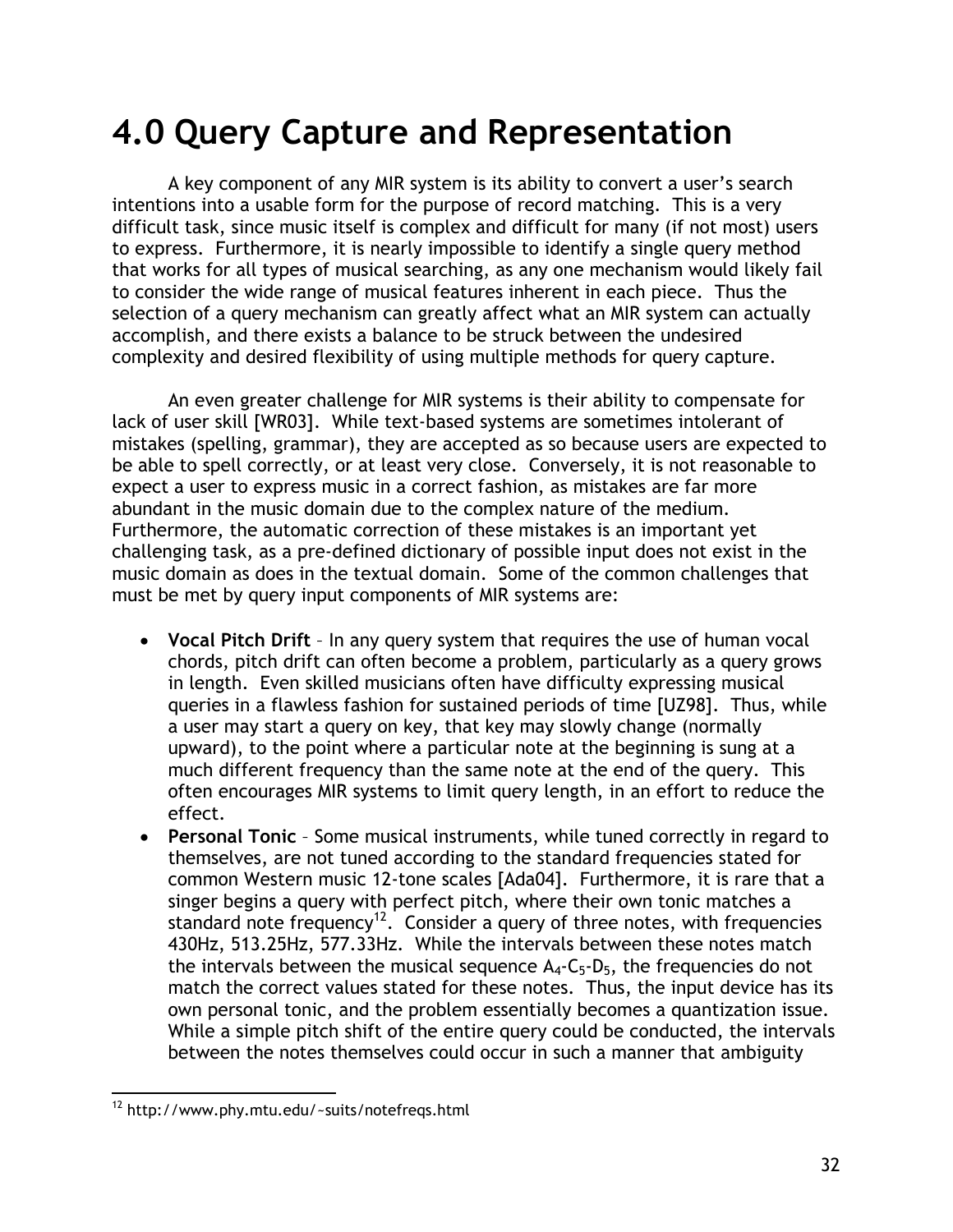exists as to how and when the pitch shift could occur, further complicating the process.

- **User Skill (Incorrect Values)**  This problem applies to any form of query input, from simple tapping to complex notational input; problems such as pitch drift are also a factor of user skill, but differ in that the query is essentially correct, but modified in a uniform way that can be potentially detected and corrected. Because it is difficult to correct wrongly-stated notes in queries, many MIR systems opt to design tolerant matching algorithms, some of which are covered in Section 6.0. One such approach explored by Dowling found that users are often more apt to remember the melodic contour of a piece, rather than actual note intervals [Dow78]. Thus, an MIR system using a Step-Leap representation (Section 2.3.3) may be more tolerant to poor user skill and still be useful for matching purposes.
- **Pitch Repetition** This problem affects the domain of human vocal input. Users often prefer to repeat a pitch for sequences of notes that actually should differ. This normally occurs when a user does not fully know how the melody goes (some fuzziness in memory), and so they hum or sing the same value until a part is reached where memory kicks in and greater intervals begin to occur. In this case, it can be difficult for an MIR system to determine the point at which a user is "lost", given that they may be intentionally repeating values.
- **Monophonic Input** This problem can be illustrated by imagining a user attempting to find his or her favourite choral piece. The user specifies a query, but can only sing one part (a limitation of the human voice); in choral music, there may be many vocal parts stored as a polyphonic aggregation within the MIR database. Thus, the user's query is limited because they can only produce one note at a time. This problem can affect vocally-based queries, as well as many instruments (such as the flute) that can only play one note simultaneously. Rather than allowing the user to input several lines as part of a multi-step query that can target polyphony, most systems wisely attempt to match the single query line to the most significant portion of the polyphonic target to obtain a match.
- **Tempo Creep/Stutter**  Users specifying queries with a rhythmic component often speed up, sometimes dramatically, while they produce music. This is often a result of poor internal beat, where the use of a visual metronome can sometimes provide assistance during the query process. Additionally, tempo stuttering sometimes occurs when a user makes an error or forgets the next notes in a musical query; the end result is a temporary loss of sustained tempo, and MIR systems can meet this problem using relaxed rhythmic matching or correlation techniques.
- **Articulation Issues** Notes within a vocal query (possible for some instrumental queries as well) can be inappropriately merged or separated by a query capture mechanism due to issues in articulation. Sometimes a user may produce notes with an "oooo-ing" noise, making the distinction between when a note ends another begins difficult to detect; this is especially evident when two subsequent notes have the same pitch. Furthermore, the opposite effect can occur when users sing a query that contains lyrics; the two syllables of the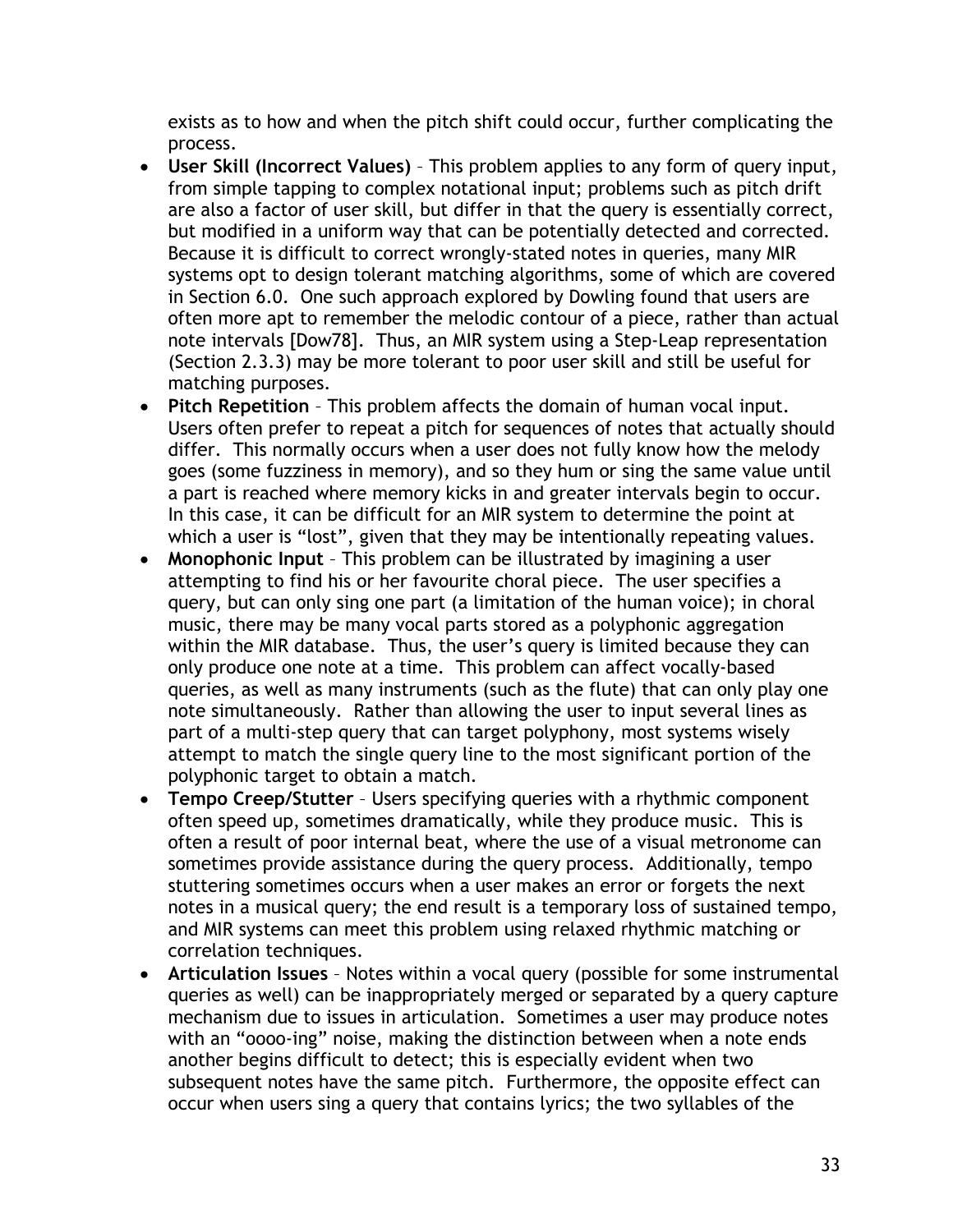word "never" may cause the query capture mechanism to think that the user is specifying two separate notes, when in fact words like "never" are often associated with a single note in popular music. Adams suggests that if the user articulates passages with a nonsense word, such as "da" or "ta", a query capture system can better determine note division [Ada04].

- **Artistic Impression**  Users may be compelled to add their own flair to their queries, in the form of note embellishments, tempo throttling, or even (though less likely) newly-improvised passages. This can add considerable difficulty to any query processing mechanism [WR03], and may result in unusable input.
- **User Perception of Music** In work by Krumhansl and Shepard, it was found that the musical experience or skill level of a user can affect their actual perception of music, such as whether or not they are capable of discerning note intervals [KS79]. This and other perception issues are further explored by Uitdenbogerd and Zobel, who consider query difficulty from a human psychoacoustic perspective, and identify problems that can begin before a query is even stated, such as a user's inability to determine how many parts are operating simultaneously in fast-moving musical phrases [UZ98]. The net effect of poor musical perception is that users will not be able to reproduce music correctly, given that their psychoacoustic model of the musical passage is broken.

The sections listed below outline some of the aspects and challenges associated with various forms for querying. For information on how queries can be used and compared to entries within an MIR database, see Section 5.3.

# **4.1 Query by Humming**

The collection of various input methods requiring use of the human voice is typically referred to as "query by humming". A very large portion of MIR research has focused on this paradigm; an interesting selection, considering that hummed queries can suffer from the articulation problems identified above, and also that vocal transcription has proven difficult in the music domain [Par05]. Use of human voice has several advantages over other query paradigms, despite the previously-listed drawbacks. First, the human voice is the only instrument usable by any and all human beings at any time, reducing the requirement that an MIR system be accompanied with some separate input instrument. Second, the human voice is the most widely used instrument, maximizing the potential number of users due to the universal experience that humans have in wielding their own voice. Finally, by developing robust algorithms to handle vocal signals, a system can be easily adapted to use other forms of instrumental input, since the human voice presents many challenges that form a general superset of the drawbacks of most other instruments, at least in the monophonic domain.

Query by humming was popularized by Ghias et al. in 1995 when they proposed a novel MIR system using a simple hummed melody as input into an musical database,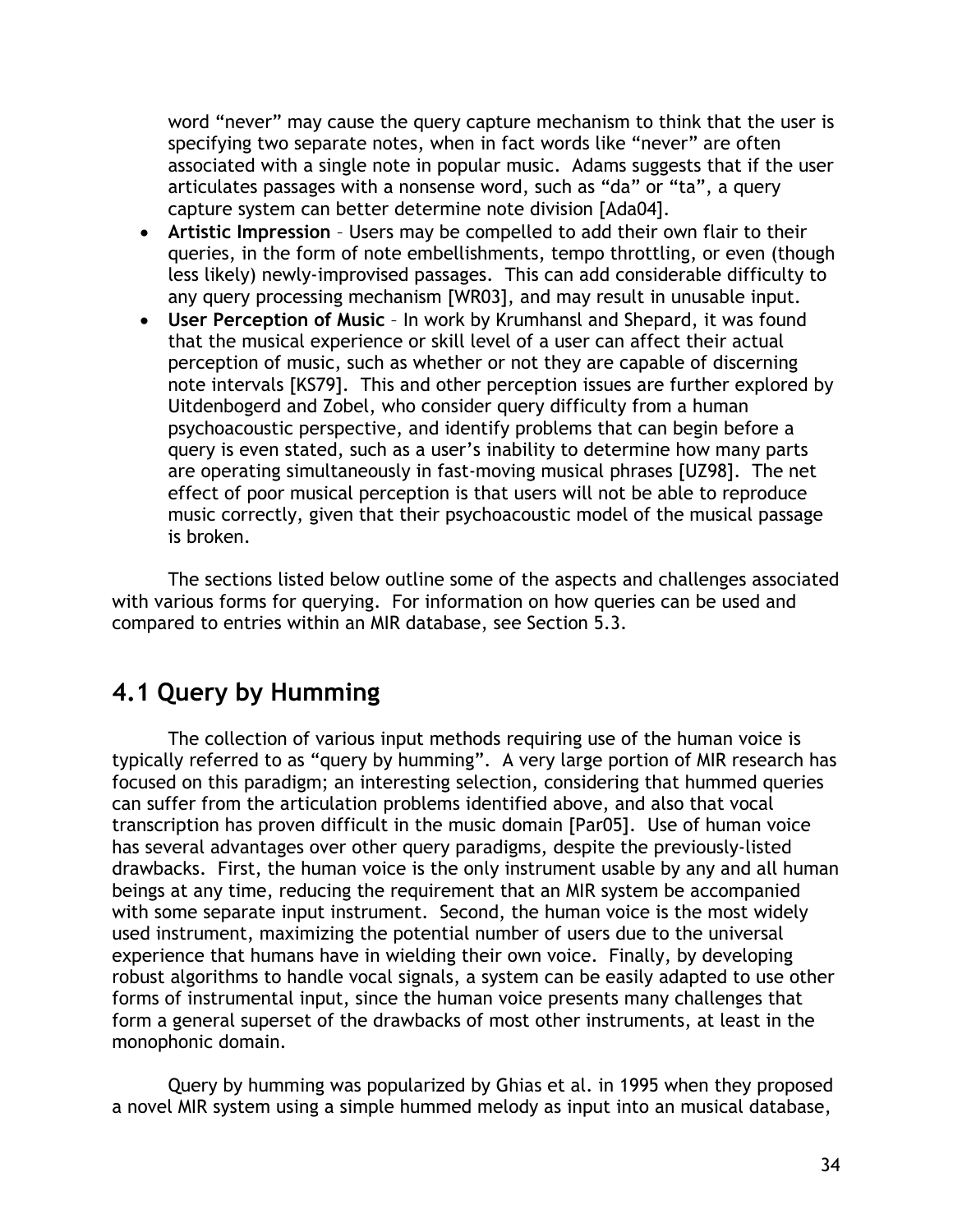where the query signal would be converted into a sequence of directional characters outlining a pitch contour [GLCS95]; the same approach defined in Section 2.3.3 using the alphabet {U,D,S} where U means higher or "upward" pitch, D means lower or "downward" pitch, and S represents an interval with zero pitch difference. Figure 25 shows the process as envisioned by the authors, from microphone to end-result.



**Figure 25**  Proposed MIR System Diagram by Ghias et al.

Many systems have focused on the use of vocal input as a query mechanism. One such system by Rolland et al. incorporates the idea of hummed queries into their *Melodiscov* system, and suggests referring to query by humming with the acronym WYHIWYG, or "What You Hum is What You Get" [Rol00]. Also, the PROMS/MiDiLiB project is suited for vocal input due to its error handling for poorly-formed queries, and can even support polyphonic queries specified using multiple voice overlays [CEMS00, CKE01].

# **4.2 Query By Instrument/MIDI**

In a similar fashion to query by humming, instruments can be used as a means of query input for MIR systems. The instrument used is normally a MIDI-enabled device, although the usage of any musical instrument is possible given that transcription of the audio recording is also possible [DR01]. The advantage of using MIDI as an input form, either from an instrument or a pre-recorded MIDI file, is that the query transcription process is simplified. One system that partially targets MIDI input is the recently proposed Muugle<sup>13</sup> system by Bosma et al. [BVW06]. Muugle is capable of using input from four different sources, three of which are MIDI-based: query by humming (non-MIDI), a MIDI file, a MIDI-enabled keyboard (or other device),

 $\overline{a}$ <sup>13</sup> http://pierement.zoo.cs.uu.nl/muugle/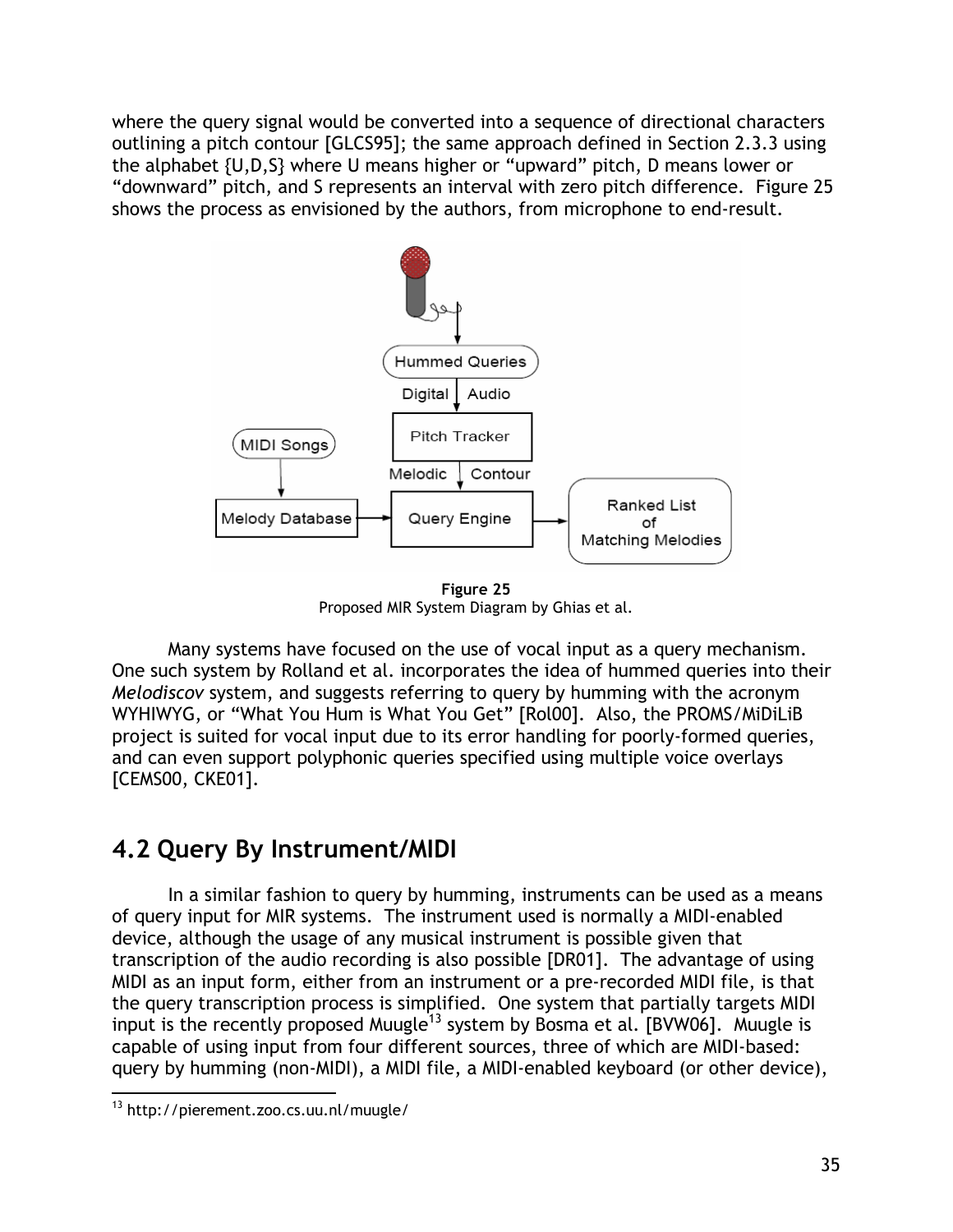or an online software keyboard which functions in the same manner as a real-world MIDI device. Additionally, the prototypical MIR system proposed by Takasu et al. uses a MIDI instrument as the primary method of capturing a user query, although they acknowledge the use of the "query by humming" paradigm as an equally viable alternative given a sufficient solution to the transcription of vocal recordings into a MIDI-based representation [TY99]. The main drawback of instrument-based approaches is that they require the user to be familiar with the musical instrument used for querying; additionally, users prefer searching to be fast, and playing back an instrument often takes slightly more time than casually singing or humming a tune.

## **4.3 Query By Note Placement/Score Notation**

The ideal input paradigm for musical queries would be a fully featured musical query specified in a digital score format (see Section 2.1.3). This would allow a feature reduction algorithm to be applied to the data without the need for complex audio transcription, and would most certainly lead to improved search results. Despite these advantages, using musical score as a query interface is universally viewed as inappropriate for MIR systems, at least by default. The composition of musical phrases through score notation is considered complex, even to those who are familiar with many aspects of music, and the potential for errors in the query specification is also quite high. Furthermore, it is highly likely that users would become frustrated with the amount of time needed to fully specify a query. Still, some systems do allow queries to be manipulated using note placement, such as the Muugle system's software keyboard mode [BVW06].

# **4.4 Query By Rhythmic Gesture**

Rhythm is normally incorporated as an aspect (feature) of music to be considered in any of the input paradigms outlined in Sections 4.1-4.3, rather than a separate and distinct paradigm itself. Still, research has been conducted to explore the possibility of queries formed using rhythmic data alone, which is usually captured by having users tap a rhythm. Chen and Chen outline a full MIR system framework based on musical matching using rhythmic features exclusively; they leave the mechanism of querying unspecified, however their model supports query by tapping as well as other input forms, such as MIDI files for rhythmic analysis [CC98].

In recent work by Kapur et al., a new and unique rhythmically-based query paradigm is introduced, query by *beat-boxing*, which allows a user (such as a DJ) to gutturally mimic the rhythmic texture of a musical phrase [KBT04]. Interestingly, this also unlocks the polyphonic dimension for the human voice in a way that makes sense; beat-boxing normally attempts to reproduce the percussive instruments of several musical parts at once, a task which is extremely difficult (if not impossible) to do reliably when providing pitch information vocally. Although test results are not given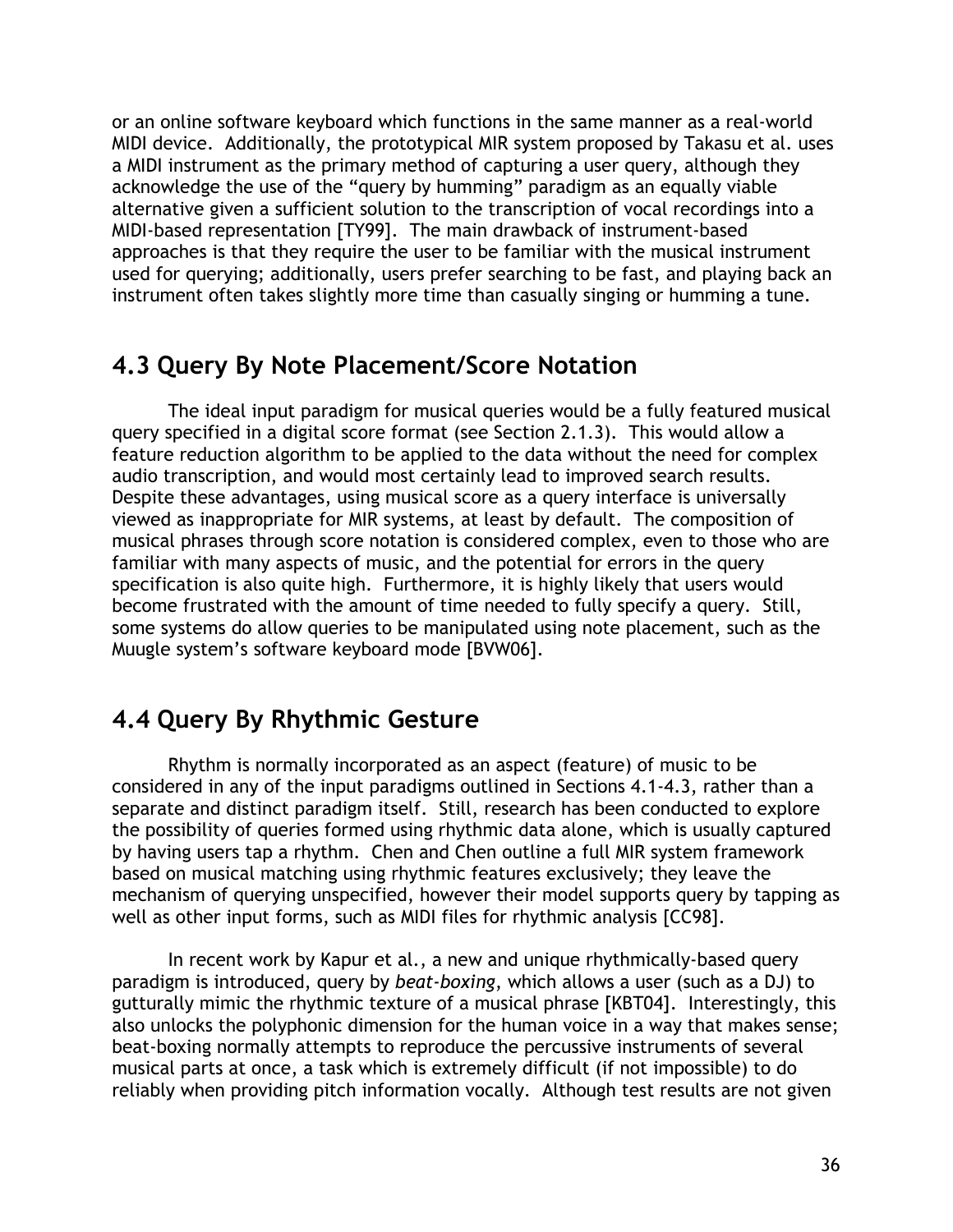in the paper, the potential for greater matching using multiple rhythmic tracks shows promise for the beat-boxing paradigm, and a possible reinvigoration of rhythmicallybased MIR research.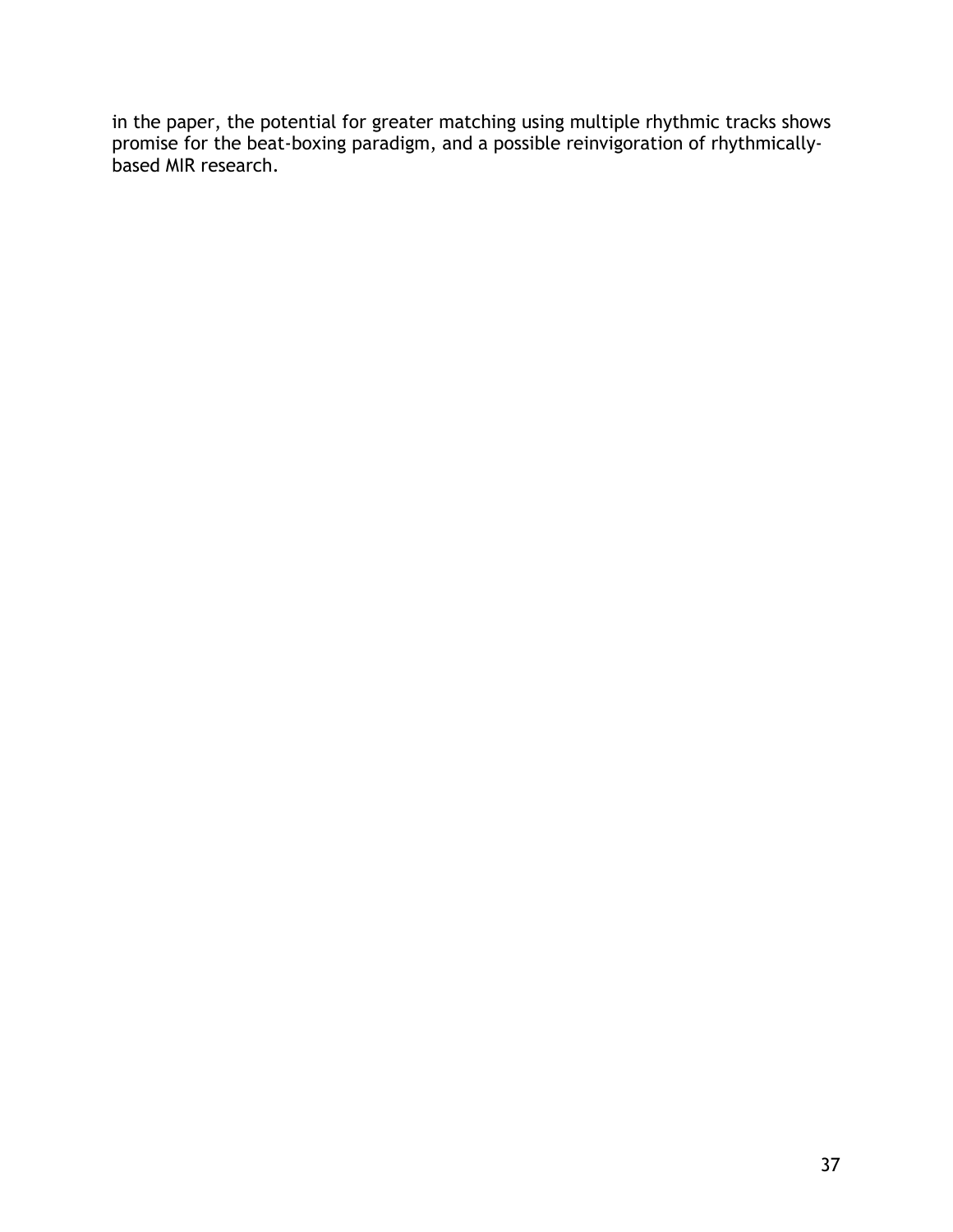# **5.0 Pattern Matching and Induction**

Musical pattern *induction* involves the identification and extraction of patterns within musical pieces; it is widely considered by various authors that musical themes can found amongst musical patterns, and that users perceive music based on a thematic model of perception. This has led to several works attempting to identify musical themes by hand, perhaps the most notable of these by Barlow and Morgenstern<sup>14</sup> [BM48]. Musical patterns can be discrete, involving only parts of music, or they can be comprehensive and fully featured repetitions within a musical phrase. The advantage of identifying these patterns and storing them within a musical database is that an MIR system can search (match) amongst only the patterns that are thematically relevant, rather than the entire musical passages that contain them. This will to minimize the workload of searching algorithms while at the same time decreasing the likelihood of useless false matches when attempting to identify a musical theme. For reference, pattern *matching*, the process of gauging the similarity of two musical passages, is sometimes referred to as pattern *recognition* [CCI01, Rol01b].

# **5.1 What is a Theme?**



**Figure 26**  The main theme of Bach's "The Art of the Fugue", identified by hand<sup>14</sup>

A musical theme is a specific set of notes or features within a musical piece that carries an identifying property, where users recognize the set as representative of the piece as a whole. This dilution is itself a characteristic feature of a piece of music, though more difficult to identify than mere pitch or rhythmic features; themes are actually an aggregation of information from these domains. Informally, a theme is the "tune that is whistled" when a person attempts to remember and/or summarize the character of a piece, and there may be several themes within a single work, depending on how the piece is composed. Meek and Birmingham state that themes can occur anywhere within a piece; not just at the beginning, and that themes can occur in any voice, not just the upper voice of polyphonic music [MB01]. Furthermore, themes often interweave throughout a piece, repeating several times within a melody to serve as an anchor within a musical passage. For this reason, many researchers feel that a theme can be automatically extracted through the

 $\overline{a}$ 14 http://www.multimedialibrary.com/barlow/index.asp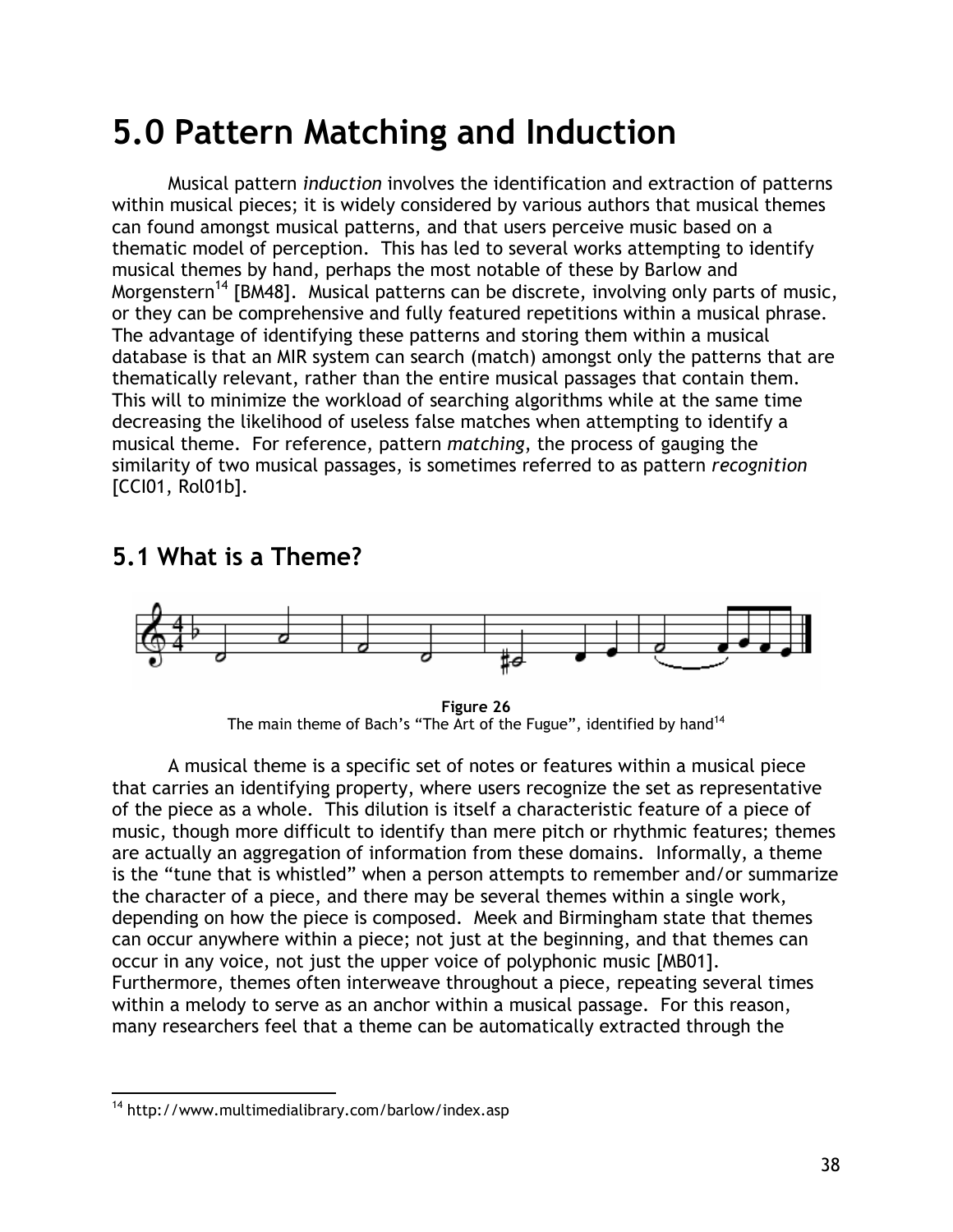identification of maximal repeating patterns within music; work by these authors' efforts are examined in the sections below.

Despite the widespread use of themes as a primary mechanism for identifying musical pieces, a practice dating back at least a thousand years [Bro80] and still prevalent today, some authors feel that offering full-text search over all of the notes within a musical database is preferable [DN00]. The debate as to the best approach is one of opinion; should non-thematic musical excerpts be searchable? If yes, then it is possible that a theme of one piece will occur as a passive and trivial phrase of another piece, thus potentially leading to mismatches. If no, then some searching power is lost within the MIR system. Of course, a system offering both options is likely to take advantage of the strengths of each approach to increase robustness.

## **5.2 What is a Musical Pattern?**

As is common with most terms used by the MIR research community, the exact definition of a musical pattern is not entirely agreed upon [RG02]; the definition adopted by various authors usually supports their own work, and this serves as a domain-specific term rather than a general one. Rolland defines a *sequence* as a naturally-ordered set of data, and refers to musical patterns as *sequences* of music [Rol01a]. This definition is vague and tends to de-emphasize patterns such as rhythmic histograms that occur in musical phrases. Meudic defines a musical pattern as a "perceptible repetition in a musical piece" [Meu03], which focuses on the repetition of music within a self-contained piece. Meudic then, with co-author St. James, realizes that additional questions can be raised if one were to adopt his own definition; for instance, if a single or multiple part(s) of a polyphonic phrase repeat, does that constitute a musical pattern? Should the entire polyphonic context repeat in order for a pattern to be identified? [MS03]. In general, there are two ways to consider a pattern; one considers a pattern as something that repeats, whereas the other considers a pattern as some footprint of a musical passage that does not necessarily imply repetition at all. In practice, most prominent MIR researchers tend to define musical patterns as entities that identify repetition [Kru90, Lar03, LHC99, NO04], and thus further references in this document will regard patterns as recurring features of music.

It is important to distinguish musical patterns according to their perceptual significance [LJ83]. For example, the single note  $A_4$  (440Hz) may occur multiple times within a single piece, yet very few MIR systems would identify this as a pattern, because singular notes are simply not significant or noteworthy repetitions to the average user. A common automatic method of judging which patterns are perceptually relevant is to assign weights to each pattern, where longer patterns are weighted more significantly amidst many potential criteria. This approach is not unlike individual note weights for determining accentuated note division (see Section3.2.3). After weights have been assigned, the heaviest patterns may be selected with some threshold, thus eliminating trivially short patterns that can occur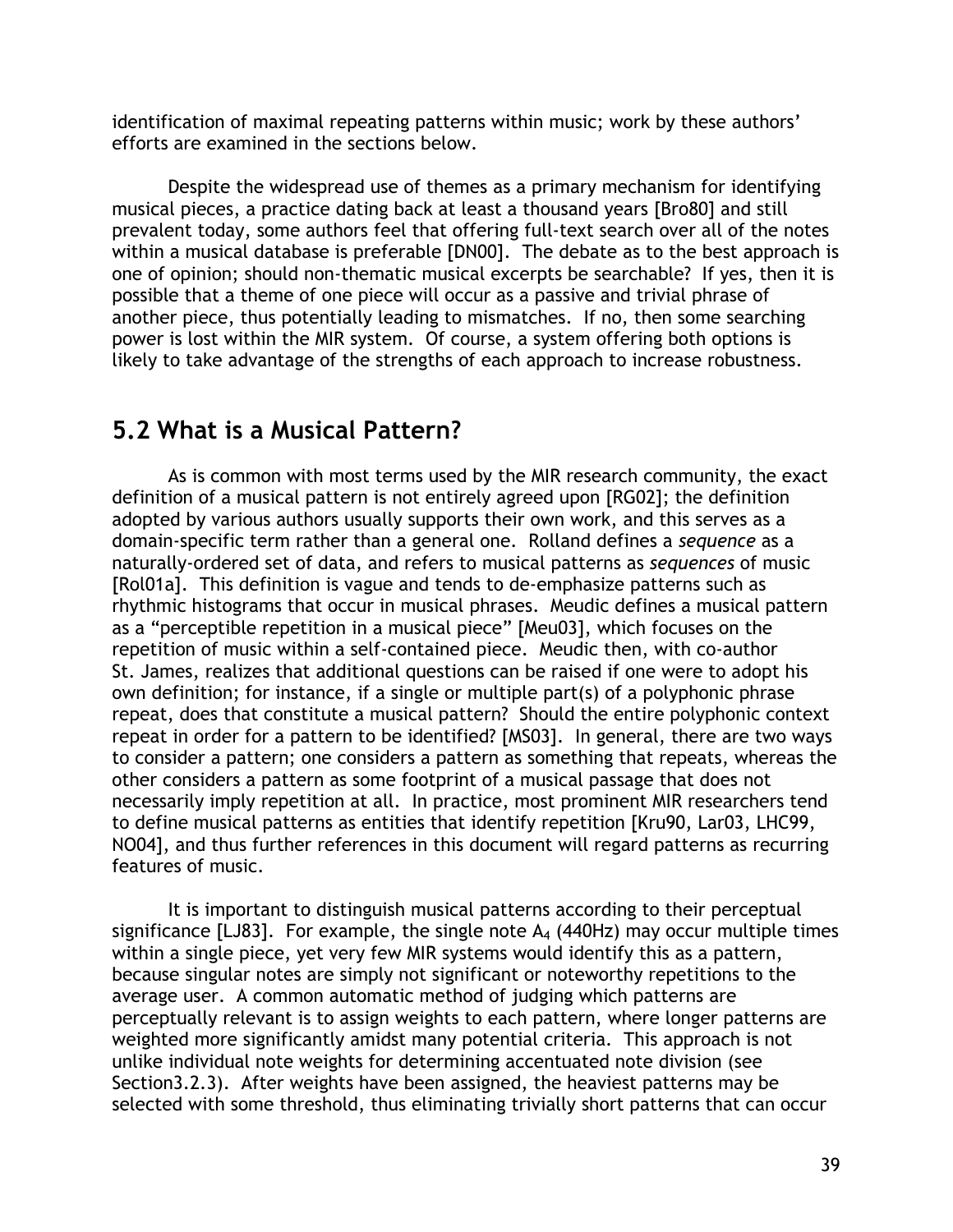by chance [NO04]. The notion of perceptual significance also raises questions about what constitutes repetition, at least from a human perspective. Strict repetition within a piece can occur sparsely, and quite often a composer will change slightly the motifs used to make the piece sound more interesting; thus some room for pattern mismatch or flexibility should be taken into account [CCI01]. There are many possible augmentations that may still be identified as a pattern to the listener, such as musical diminution, ornamentation, note substitution, and even the backward playing of some passages [MLW02]. Thus, pattern induction algorithms should be designed with some leniency when comparing the repetition of differing passages within a piece, while at the same time ensuring that the results make sense from a human point of view.

## **5.2.1 A Word on Maximal Repeating Patterns (MRPs)**

One of the common features sought out when searching for useful repetitions within a musical piece is the maximal repeating pattern (MRP). Koh and Yu define MRPs in the following (condensed) manner [KY01]:

- A *sequence* of notes (X) is a set of notes that occur one after another within some musical bounds. A musical piece (M) is an ordered sequence of n notes where n represents the number of notes within the piece.
- A *repeating pattern* is a sequence of notes (X) within a musical piece (M) such that X is a subsequence of M and occurs at least y times within M (overlapping allowed), where  $y$  is some minimum threshold.
- A *maximal repeating pattern* (X) in M satisfies the following:
	- **X** is a repeating pattern within M
	- There does not exist any repeating pattern  $X'$  in M where  $X$  is a subsequence of X' and X' occurs the same number of times in M as X does

A similar definition for MRPs is given in [LHC99], though the term used for maximal repeating pattern is "non-trivial". To view this plainly, the set of maximal repeating patterns within a musical piece will contain the longest patterns that meet a minimum threshold of repetition within a musical piece. The usefulness of identifying and storing MRPs within a database relates to the identification of themes; since themes tend to be the longest repeating sections of music, identifying all of the maximal repeating patterns within a passage of music should result in a set that contains a musical theme, or at least a significant part of one. Thus, by reducing the set of information to specific, choice patterns that are perceptible and relevant to themes, misleading and useless information is discarded, making the search process more focused and potentially more relevant [MB01].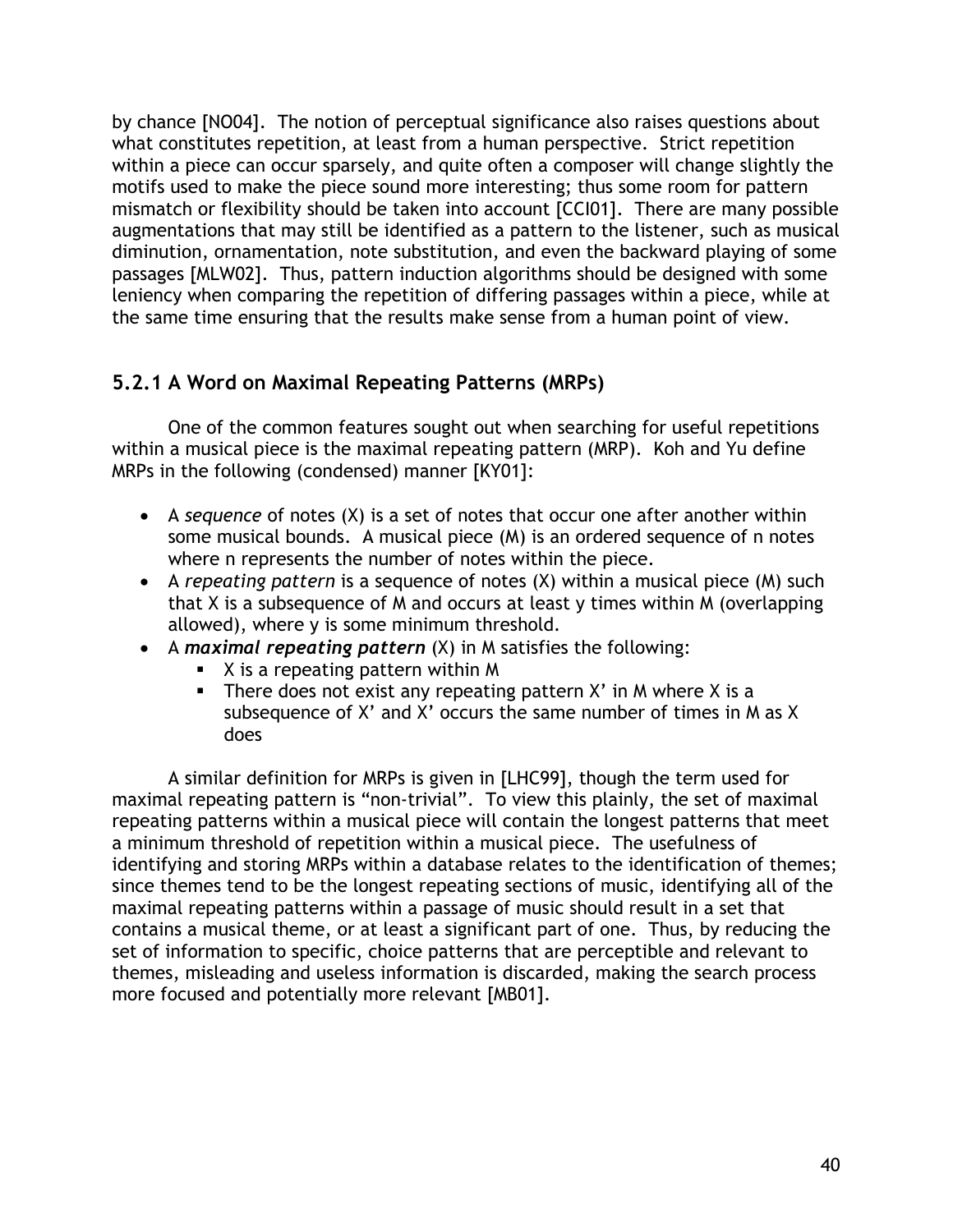# **5.3 Pattern Matching Approaches**

The difficulty of comparing two musical patterns against each other depends greatly on the precision of matching similarity; that is, how close must the patterns be to each other? There are two general responses to this question:

- **Exact Matching** In exact matching, two musical patterns must be identical in all aspects of the pattern, regardless of how the pattern is formed (multiple sequences, histogrammatical, etc.). Few existing MIR systems rely on exact matching between patterns, especially when matching a query to a database record, since human beings often perceive slightly-different patterns as a match.
- **Partial Matching**  By far the most commonly used paradigm, partial matching allows patterns to match each other as long as a certain amount of similarity exists between the two. This is widely considered to be a better approach, since most composers tend to use variations and augmentations on a main theme when constructing a piece as a whole. Thus, being sensitive to the small variance that can occur between patterns can increase matching accuracy greatly according to the human perception of music. Figure 27 shows an example of two passages that match partially since one is derived from the other, even though visually and mathematically the match might not be obvious. Thus, designing algorithms to induce and recognize these patterns can be difficult.



**Figure 27**  Pattern B is an embellishment of pattern A [MLW02]

In order to gauge similarity between two musical patterns, one must ask the question "*how* can we identify pattern similarity?". The similarity models below outline some of the approaches used when comparing music to itself.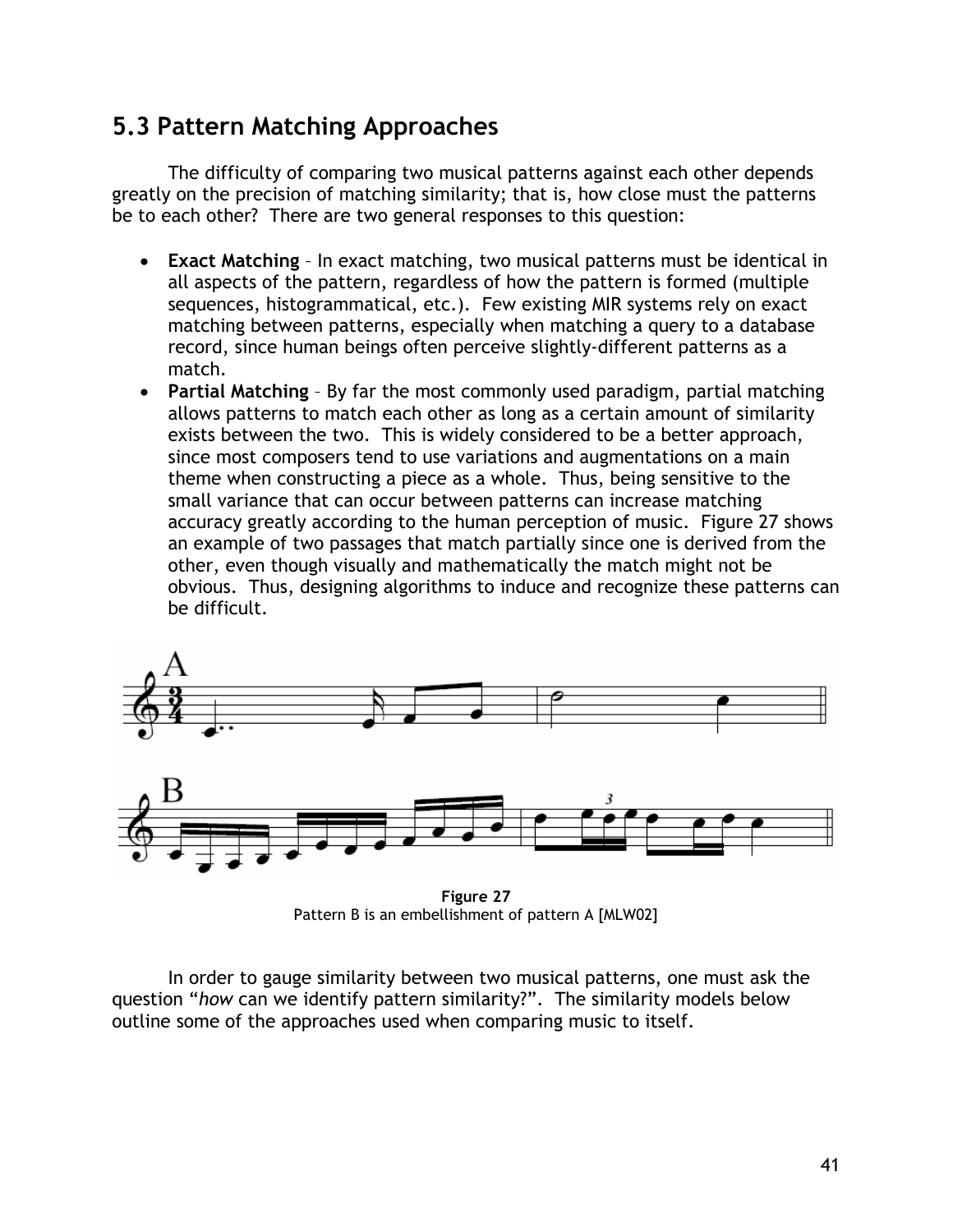#### **5.3.1 {**δ**,**γ**}–Approximation**

When dealing with string-based representations,  $\delta$ -approximate and  $\gamma$ approximate matching are ways to judge the similarity of two musical string patterns of equal length, both of which  $(\delta, \gamma)$ , can be determined separately or together. Consider three pitch interval strings:

- String  $A = 4, 3, 2, 4$
- String  $B = 5, 3, 1, 5$
- String  $C = 4, 3, 0, 4$

The value  $\delta$  in  $\delta$ -approximate matching determines the maximum difference between two specific symbols in a musical string; that is, for each individual comparison in two strings of equal length, the values at any particular position must not be more different than δ. For example, with  $\delta$ =1 for δ-approximation, strings A and B are considered similar, since the difference between their corresponding symbols is 1, 0, 1, 1 respectively. Since no pairing has more than 1 difference, a successful match is made. Conversely, while strings A and C seem similar visually, they are not  $\delta$ -approximate for  $\delta$ =1, since the third symbols of the strings have a difference of 2.

The value  $\gamma$  in  $\gamma$ -approximate matching determines the maximum total difference between two musical strings of equal length; that is, when calculating the individual comparisons in two strings, the sum of the resulting differences will not exceed  $\gamma$ . For example, with  $\gamma=2$ , strings A and B are NOT  $\gamma$ -approximate, since the differences between their corresponding symbols are 1, 0, 1, 1 which means a total difference of 3. Conversely, strings A and C are  $\gamma$ -approximate with  $\gamma$ =2, since their corresponding differences are 0, 0, 2, 0 which gives a total difference of 2, within tolerance.

 $\{\delta, \gamma\}$ -approximate matching is the union of the rules of  $\delta$ -approximation and  $\gamma$ approximation; that is, the criteria for both must be met for values of  $\delta$  and  $\gamma$ . For example, with  $\delta = 2$  and  $\gamma = 2$ , strings A and B are not  $\{\delta, \gamma\}$ -approximate; while both strings meet the  $\delta$  criteria, they are too different totally to meet the criteria for  $\gamma$ . Conversely, strings B and C are  $\{\delta, \gamma\}$ -approximate; their differences are 1, 0, 1, 0, which means they are within both tolerances for  $\delta$  and  $\gamma$ .

δ-approximate and  $γ$ -approximate matching offers advantages for gauging perceptual similarity; musical patterns are often slightly-modified versions of each other, and thus δ-approximate matching allows for slight variation and ornamentation that does not deviate too far from some original pattern string. On the other hand,  $\gamma$ approximate matching allows a total maximum deviation to be set, so that too much ornamentation or augmentation from the original pattern can be identified as a unique pattern itself. These approaches are used in a variety of papers and by a variety of authors; some classic examples can be found in [CIMR<sup>+</sup>02, ILMP00, CCIM<sup>+</sup>99].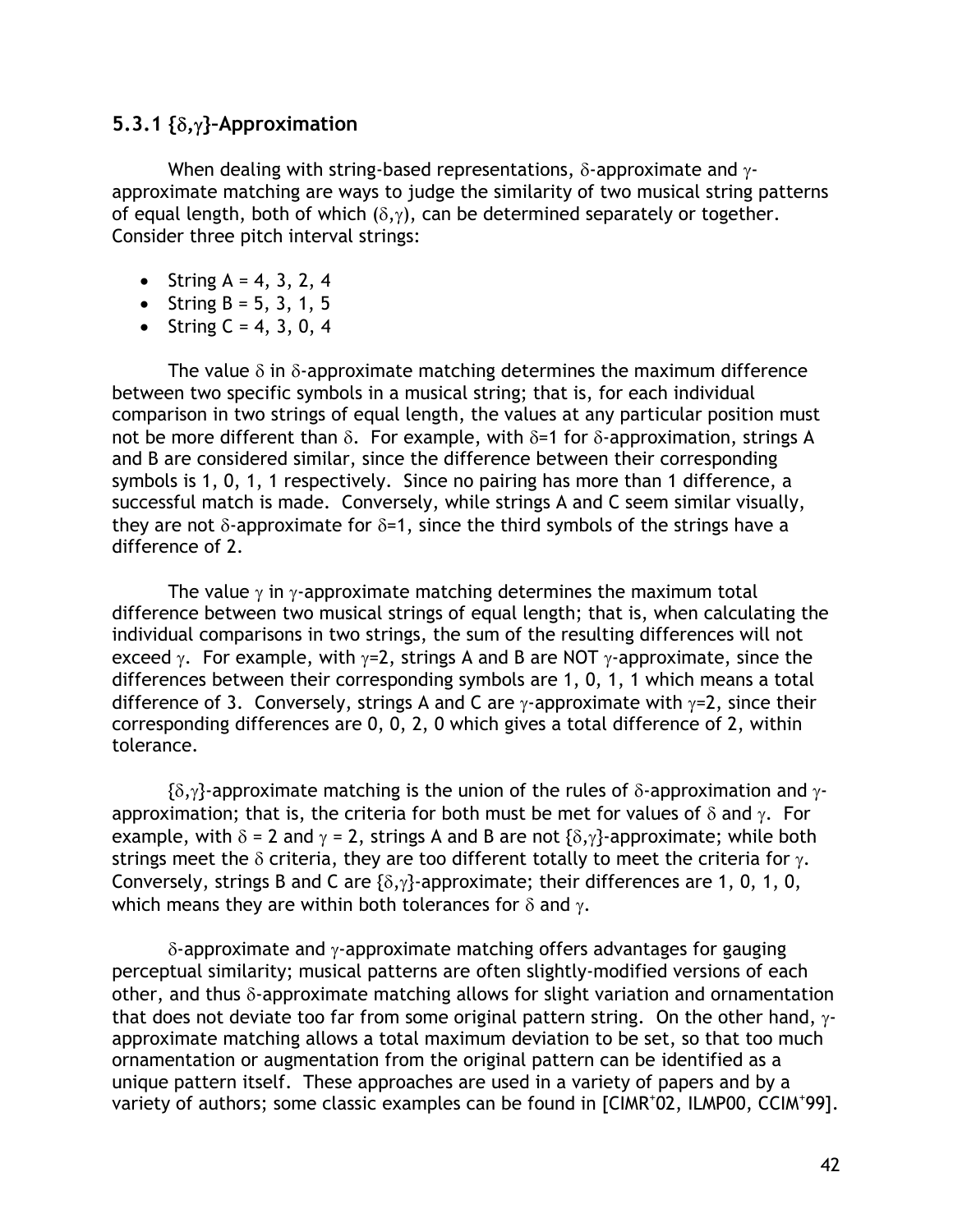#### **5.3.2 Matching with Don't Cares**

Matching with binary don't cares, or simply "don't cares", is a tolerant stringmatching method that allows some symbols to be matched to multiple targets, rather than follow the usual 1:1 mapping of symbol similarity. For example, consider the following step-leap contour strings (see Section 2.3.3.2):

- String  $A = +S$ , R,  $-S$ ,  $-L$ ,  $+L$
- String  $B = +S$ , R,  $+S$ ,  $-S$ .  $+L$

When comparing these two strings, one would normally use a 1:1 binary comparison scheme, such that  $+S=+S$ , R=R,  $-S=-S$ ,  $+L=+L$ , and  $-L=-L$ . However, don't care symbols can match multiple targets; two commonly-used don't care symbols are \* and #, which add the following matching relationships:  $*=+S$ ,  $*=+L$ ,  $#=-S$ ,  $#=-L$ . In other words, the \* don't care specifies no preference between being matched to an upward step or leap, with the # stating the same for a downward pitch interval. The reasons for allowing this are numerous. For example, a query mechanism might determine that softly sung notes from a human user may indicate poor knowledge of a portion of a musical theme; thus, those notes can be replaced by don't cares which allow fuzzier and more tolerant matching for parts that a user is not entire certain of. Matching strings with don't cares is therefore an example of exact matching rather than partial matching; this is counter-intuitive because using don't cares seems to imply that only a part of a musical passage will be accurately matched. A better description, however, would be that the entire string is accurately and exactly matched due to a broader matching mechanism.



Passage consisting of two similar passages making a "repetition with a hole" [CCIM+05]

The use of don't cares is normally used with, though not limited to, step-leap contour representations. An example of this can be seen in Cambouropoulos et al., who uses the aforementioned don't care symbols  $*$  and  $#$  [CCIM $*$ 05]. Their approach finds all maximal repeating patterns, and uses don't cares to discover an additional entity called a "repetition with a hole". This is defined as follows: If two repeating patterns *a* and *b* are separated by exactly one interval, then that interval is given an appropriate don't care symbol (# or \*). We define the entire concatenated string **w =**  *a* Μ **{#,\*}** Μ *b* where Μ represents string concatenation. If **w** matches another sequence within the musical passage, then it is considered a repeating pattern "with a hole", and added to the list of repeating patterns (it is likely an MRP, but not always). Figure 28 shows two patterns that form a repetition with a hole.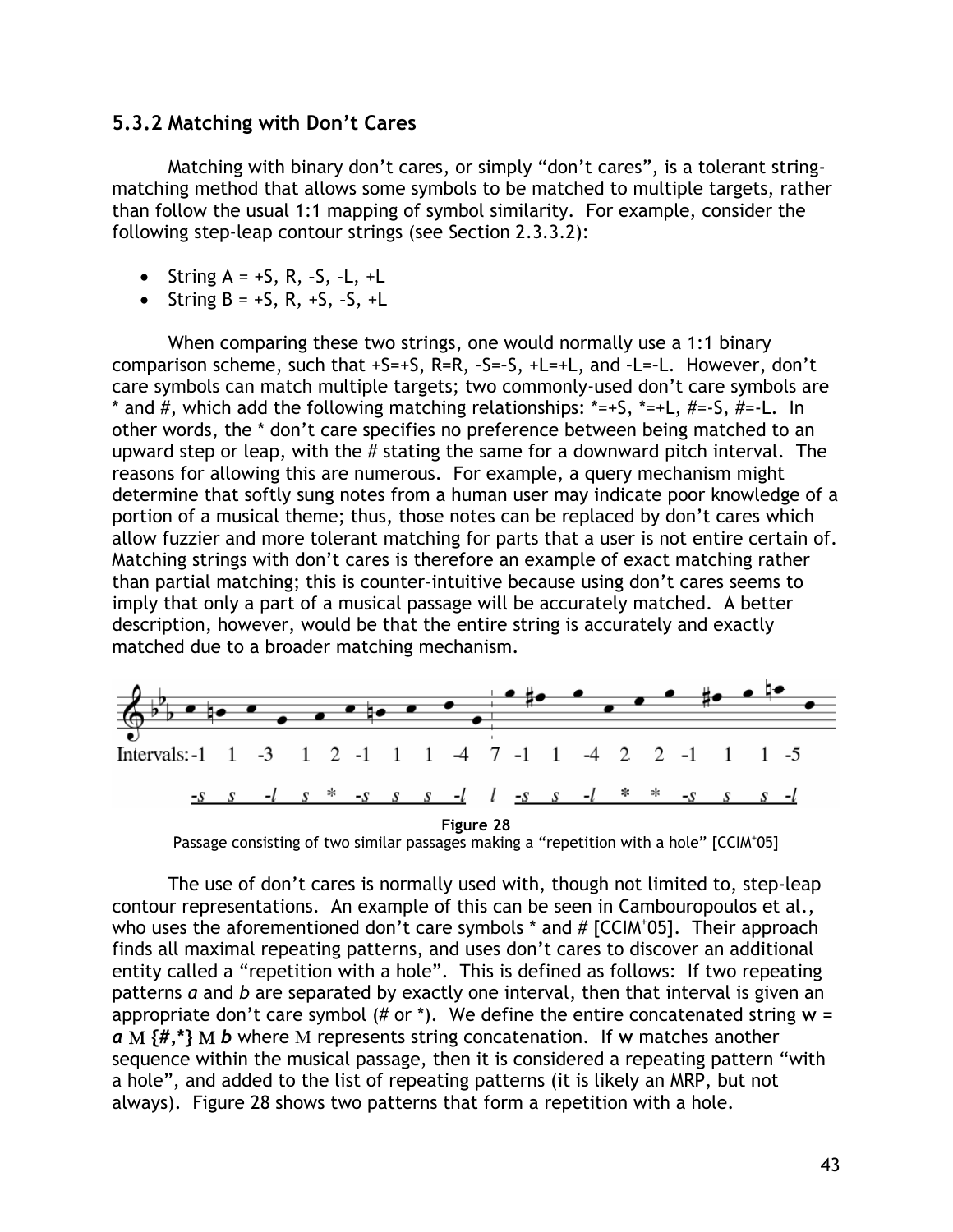#### **5.3.3 Searching with Gaps**

*Searching with gaps* can be defined as finding patterns where trivial symbols separate the symbols of a pattern; in other words, the pattern can be broken up amongst non-pattern sequences symbols as well, though still appearing in sequential order. Consider a query and a musical string representing pitch values of a musical theme, such as the following:

- **Text**: 50, 57, 53, 50, 49, 50, 52, 53, 55, 53, 52
- **Query**: 50, 53, 49, 53

From simple observation, the query does not exist *verbatim* anywhere within the text. However, it may be possible to identify the sequential symbols of the query if gaps are allowed. Consider Figure 29:



Absolute MIDI Pitch Values of Bach's "The Art of the Fugue"

By allowing gaps between the symbols of the query, additional patterns can be matched that may be semantically relevant. In the case of Figure 29, a match for the query was found when this approach was taken. The problem of searching with gaps is similar to the problem of finding "repetitions with a hole", as outlined earlier in Section 5.3.2; the main difference here is that each space between non-trivial symbols can be more than one symbol long. Thus, searching with gaps is similar to searching for patterns with contiguous runs of *don't care* symbols within a text. This can be especially useful for searching polyphonic music represented in a single string, where less emphasis on a good voice division algorithm can be adopted for increased flexibility by allowing gaps in the searching process.

Use of this approach is explored by Antoniou et al., who use finite automata to represent systems that can identify patterns with gaps [AHIM<sup>+</sup> 06]. Additionally, gap searching is heavily explored by Crochemore et al., who outline a number of algorithms to achieve matching in several specific gap situations [CIMR<sup>+</sup>02]. Among these algorithms, the following specific gap searching problems are explored:

- $\bullet$   $\alpha$ -bounded gap searching, where  $\alpha$  represents the maximum gap length that can occur between two matched symbols
- $\bullet$  a-strict-bounded gap searching, where gaps between symbols must be exactly  $\alpha$ in length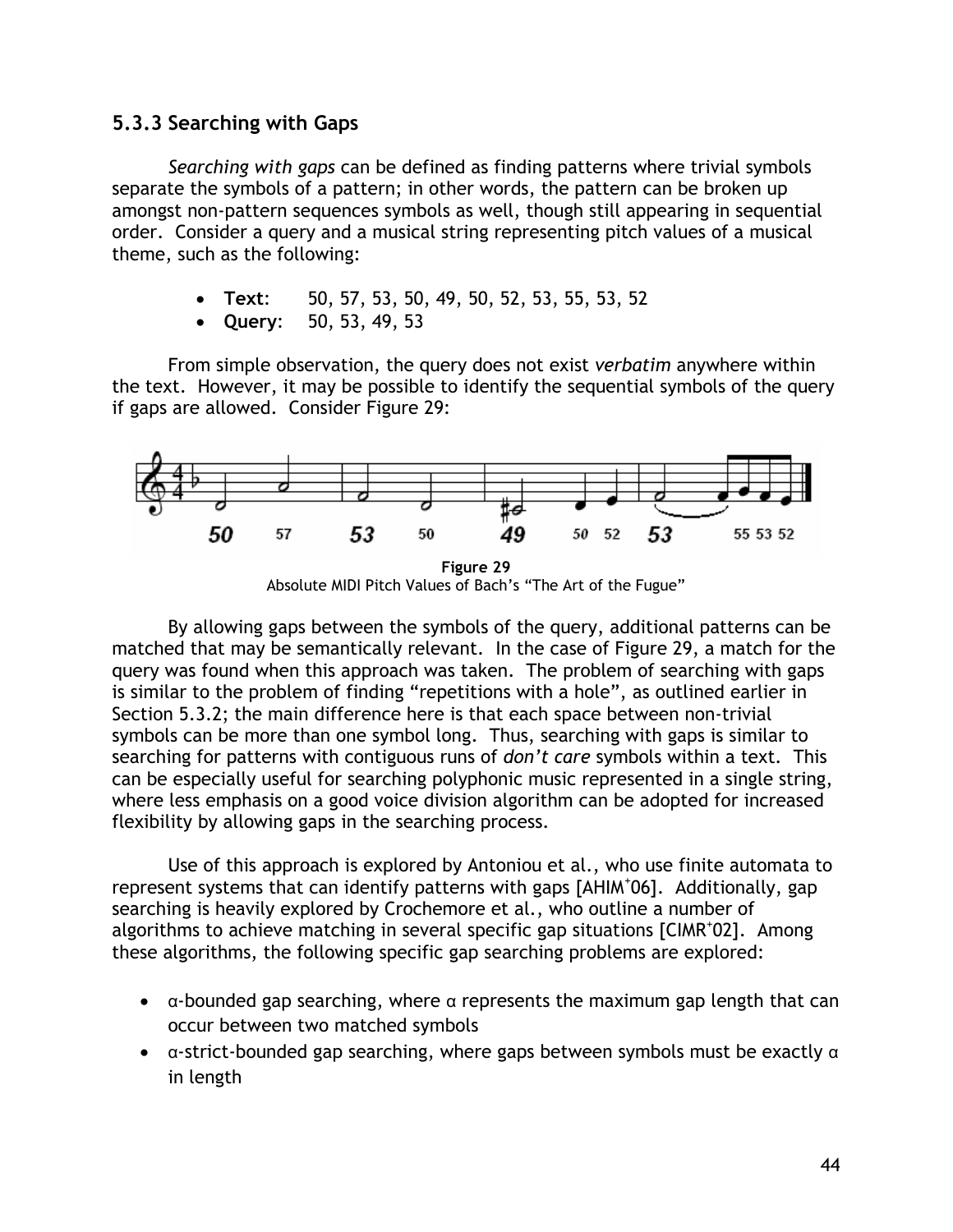- $\bullet$  ε-bounded gap searching, where  $\varepsilon$  represents the maximum gap length in total than can divide the sequence of non-trivial pattern symbols
- a number of algorithms that combine the previous three approaches with  $\{\delta, \gamma\}$ approximate matching (see Section 5.3.1).

## **5.3.4 Levenshtein (Edit) Distance**

One of the most common ways to judge string similarity is the use of Levenshtein distance, or edit distance [Lev66]. Edit distance is defined as the minimum number of editing operations that must be performed to make the strings identical [HD02]; classical Levenshtein distance outlines three editing operations:

- **Insertion** A symbol is inserted into a string, making a string of length n increase to a length of n+1
- **Deletion** A symbol is deleted from a string, making a string of length n decrease to a length of n-1
- **Replacement/Substitution** A symbol is replaced with an existing symbol in a string, resulting in no length increase or decrease

As an example, consider the words BARN and ARMS. The Levenshtein distance between these two words is 3; that is, it would take three edit operations to transform BARN into ARMS:

- Operation #1: DELETE B FROM BARN  $\rightarrow$  ARN
- Operation #2: REPLACE N IN ARN WITH  $M \rightarrow A$ RM
- Operation #3: INSERT S INTO ARM  $\rightarrow$  ARMS

While the term edit distance normally refers to the 3-operation Levenshtein model, other operations can be used to determine edit distance as well. Mongeau and Sankoff extend Levenshtein's 3 basic operations by an additional two operations: *fragmentation* allows a symbol to be broken up into multiple symbols, and *consolidation* allows multiple symbols to be replaced by a single symbol [MS90]. Edit distance operations can also be associated with weights; the example above shows an edit cost of 3 to convert BARN into ARMS, which assumes that each of the 3 possible edit operations incur a cost of 1 respectively. However, certain edit costs can be altered by associating uneven weights to each, allowing for more complex edit distances to be considered. This suits approaches such as the work of Hu et al., who propose the comparison of musical patterns based on the (weighted) probability that one pattern was derived from the other, which naturally invites the use of weighted edit distance as a measurement [HD02].

The calculation of edit distance is normally done using a correlative matrix with the two patterns being compared down each axis. The operations allowed for the edit model form a pattern such that values in the matrix are selected to minimize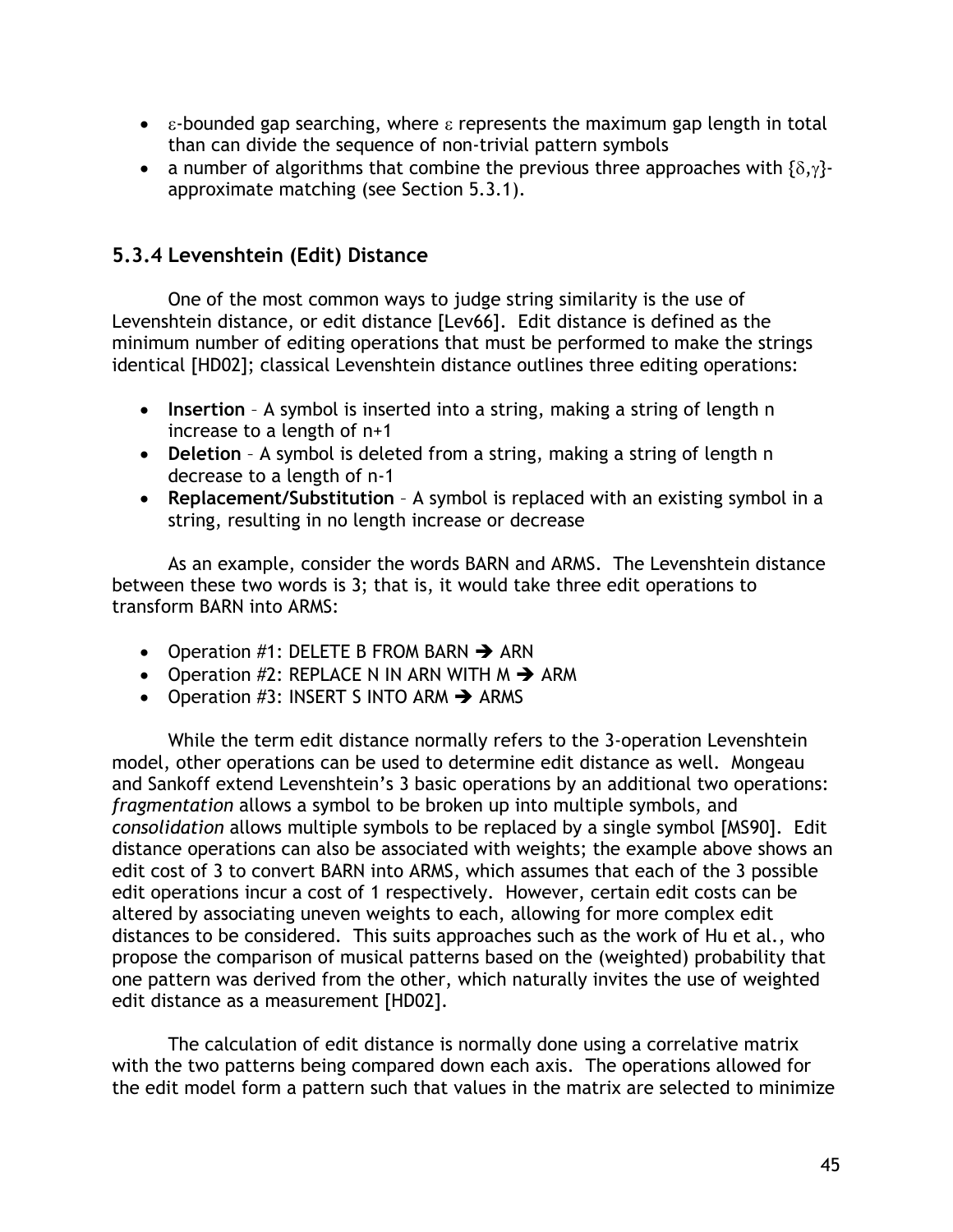the growing edit distance on the downward diagonal of the matrix. For example, in Figure 30 the 5 operations allowed form a pattern where the lowest value of *previous edit distance + edit cost* is selected for the diagonal value.



**Figure 30**  Calculation pattern of the 5 edit operations allowed by Mongeau and Sankoff



**Figure 31**  Windowed constraint for use in edit distance calculation [HD02]

Since the entire correlative matrix must be considered to effectively determine the edit distance between two strings, calculation can be quite inefficient when dealing with the comparison of larger strings. Many authors use a windowed constraint approach, where the calculation of very far edits are ignored, tangibly improving efficiency. For example, Figure 31 graphically depicts the window used by Hu and Dannenberg, who also slide the window along the string text to compare patterns at each available position in the musical phrase (Figure 32). The grey areas of the matrix are filled with a maximum distance tolerance value so that the calculation of these areas is not required and close alignment is preserved; expensive and unlikely edits will cause the calculation of the matrix to halt.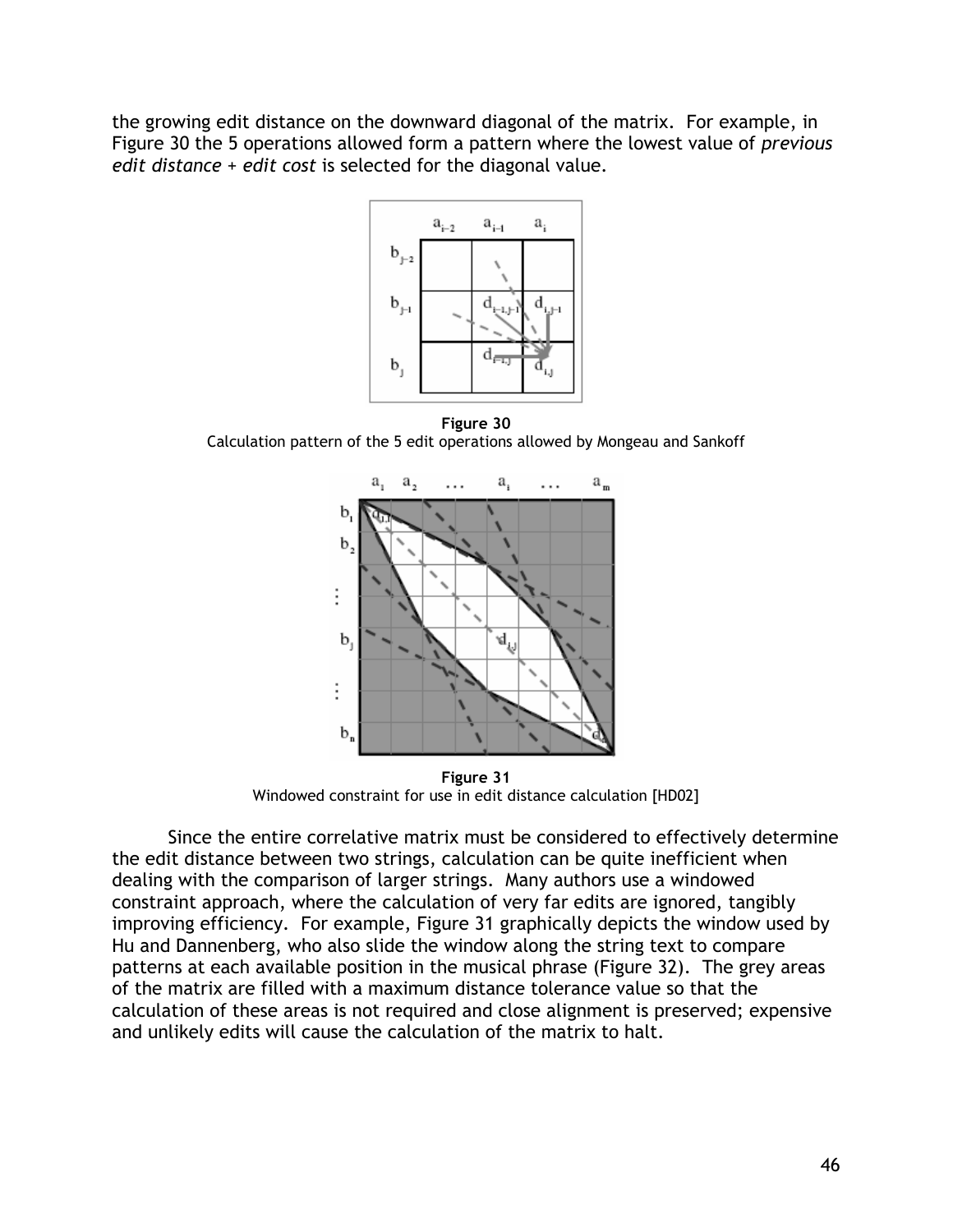

**Figure 32**  Sliding constraint windows used to calculate edit distances at multiple positions [HD02]

#### **5.3.5 Smooth Pitch Contours**

Most approaches toward MIR systems focus on string processing, and while this has led to fast searching algorithms as was intended, recall accuracy has room for improvement. The comparison of smooth pitch contours seems to be a growing area of interest in recent MIR research, as some authors begin to focus on precision, even while sacrificing speed in the process [AMW05]. The problem with most significantly reduced representations (like strings) is that too much information is lost during musical transcription processes, as algorithms tend to discard data that is complex to deal with, and yet still potentially important. In the general sense, a pitch string is a very inaccurate sequence when compared to the thousands of frequency samples used to create the string originally. Thus, it is better to match a smoother contour, where multiple pitch frequency estimations are used for each note; a compromise between the *1:1 note vs. symbol* relationship in strings, and the *VAST:1 information overload* of sampled audio.

Mazzoni and Dannenberg's early attempt at matching smooth contours provided a basis for further research into their use [MD01]. In their approach, MIDI files are broken down into a finer granularity than common strings; the pitch frequency occurring at every 100ms of the musical phrase was recorded, thus forming a contour. While their approach focused on MIDI files for source data, queries into the system followed the query-by-humming paradigm (see Section 4.1), thus demonstrating their efforts on sampled audio as well. The query is converted into a smooth, fine-grained contour, and then overlaid on top of each target melody's contour. A distance is measured, which results in a ranking, and the smallest distance wins for all comparisons in the database. While this resulted in slower processing times, accuracy was successfully increased.

In recent work by Adams et al., the use of smooth contours is augmented by iterative deepening to increase processing efficiency while maintaining accuracy [AMW05]. The authors recognize that when comparing smooth pitch contours, time information is inherent in the approach since the contour is plotted against time. However, queries may not match (or start at) the exact time for the stored smooth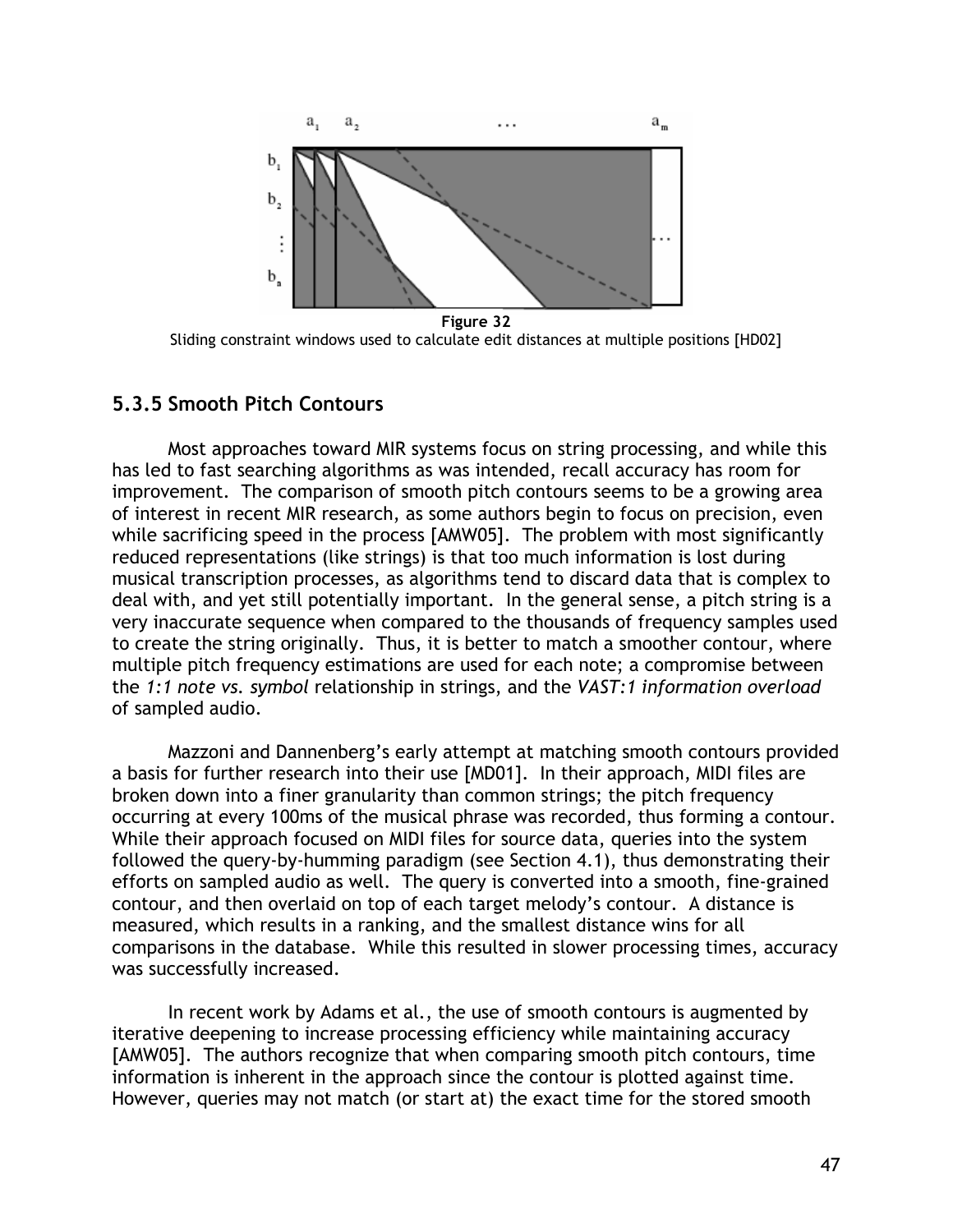contour. Thus, some alignment must be done, and iterative deepening is used to achieve dynamic alignment (called *Dynamic Time Warping*) during the search process. The query is compared to all theme contours, first with short distances. If initial comparisons are too far apart, the remainder of the contour will not be compared any further with that theme, and the theme is disqualified. Alignment occurs when enough iterations (3 to be exact in their experiments) occur to find the best-fit theme for the query contour. The results are promising, with a claimed increase in efficiency by a factor between 25 and 40 over previous methods.

#### **5.3.6 Comparison of Histograms**

The extraction of musical information through histograms has been sparsely explored by a few MIR systems, using the information gathered to serve both primary and secondary functions. As is the case with most musical extraction methods, the histograms are usually formed from pitch information, where intervals or exact pitch values are grouped logically within some time interval. The major advantage of using histograms as a means for comparing two musical phrases is speed and simplicity; most algorithms for information gathering and comparison are easy to design, and can scale well to large databases of musical themes. Naturally, this approach can lead to inaccuracies in matching, since the data gathered is purely statistical, and normally lacks a full time-ordering which perpetuates false matches.

Tzanetakis et al. make use of pitch histograms in a novel, secondary way for the realization of an effective MIR system [TEC02]. Their approach analyzes histograms formed from musical pieces in an attempt to automatically classify the piece into one of five target genres {Irish folk, Classical, Jazz, Rock, Electronica} based on prior musical knowledge gained through machine learning algorithms on existing categorized pieces. While their success was poor for some genres, the approach could be refined to assist an MIR system that considers genre classification when conducting searches, or when attempting to segment a melodic line (see Section 5.4.11).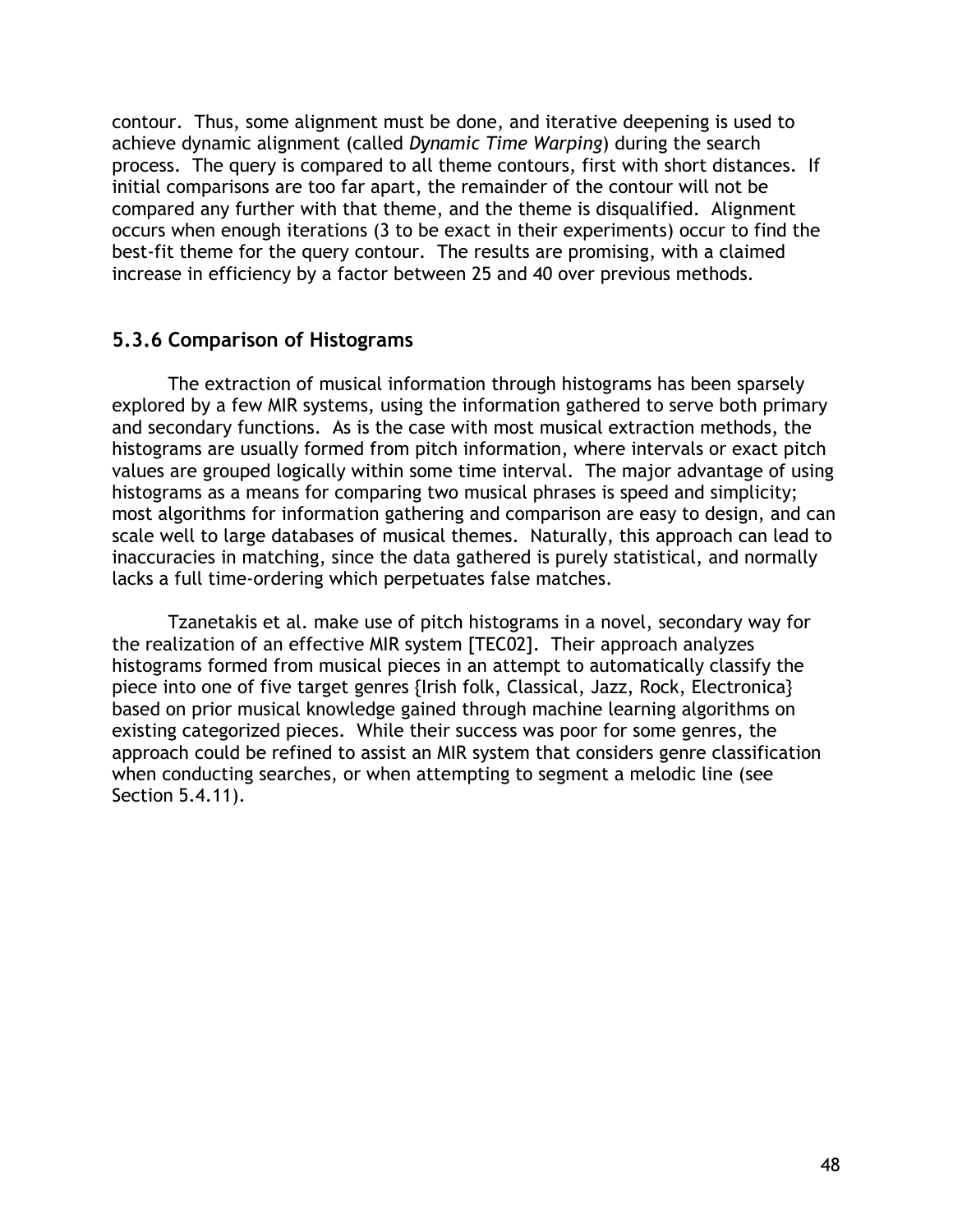

Histogram regions calculated in [Ada04], for a query of "Yankee Doodle"

Other work by Adams et al. attempted to compare three approaches for matching musical information: string sequences of notes, smooth contours, and pitch histograms [Ada04]. The histogram approach took a set of histograms from queries and melodies; this was done by breaking up each musical phrase into regions, and taking a histogram representing the frequency of occurrence of pitches within that region (see example in Figure 33). The target and query were then matched based on a simple distance measurement between their corresponding histograms. After analysis of the three methods used, the authors found that the histogram approach led to a good balance between the accuracy of smooth contours and the efficiency of string-based approaches.

## **5.4 Pattern Induction Approaches**

The problem of extracting significant repeating patterns from a musical piece has been heavily explored by several authors. Most approaches attempt to find patterns in strings of symbols, however each approach ultimately relies on the underlying representation used for the music. The fundamental approaches below (and some noteworthy and illustrative algorithms) outline some of the devices used for identifying patterns in music; many of these devices can and have been used together simultaneously, both in research and also in real-world MIR systems. Thus, the sections below attempt to identify some building blocks of the many pattern induction algorithms available to date. It should also be noted that many of these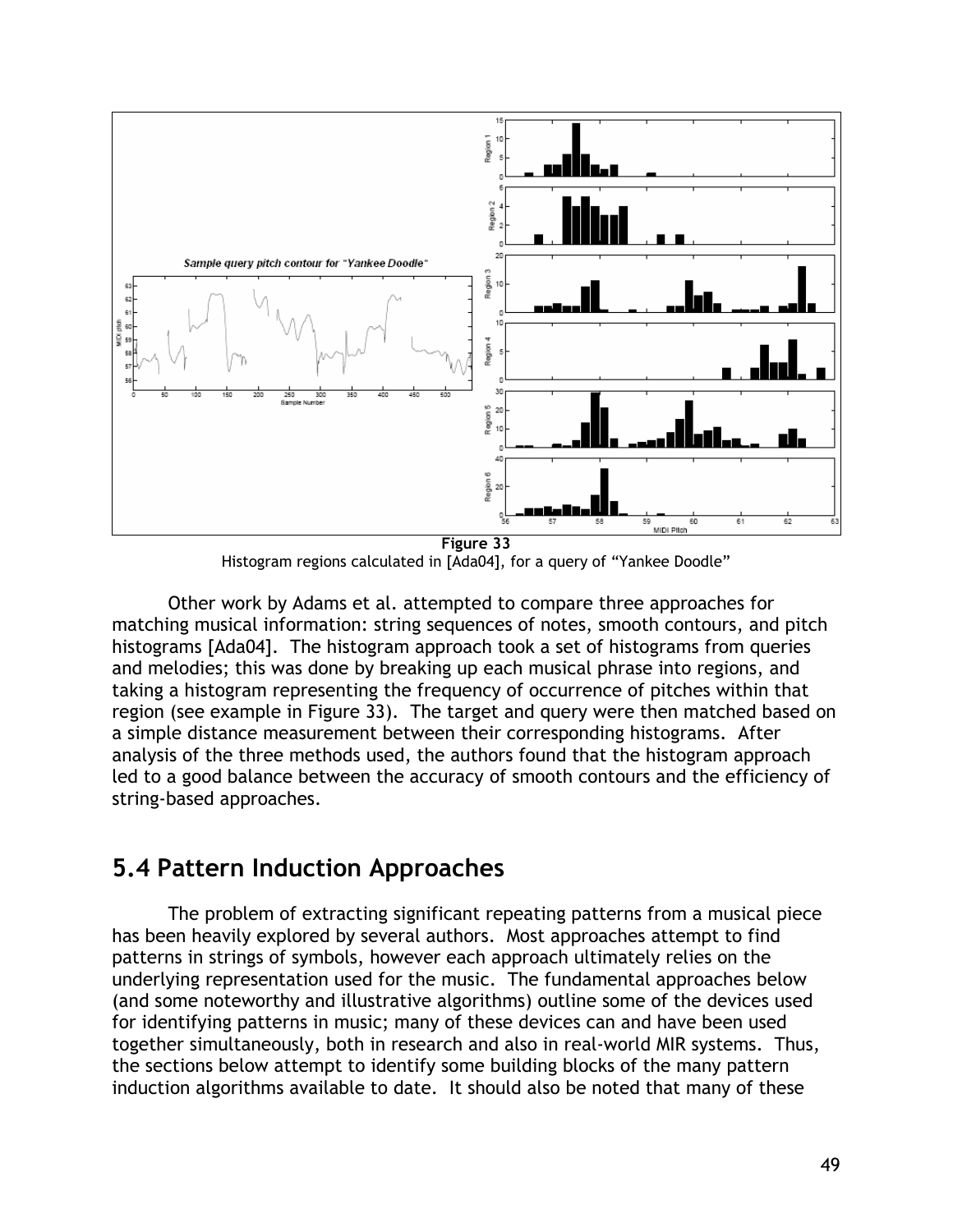approaches can be used for *matching* a query to a pattern within a database, since the fundamental idea is very similar: given a text and a pattern, find all occurrences of that pattern within the text [CCIM<sup>+</sup>99].

#### **5.4.1 Use of Trees/Tries/Lattices**

The organization of data into trees has long been an effective approach for a vast number of searching algorithms. Many pattern induction techniques target these structures due to the efficient search times associated with them; this is sometimes a trade-off with space complexity, since large tree-like indices can have high storage costs, depending on the type of tree used.



**Figure 34**  Example of suffix tree of a feature string S = "ABBABB" [HLC01]

Investigation into tree and lattice usage for MIR systems is widespread. An excellent and well-cited pair of papers explores, among other things, the use of suffix trie's for the purpose of pattern identification [HLC01, LHC99]. These authors use a type of suffix tree (called RP-tree) to store substrings, and then join suffixes together based on positional information, while discarding all trivial patterns found during the process. The process of joining strings together continues until only MRPs are left. Verbeurgt et al. use suffix trees to identify musical patterns, not for the purpose of musical information retrieval but instead for use in music generation [VDF04]. They induce patterns by constructing a suffix tree and extracting right-maximal string subsequences of pitch intervals. The resultant strings are statistically analyzed to provide probabilistic input for musical composition via Markov chains.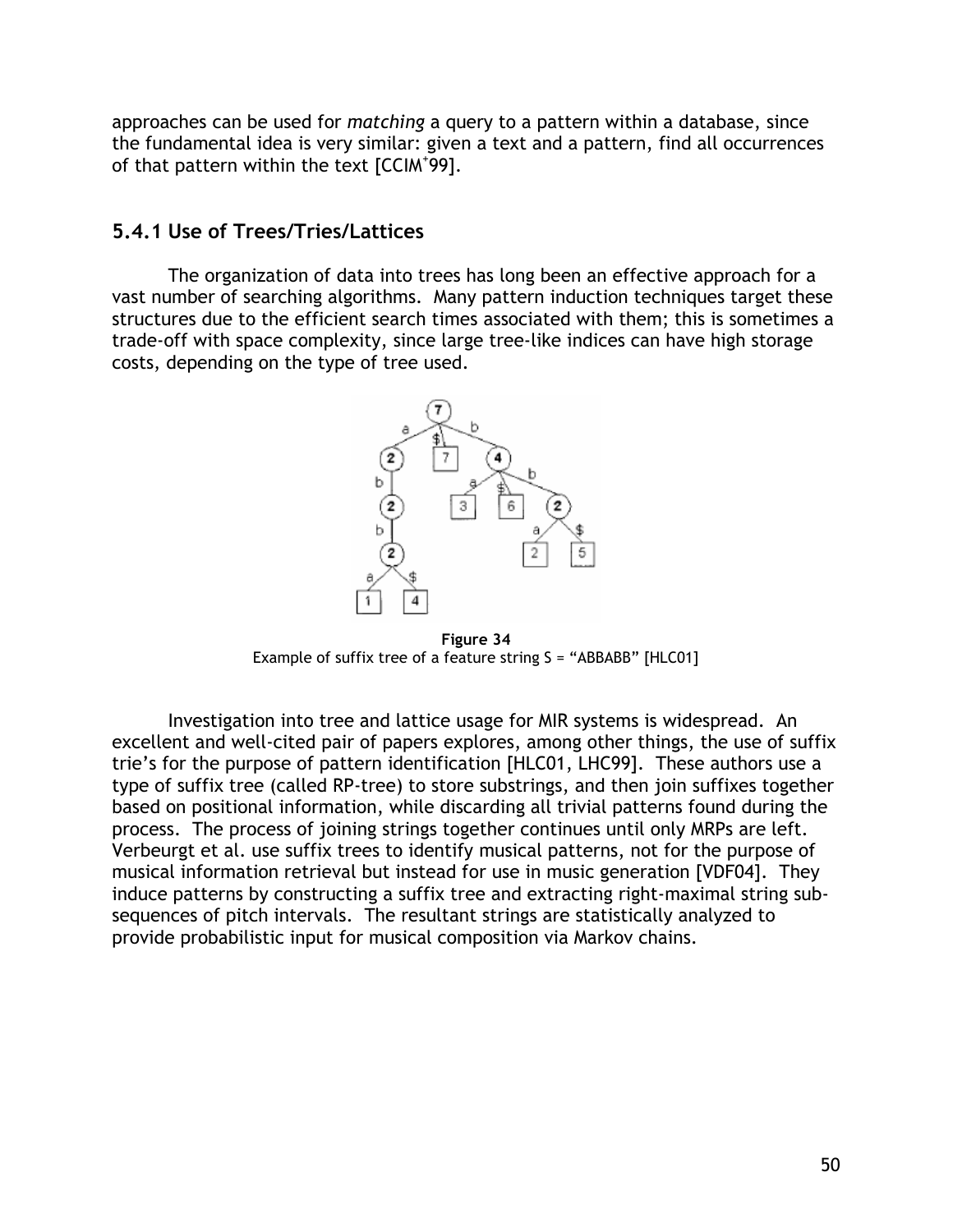$'e_{0.3}$  /  $e_{0.4}$  /  $e_{02}$  $e_{01}$  $e_{0.5}$  $e_{0.6}$ Length =  $4$   $P_0$  $Length = 3$ Length  $= 2$ right parent left parent left child right child

**Figure 35**  Meek and Birmingham's lattice for the first phrase of Mozart's "Symphony no. 40"

In another excellent paper by Meek and Birmingham, the Melodic Motive Extractor (MME) algorithm uses a lattice structure very similar to a tree, but allowing multiple parents for each node (see Figure 35) [MB01]. Their approach uses MIDI files, ignoring any that are malformed, and extracts only the top voice of all multi-voiced instruments within each MIDI channel into a pitch interval contour. Many other features are calculated, and patterns are organized by weight; a large factor of weight is the frequency of occurrence of a particular pattern. Their approach achieves highly successful theme extraction rates, ranging between 85% and 100% effectiveness in trials. The authors also note that their approach is attractive because it was formulated with little musical knowledge; that is, the authors did not have to grasp the more complex concepts of musical theory to attain a desirable result.

#### **5.4.2 Use of** *n***-grams**

Musical n-grams are equal-length bits of information, usually derived from a single feature string such as a pitch interval sequence. Thus, a complete musical piece represented as a string can be divided into *n*-grams of length *n*, and stored as such with no symbol loss from the original string(s) used to create the *n*-grams. The extraction of *n*-grams is actually a deviation from true pattern induction; the majority of *n*-grams extracted will not represent any perceptually significant repeating pattern, if the n-gram even repeats at all. The use of n-grams instead (usually) aims to provide full-text access to musical pieces, rather than access at a thematic level only. While this requires more work for algorithms to search an entire database of music, advances in musical string searching can alleviate the real-world burden incurred when dealing with many *n*-grams. One area which has been not been explored adequately is the possible storage of n-grams in tree structures, which could further improve searching efficiency.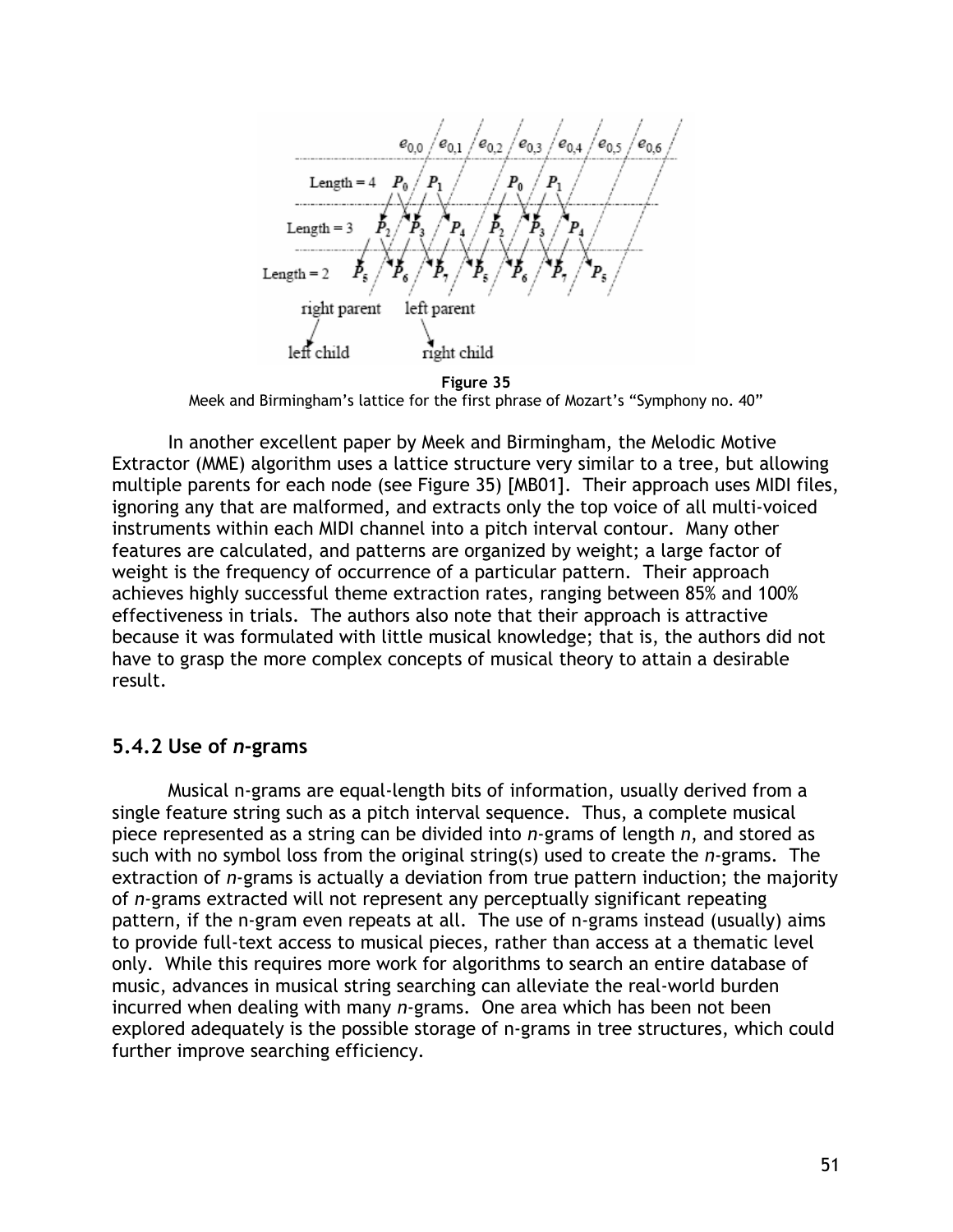Downie and Nelson break down monophonic musical passages into a series of pitch intervals of length n, to obtain an exhaustive *n-grammed* representation of musical pieces [DN00]. In their work, several *n*-gram databases were created and compared to study the effects of varying lengths of *n*, as well as varying alphabet sizes for the *n*-gram strings. They found that, with adequate alphabetic cardinality and sizes for *n*, *n*-grammed approaches can be effective for allowing full-text retrieval within musical passages with reasonable efficiency. Still, their approach is quite limited since it can only handle monophonic music; this either limits the potential set of music that can be analyzed, or relegates the complexity of dealing with polyphonic music to algorithms that can extract monophonic passages first in order to provide properly-formed input.

The approach by Downie and Nelson has been improved by Doraisamy and Rüger, who attempt to use the storage of musical *n*-grams for the purpose of polyphonic full-text searching [DR01]. They use a sliding window to capture all polyphonic notes within a frame, and for each slide they calculate all of the possible combinations of time-ordered polyphonic notes, each one being stored as a new *n*gram. Like Downie and Nelson, the authors use upper-case letters to represent (quantize) increasing pitch intervals, and lower-case letters to represent interval drops. The results obtained from this approach left some to be desired; recall accuracy is reduced compared to the monophonic *n*-gram approach, and the time and space complexity of searching the vast sets of n-grams representing all possible passages through each polyphonic musical phrase was considerable. Also, since most users search pieces based on themes and repetitive passages, it is natural to question the real utility of *n*-grammed systems for general use, when compared to other proven and effective approaches.

#### **5.4.3 Bit Parallelism**

The main idea of bit parallelism is to pack values that require processing into a machine word, to take advantage of the fast update operations inherent with modern computer hardware, such as bit shifting operations. Sometimes these approaches require the storage of bit operation results in tables, for later analysis.

Cambouropoulos et al. provide an approach to  $\delta$ -approximate and  $\{\delta,\gamma\}$ approximate string searching that makes use of bit parallelism [CCIM<sup>+</sup> 99]. The approach works as follows: for a given musical string of note events, patterns are identified by comparing the string against a text in a sliding fashion. This results in a series of "delta states", such that each state is a binary sequence where a 1 appears if two symbols are at most  $\delta$  apart, and a 0 otherwise. The delta states are then packed into machine words, and a series of binary operations (SHIFT, AND, OR, etc..) are applied to determine the frequency of the string in the text. The entire algorithm, called SHIFT-PLUS, uses dynamic programming and tables to remember past values, and has been widely accepted as a successful and efficient way to induce {δ,γ}-approximate patterns in musical strings.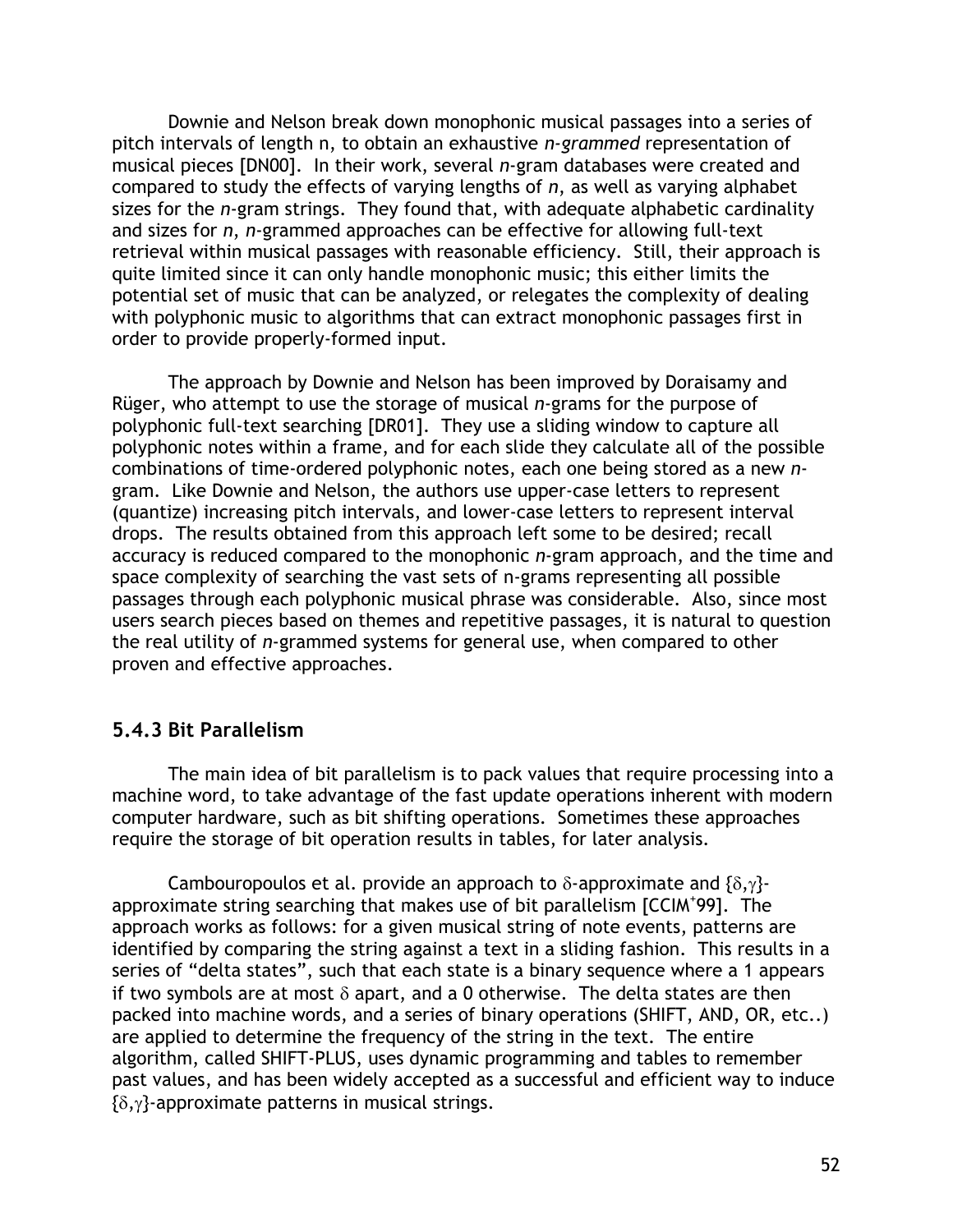Other work by Koh and Yu attempts to improve on efforts by Liu et al [KY01, LHC99]. They create a bit index table for each musical passage in a large MIR database. The initial number of entries in the table is equal to the number of distinct notes in the passage. For each entry, a bit sequence is stored that contains a 1 value for all string positions where the corresponding distinct note appears, and a zero otherwise (see Figure 36, noting that the least-significant bit is considered as bit number one):

| Note | <b>Bit index sequence</b> |
|------|---------------------------|
| Re   | 10000000                  |
| Mi   | 00001000                  |
| Fа   | 01110000                  |
| ŠО   | 00000111                  |

**Figure 36** 

The bit index table for the length-8 string SoSoSoMiFaFaFaRe. Adapted from [KY01]

The authors then devise an algorithm which uses a binary string join approach: patterns of length 1 (bit index sequences which contain multiple 1 values) are identified as a repeating patterns, and each of these are merged with all other repeating patterns that have repeating patterns in adjacent bit positions. Each merged result is tested to see if it is also repeating. If so, it is further merged with repeating patterns in the same manner, until eventually no additional patterns can be merged. A second phase is then applied that filters out MRPs, leading to significant increases in both time and space complexity when compared to [LHC99].

One possible idea that has not been fully explored is the use of bit parallelism to process very simple reduced pitch contours similar to step-leap and U,D,S (see Sections 2.3.3.2 and 2.3.3.1). If the alphabet could be reduced to a size of two, say a 1 if the pitch raises or stays the same, and a zero otherwise, the potential for fast pattern induction and searching would be great. This would require significant testing however, since the information reduction imposed by such a small contour alphabet could render the matching process too inaccurate to be of real-world use.

#### **5.4.4 Application of Heuristics**

This section makes casual mention of notable papers using heuristic algorithms, since the papers listed here were only partially investigated by this literature survey. Several algorithms presented by Crochemore et al. make use of heuristics for exact and/or partial matching with  $\{\delta,\gamma\}$ -approximation [CILP<sup>+</sup>02]; they apply two occurrence and substring heuristics to allow skipping of characters that have already been visited when matching strings, to reduce the number of pattern comparisons. Their approach uses a modified Boyer-Moore algorithm, suffix tries and subword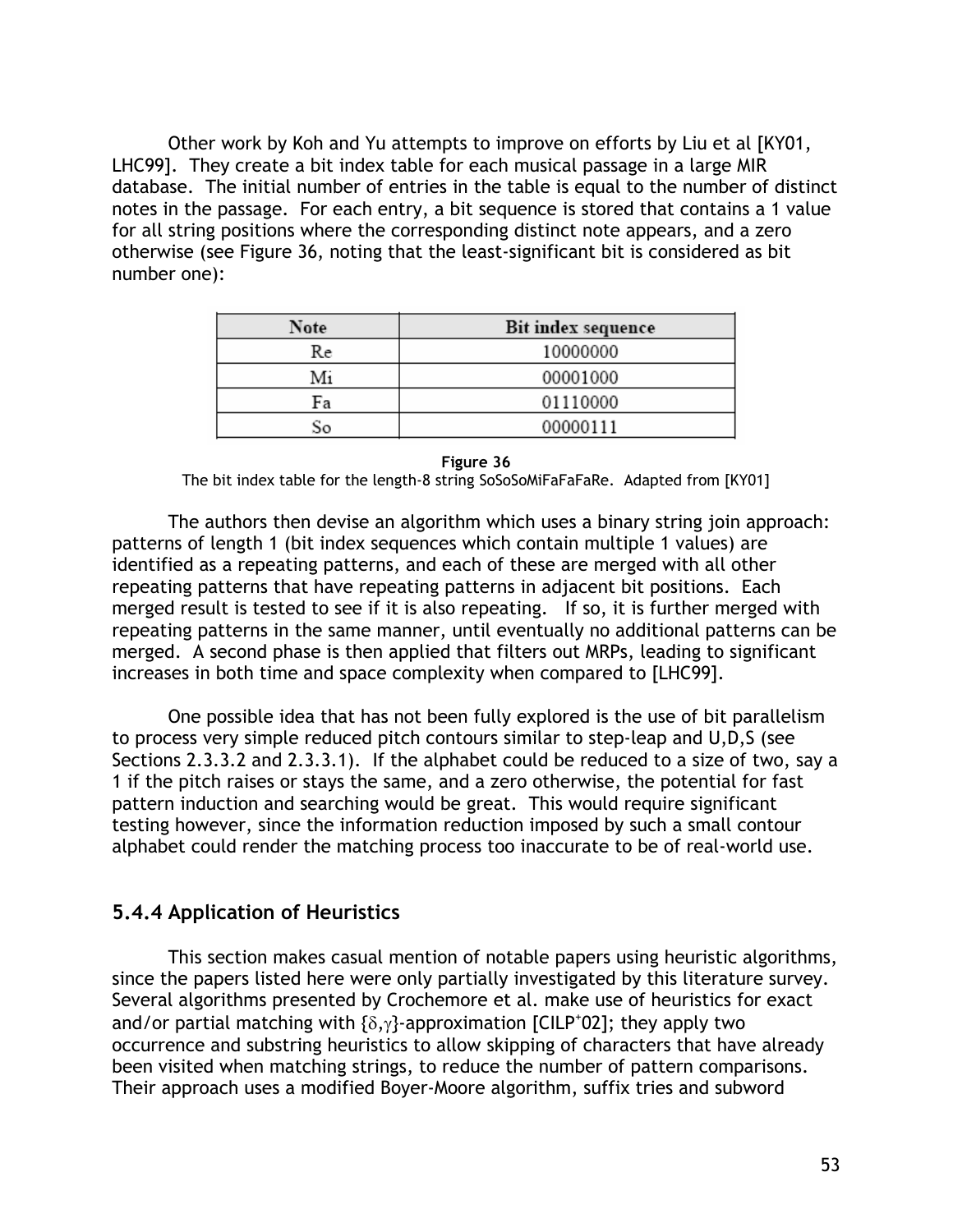graphs, eventually realizing a speed increase over the bit parallel approach presented  $\overline{1}$  [CCIM<sup>+</sup>99].

Takasu et al. divide musical phrases partly based on a simple heuristic where phrases are bound by musical rests appearing in MIDI files [TY99]. This adds an additional induction task, since there is no explicit way of expressing a rest within the MIDI file format; however, once rests have been identified the task of segmenting the music is made simpler. While some musical themes and repeating patterns do contain rests, dividing music this way is a promising idea that could use further exploration, since the computational burden of sliding windows could be significantly reduced by intelligently selecting passages to test for repetition.

### **5.4.5 Dynamic Programming**

Since pattern matching often requires the memory of past results to form new matches, the process of pattern induction routinely makes use of dynamic programming. Normally, this is coupled with other approaches such as bit parallelism or correlative matrices (Sections 5.4.3 and 5.4.10), and is the de facto approach for algorithms that induce patterns based on edit distance measurements (refer to Section 5.3.4). A series of algorithms by Crochemore et al. make heavy use of dynamic programming to accomplish relaxed matching for finding patterns in strings with gaps [CIMR<sup>+</sup>02]. More recently, an algorithm by Cambouropoulos et al. uses dynamic programming with matrices to resolve the problem of finding patterns where don't care symbols are present, thus improving the simplicity of finding repetitions with a hole (see Section 5.3.2) [CCIM<sup>+</sup>05]. Other works that employ dynamic programming for the purpose of pattern induction are vast, including [ABSW04, Cam06, HCL98, LWC05, MS90, PK02, Rol98, Bak97, Tem01].

## **5.4.6 Multidimensional Projection**

In a multidimensional projection approach, musical information is stored in a *k*dimensional Euclidian space, where *k* represents the number of single musical features to be extracted from the musical source. Patterns are usually not defined as exactly repeating sequences, but rather groupings of notes within the space that satisfy a certain distance criteria to other note groups; these groups can be identified as a cluster, and any cluster with more than one note would be considered a repeating pattern against which a query can be compared. This provides some advantages:

• **Overcomes some limitations of string searching.** For example, this approach allows easier searching with gaps, since notes exist discretely in the *k*dimensional space rather than sequentially in a string. Also, multidimensional projection is particularly suited for polyphony, as all notes can be plotted in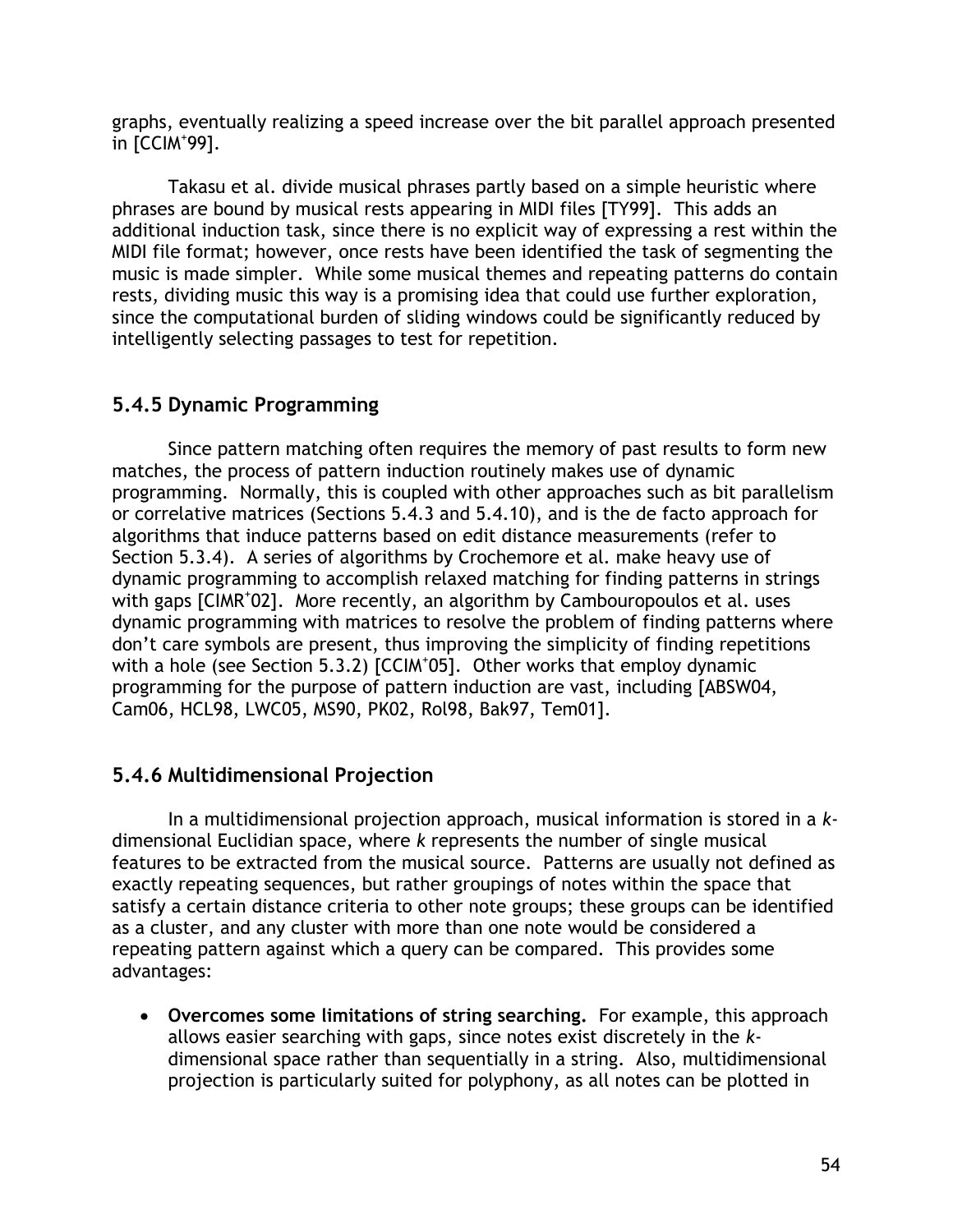the same *k*-dimensional space, whereas multiple strings must be used for a full polyphonic representation.

- **Extensible and flexible.** Allows the creation of general *k*-dimensional algorithms that can handle an arbitrary number of musical features occurring on *k* axes.
- **Data reduction for targeting of specific features is easy.** The removal of dimensions from the multidimensional set can be done easily, allowing a reduction on data before algorithmic processing begins, to increase both accuracy and efficiency.



**Figure 37** 

A sample 2D graph of pitch and onset time adapted from [MLW02]. Query notes are circled red. Boxes A-C represent points close enough to be considered as "similar" to query.

By plotting the musical note values discretely, queries can be converted to *k*space points and tested for collisions (or some measure of distance) with original song points as a means of determining similarity between the query and the original music. Furthermore, databases can be organized in a couple of useful ways; one large *k*dimensional space can store the plotted values of all the songs in the database, or each song can store it's own points in a separate space for that song alone. The former solution is usually a better fit, since searching for matches can occur very quickly due to the need to perform a search only once; of course, some mechanism to deal with collisions of notes from different songs in the same point of space would be needed, similar to the considerations of hash functions.

Meredith et al. introduce two algorithms that operate generally on kdimensional datasets of musical information [MLW02]. They offer a slightly different definition of a maximal repeating pattern, which instead refers to the pattern with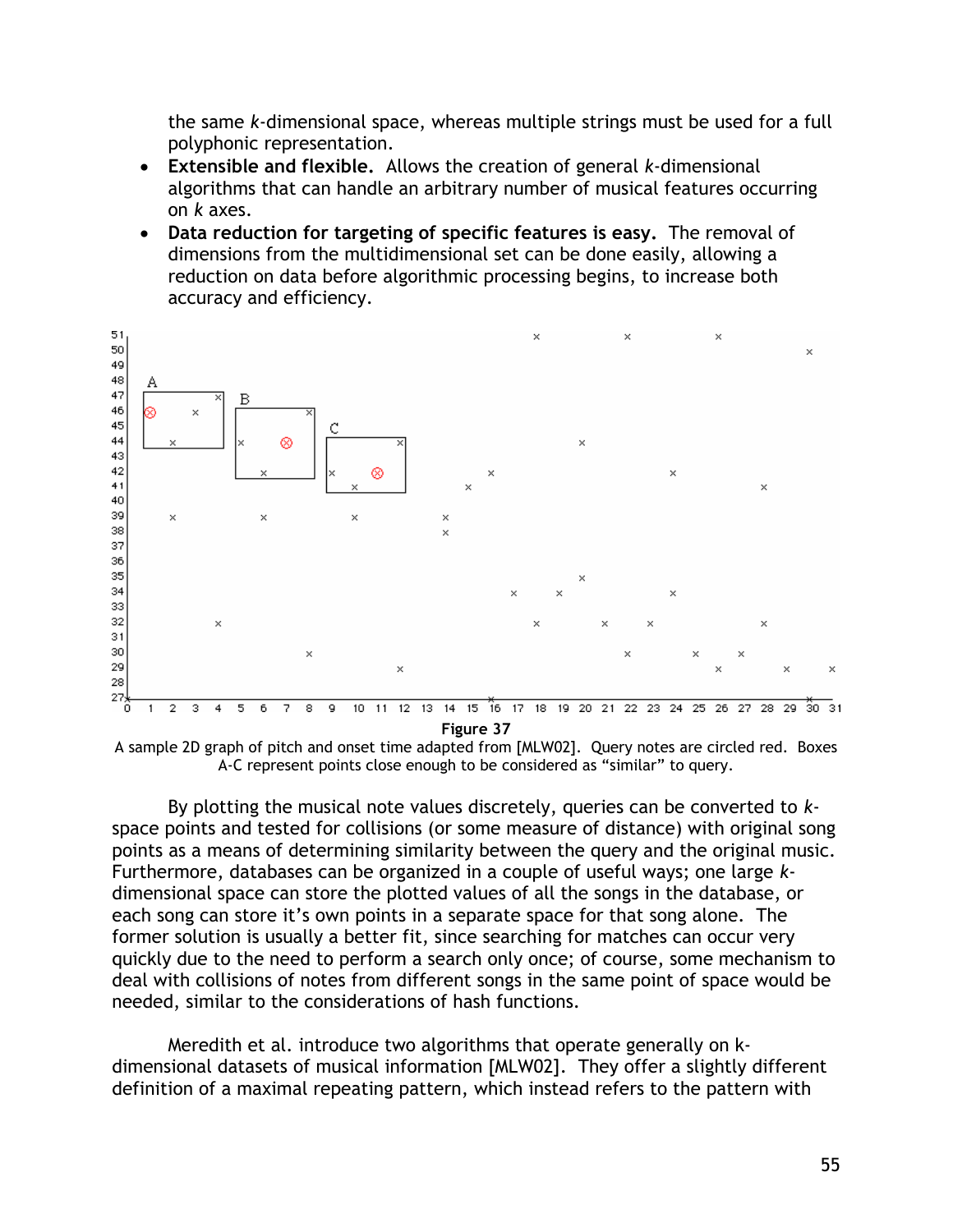the maximum length that can be converted to another pattern within the *k*D space (call a *maximum translatable pattern*, or MTP). The algorithms given are:

- **SIA**: Computes all maximal repeating patterns (calculates MTPs) within music based on *k* dimensions of data and different translation vectors. The algorithm achieves reasonable efficiency:  $O(n^2)$ .
- **SIATEC**: Computes classes of translationally-equivalent MTP classes within the dataset. Less efficient  $O(n^3)$ , but has a reasonable average case.

Other work by Shin et al. plots values in a 2-dimensional space defined by average length and pitch variation. They radii for all points in the graphical space, to represent a maximum difference to the original pattern, and then test queries using a distance measure against the clustered regions within the space (see Figure 38).



2D space with radial clusters for testing query note values, from [SKKK03]

### **5.4.7 String Joins**

String joins, normally used in conjunction with suffix trees and tries, are a technique used to find maximal repeating patterns by first finding smaller repeating patterns and then joining them together based on positional information. Eventually, these string joins will result in the construction of maximal repeating patterns, and this occurs quickly since the size of the joined repeating patterns increases exponentially. For example, this approach is explored in [LHC99], and later in [HLC01] (see discussion of 5.4.1 for details).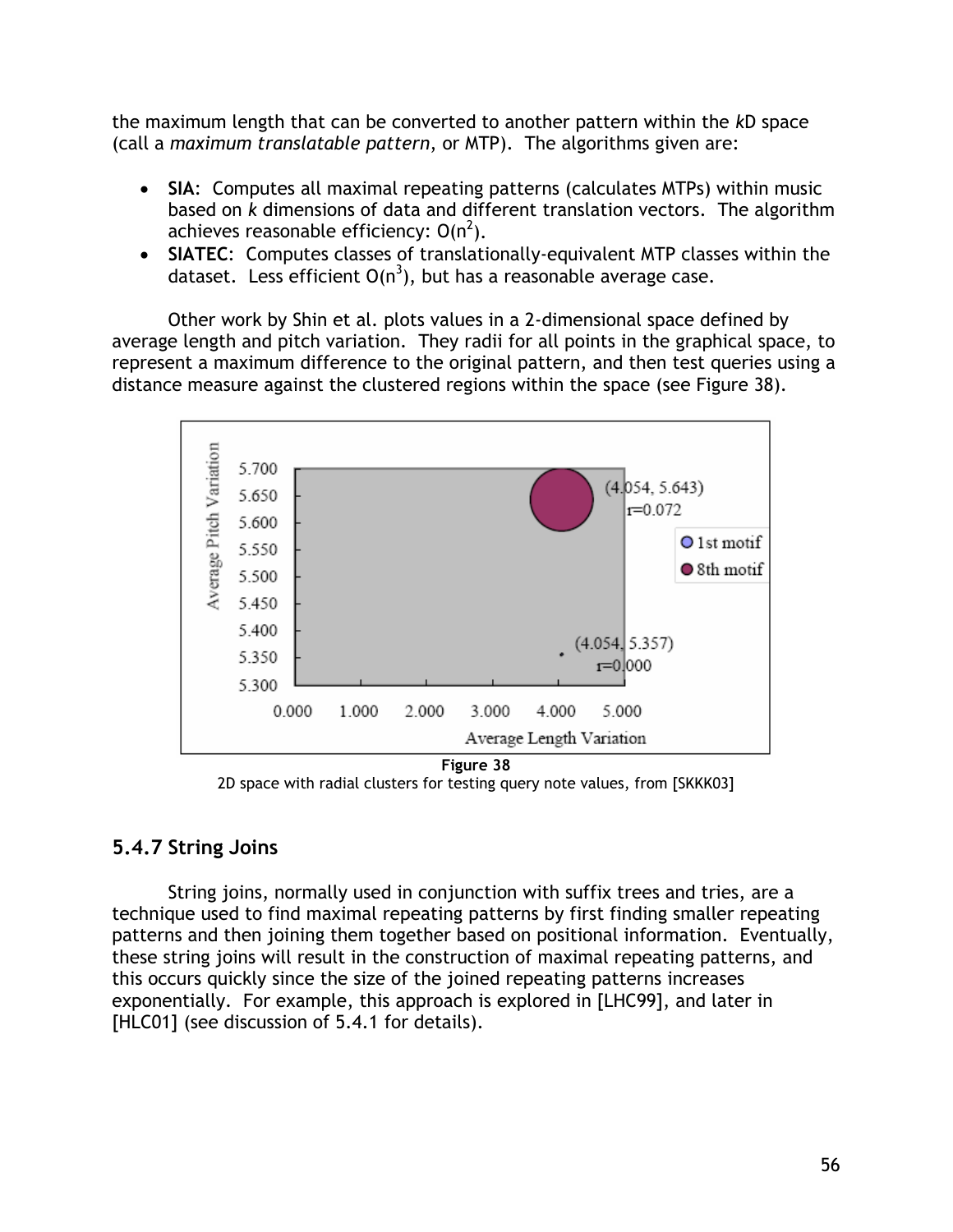#### **5.4.8 Use of Graphs**



**Figure 39**  A suffix tree (left) and subword graph (right) for the word  $w = 1521652659$  from [CILP<sup>+</sup>02]

Graphs can be used to form relationships between notes or pattern weights, where edges are placed based on a measure of some distance/similarity between the musical nodes. After such a graph is constructed, processing algorithms can take advantage of known practices in graph theory to analyze the relationships that occur in musical passages, leading to pattern discovery. This approach is used in an algorithm by Rolland called FlExPat, which stands for the Flexible Extraction of Sequential Patterns [Rol01a, Rol98]. The algorithm, which is widely recognized throughout MIR literature, as well as deployed in several real-world MIR systems, extracts sequential patterns that can be defined as "a set of segments from a sequential database which share a significant degree of resemblance" [RG02].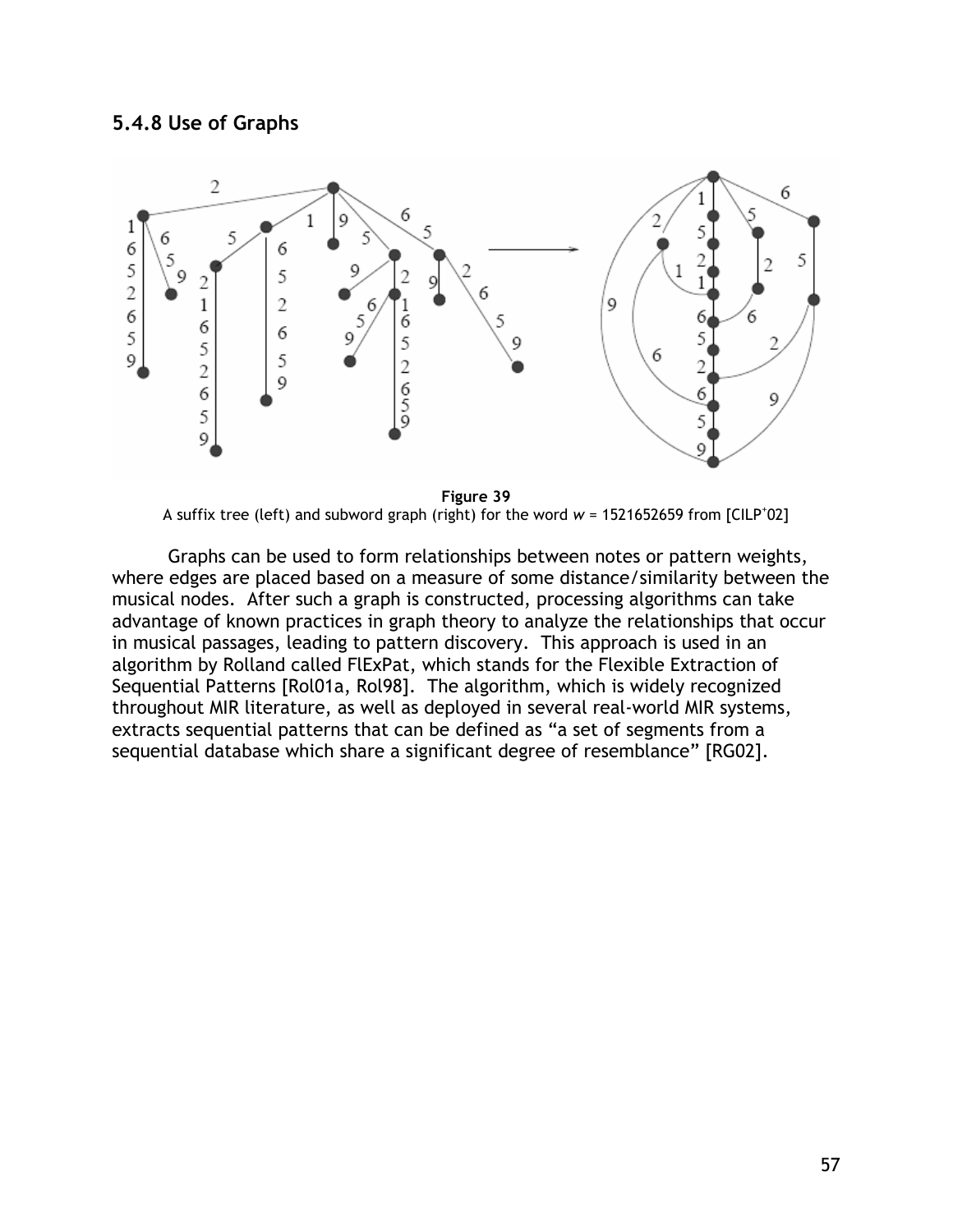

**Figure 40**  An example star-type pattern extracted from an equipollence graph [Rol01a]



Another illustration of the notion of a star-type pattern. Segment s0 (called the star's centre) is equipollent to all other segments in the pattern [RG02]

The algorithm builds an equipollence graph where musical sequences are nodes, and two nodes are equipollent if they are sufficiently similar. The identification of star-type sub-graphs of sufficient similarity leads to the extraction and storage of patterns in a database or index; each star-type sub-graph is considered a *sequential pattern* (or just *pattern*), consisting of one musical string segment which is equipollent to all the other segments in the pattern (called the centre). These constructs are illustrated in Figure 40 and Figure 41.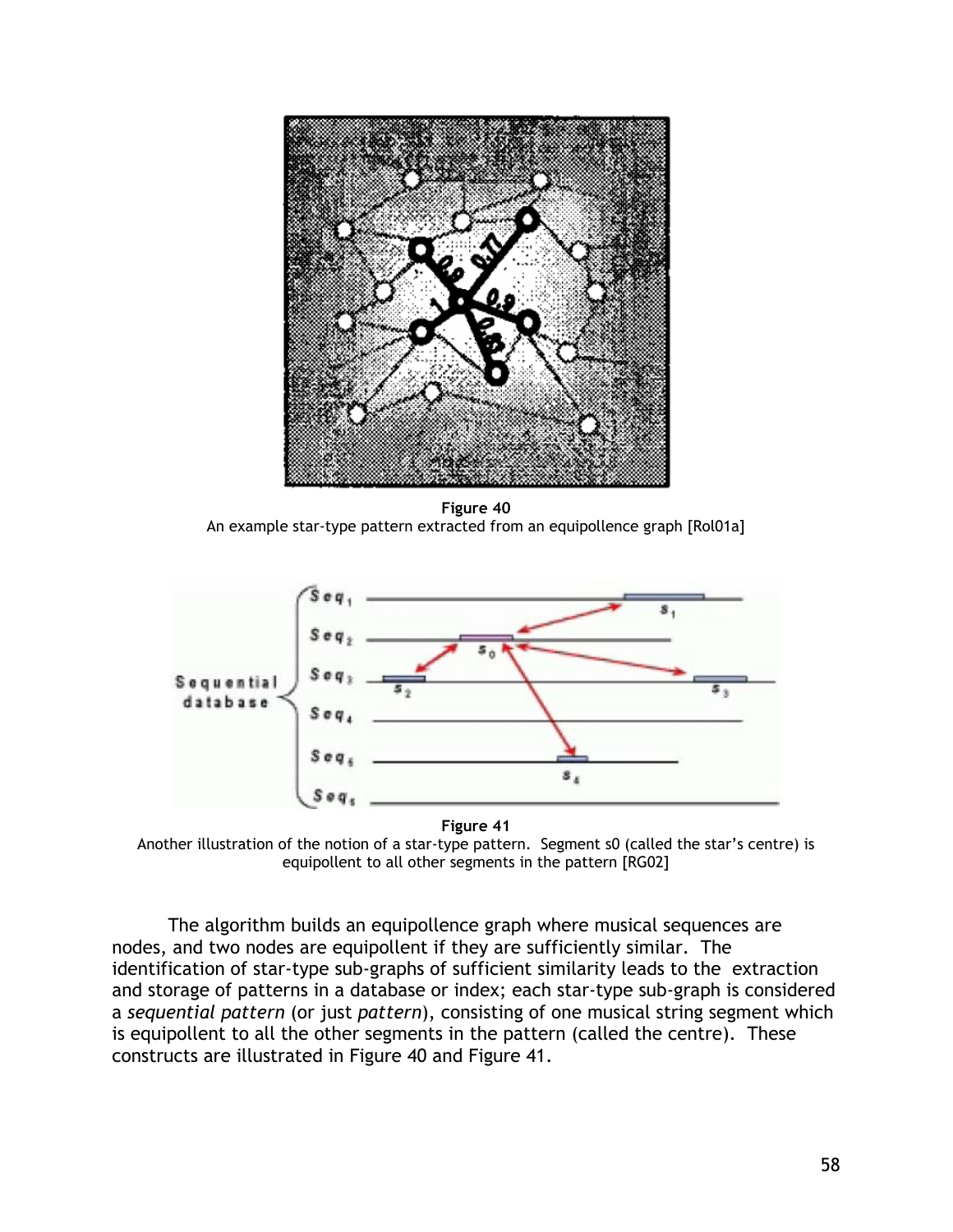#### **5.4.9 Construction of Automata**

The construction of automata can help to both induce patterns and verify queries. Recent work by Antoniou et al. focuses on the creation of a number of automata for the purpose of identifying repeating patterns [AHIM+06].



**Figure 42**  Finite deterministic factor automaton resulting from union of individual automata for each string in a set [AHIM<sup>+</sup> 06]

Specifically, when searching for common patterns between length *i* and *j* amongst a set of strings  $S = \{S_1, S_2, \dots S_n\}$ , the authors create an automaton for each string in the set that accepts all factors within the length boundaries created by *i* and *j*. Then each of these automata are merged together (unioned) and, if the result is non-deterministic, converted to be deterministic (see Figure 42). The set of factors accepted by this automaton are then used to create a second set of automata for the strings in S, where each automaton is created using the factors identified in the previously intersected global automaton. The second set of automata are once again merged with the end result being that each repeated factor occurring in all of the strings within S can be identified by the final deterministic union automaton; that is, any string accepted by this last automaton will represent a repeating factor in the set. The authors use this approach to allow for string searching with gaps. Other papers that explore the use of automata for the searching of patterns within strings are given by Crochemore et al. [CCGJ<sup>+</sup>93], Raffinot [Raf97], Navarro and Raffinot [NR98], and by Hosoya et al. [HSIM05] for use in lyrical recognition.

#### **5.4.10 Correlative Matrices**

Correlative matrices, also called self-similarity matrices, allow patterns to be discovered within a string of musical features by comparing that string to itself. These devices are constructed by placing a musical string down both the x and y axes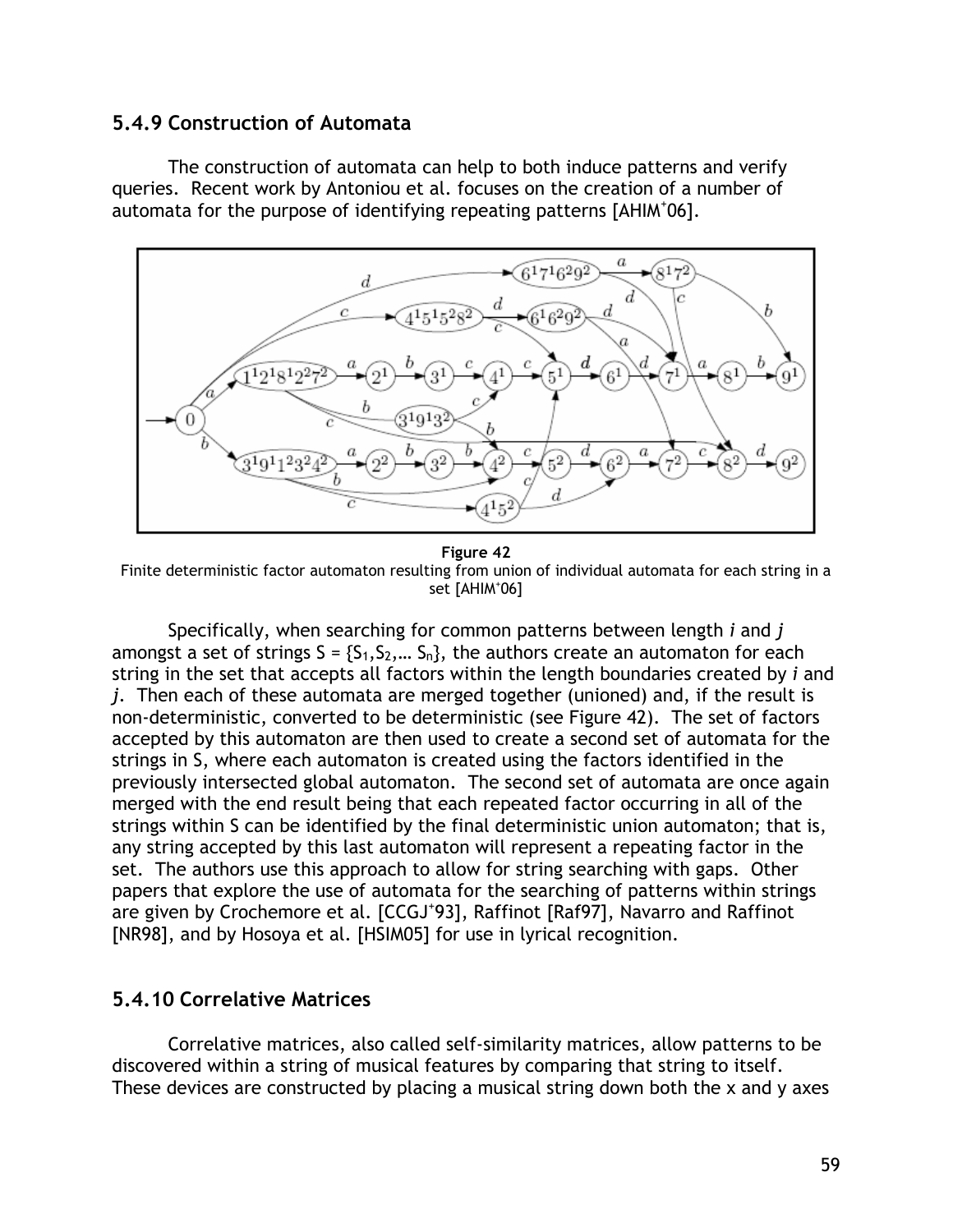of a matrix, to allow placement of numerical values that indicate the current and past matching information at various points in the string (see Figure 43).

|                 |  |   |   |   |   |   |   | C6 Ab5 Ab5 C6 C6 Ab5 Ab5 C6 Db5 C6 Bb5 C6 |  |
|-----------------|--|---|---|---|---|---|---|-------------------------------------------|--|
| C6              |  |   | 1 |   |   |   |   |                                           |  |
| Ab5             |  | 1 |   | 2 | 1 |   |   |                                           |  |
| Ab <sub>5</sub> |  |   |   | 1 | 3 |   |   |                                           |  |
| C6              |  |   |   |   |   | 4 | 1 |                                           |  |
| C <sub>6</sub>  |  |   |   |   |   | 1 | 1 |                                           |  |
| Ab <sub>5</sub> |  |   |   |   | 1 |   |   |                                           |  |
| Ab <sub>5</sub> |  |   |   |   |   |   |   |                                           |  |
| C6              |  |   |   |   |   |   |   |                                           |  |
| D <sub>b5</sub> |  |   |   |   |   |   |   |                                           |  |
| C6              |  |   |   |   |   |   |   |                                           |  |
| Bb <sub>5</sub> |  |   |   |   |   |   |   |                                           |  |
| C6              |  |   |   |   |   |   |   |                                           |  |

**Figure 43**  An example correlative matrix from [HCL98]

The resulting matrix can be analyzed for patterns forming in the rows and columns; often these algorithms traverse the comparison space diagonally looking for increasing values and value groupings as an indication of repeating patterns. Correlative matrices can be quite spatially expensive for the induction of patterns involving long musical strings, due to the inherent  $O(n^2)$  complexity imposed by the matrix itself. Use of correlative matrices can be found in a series of papers by Chen, Hsu and Liu [HCL98, LHC99, HLC01], as well as in Smith and Medina [SM01].

### **5.4.11 A Word on Melodic Segmentation**

A number of approaches attempt to identify patterns by segmenting a melodic surface into perceptibly-bounded parts in a pre-processing stage for an induction algorithm. This intrinsically increases the relevance of patterns that are checked for repetition, as those that cross segmentation boundaries are omitted. Additionally, musical segments can be processed independently, allowing for complicated induction algorithms to be run incrementally or in parallel. One of the most important tasks in melodic segmentation is determining how to identify appropriate boundaries in music; the use of rests, bar divisions, and in many cases individual note weighting functions can all help to contribute to a boundary strength profile that can suggest good segmentation points. Melodic segmentation itself is an entire MIR research topic in its own right, and is omitted from this paper due to scope constraints. Still, melodic segmentation algorithms and approaches can be found in [Cam03, Cam06, CT04, FN03, Meu02, MS03, SKKK03].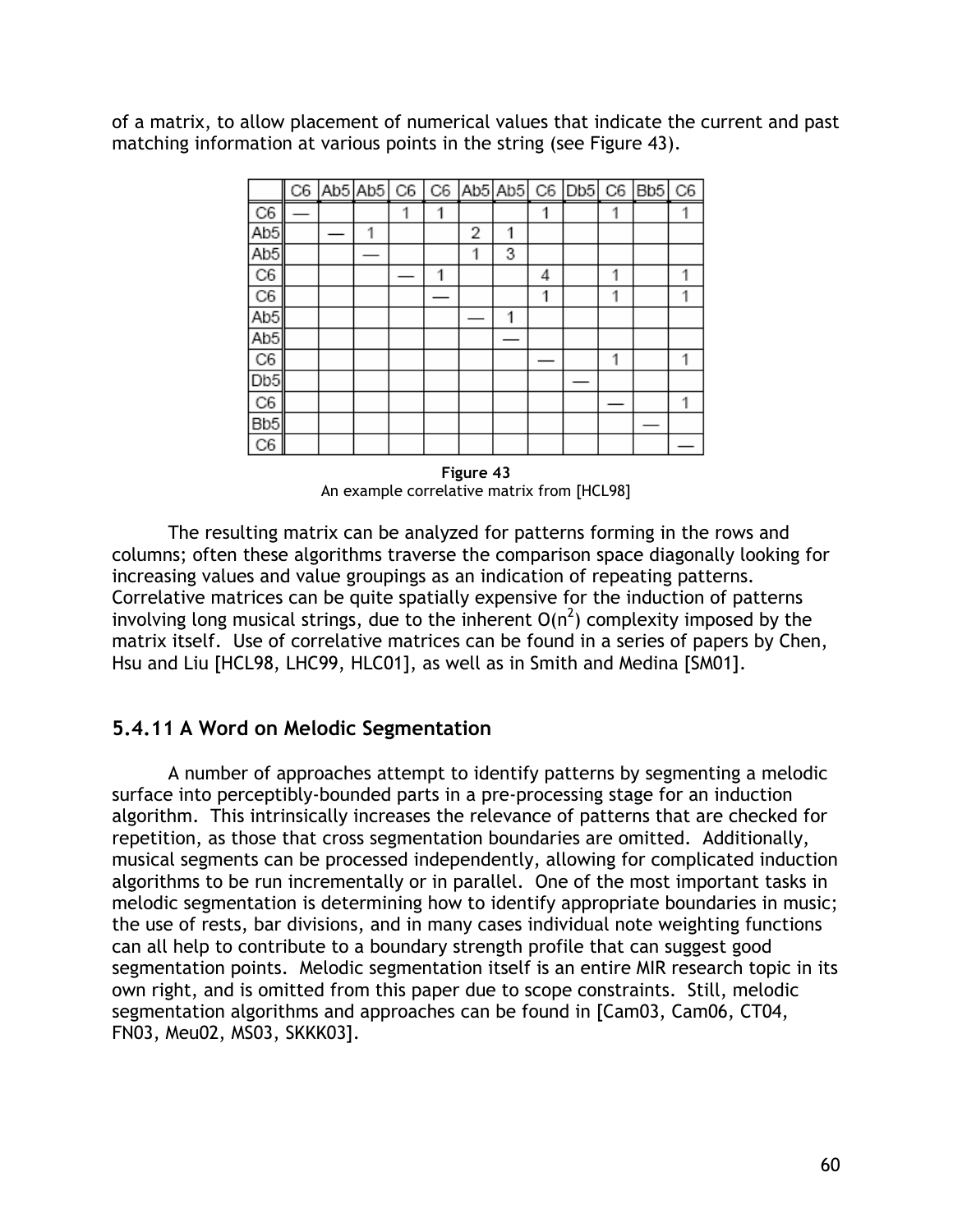# **6.0 Summary and Discussion**

This literature survey examined a wide range of papers dealing with topics relating to musical information retrieval. The most common methods of representing music were explored, with a particular emphasis on storing the various types of useful musical features. Several prominent approaches and algorithms were outlined, both in the areas of measuring musical similarity, and also the process of extracting information from musical passages expressed in a variety of sampled and non-sampled formats. While this area of MIR is well researched by the academic community, there exists room for additional investigation into possible methods of extracting and storing harmonic chord progressions; it is likely that a lack of useful algorithms in this field is directly related to the difficulty of analyzing chordal progressions based on notational information alone, a significant problem considering the most common file format (MIDI) lacks many of the useful features of fully scored music. In general, MIR researchers would greatly benefit from the emergence of a better standard music format such as those of the digital score family; it is highly unlikely that such a format would emerge as a de facto standard on its own, and thus algorithms that can accurately and fully convert MIDI to more complex digital formats would be invaluable.

Several methods of query capture and representation were also explored, giving insight into some of the common problems associated with attempting to interpret musical input from users with varying skills and abilities. The most important of these paradigms is query by humming, since the human voice is the only universal instrument available to all users of any race and/or ethnic background. Still, query-by-humming is particularly error-prone during the transcription phase of an MIR system, and research has revealed that any successful query mechanism would require significant knowledge into both the common errors made by users, as well as an in-depth understanding of issues in human psychoacoustics.

While it is clear from the topics explored that much work has been done in the field of MIR, some areas remain that have not yet been sufficiently explored. First, more authors should attempt to coordinate the advantages of multiple approaches to musical pattern matching in a single MIR framework. For example, when searching for patterns in music, a smooth contour approach often provides excellent accuracy, though at a high computational cost. One solution to this would be to use the advantages of reduced contours and smooth contours together; queries could first be transcribed into a reduced contour and then searched among a reduced contour database. This would result in a superset of the record matches that a smooth contour approach would give. From this superset, an MIR system could then apply smooth contour analysis for further refinement; thus, the reduced contour approach would act as a filter to decrease the computational burden of applying smooth contour analysis to the entire MIR database. It is conceptually feasible that this approach would increase efficiency while incurring little or no cost in matching accuracy.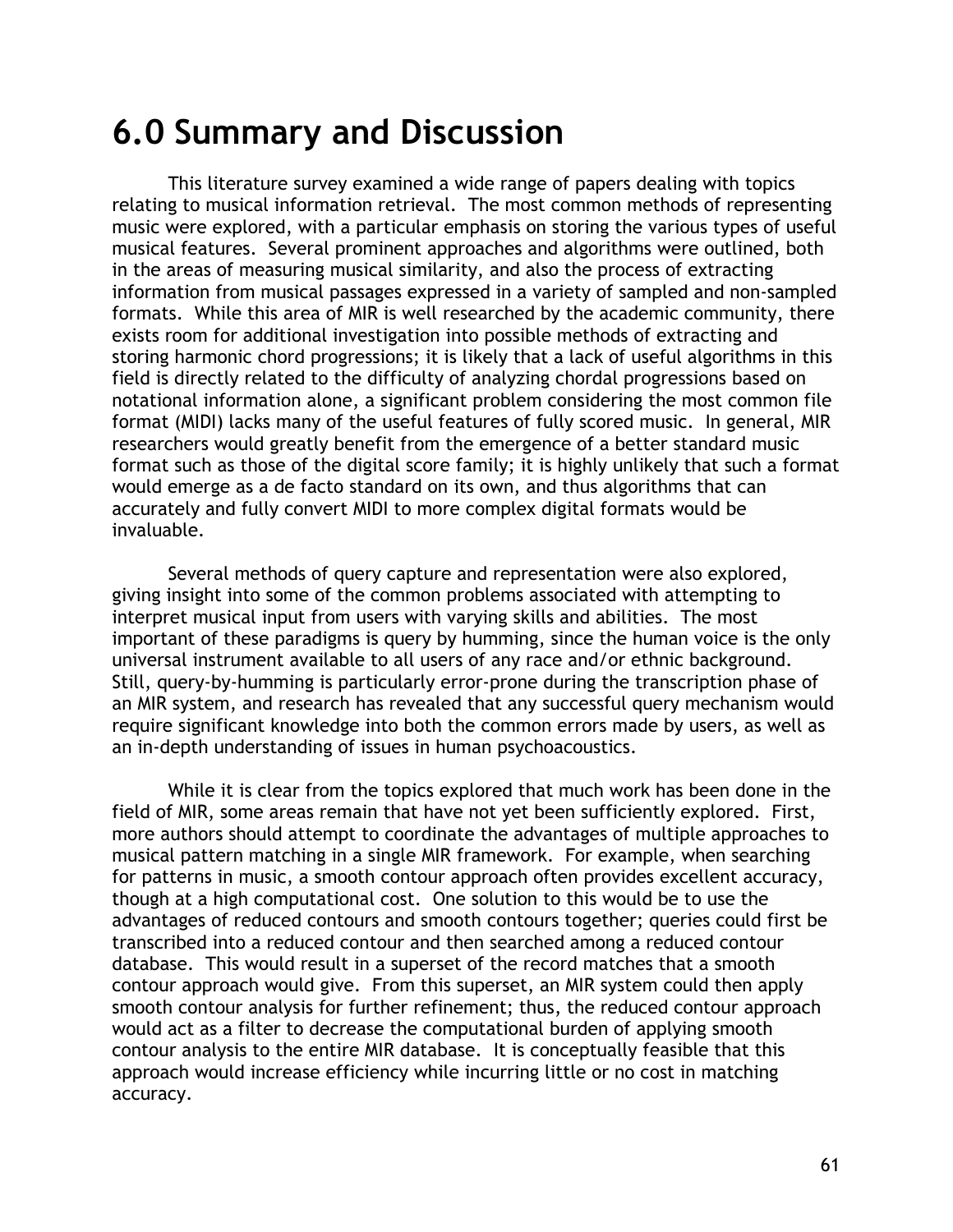This is particularly evident in the unexplored area of binary pitch contours, or those pitch contours that can be represented in an alphabet of size 2 {0, 1}. The closest resemblance to this approach would be the U,D,S approach by Ghias et al. [GLCS95] outlined in Section 2.3.3.1, with the difference being that the S symbol is removed. Consider a contour where a 1 is placed if a pitch interval represents an increase or the same pitch, and a 0 is placed if the pitch interval represents a decrease (see Figure 44).



**Figure 44**  A possible binary pitch contour for Frère Jacques

While this type of contour suffers from massive data loss in the pitch domain, it is particularly well-suited to use the advantages of bit parallelism. This is especially true with the advent of native 64-bit processing hardware, which could handle a musical phrase of up to 64 pitch intervals in a single 64-bit value; studies have shown that the average real-world theme melody for large databases of music hovers between 55 and 70 notes [SMW97, LHC99]. For example, if the contour in Figure 44 is taken to be a 64-bit value with 0's padded to the least significant bits, the decimal equivalent value would be 15985526877351575552. Even the storage of pitch contours in 32-bit integers could serve many purposes, since themes could be broken into parts or stored as a series of melodic subsets. By comparing melodic contours using binary operations, large databases of musical themes could be searched very quickly without requiring any data conversion. As mentioned above, if the resulting matches are not sufficiently precise, refinement of the set with step-leap or smooth contour comparisons could serve as a second stage and even third stage in the matching process. Alternatively, the pairing of reduced rhythmic contours with binary pitch contours could allow very fast searching in both the pitch and rhythmic domain, as an enriched initial step. As stated in Section 2.4.4, no substantial research involving reduced rhythmic contours has been done.

Other potential areas of research includes investigations into new types and uses for musical histograms, as studies exploring these constructs seem to yield positive results in general. The combination of multiple histograms in multiple feature domains (rhythm, pitch, tempo change, etc..) could serve as an efficient and useful method for pattern matching and extraction, or for further investigations into genre classification similar to the work of [TEC02]. Another area open to study is the identification of chordal progressions in music, where notes could be used to harmonically analyze local tonic values and other intervals, perhaps as an aid for melodic segmentation. Some effort in this area has been done by Klapuri [Kla03] (see Section 3.2.4). Finally, limited research has been done to investigate how musical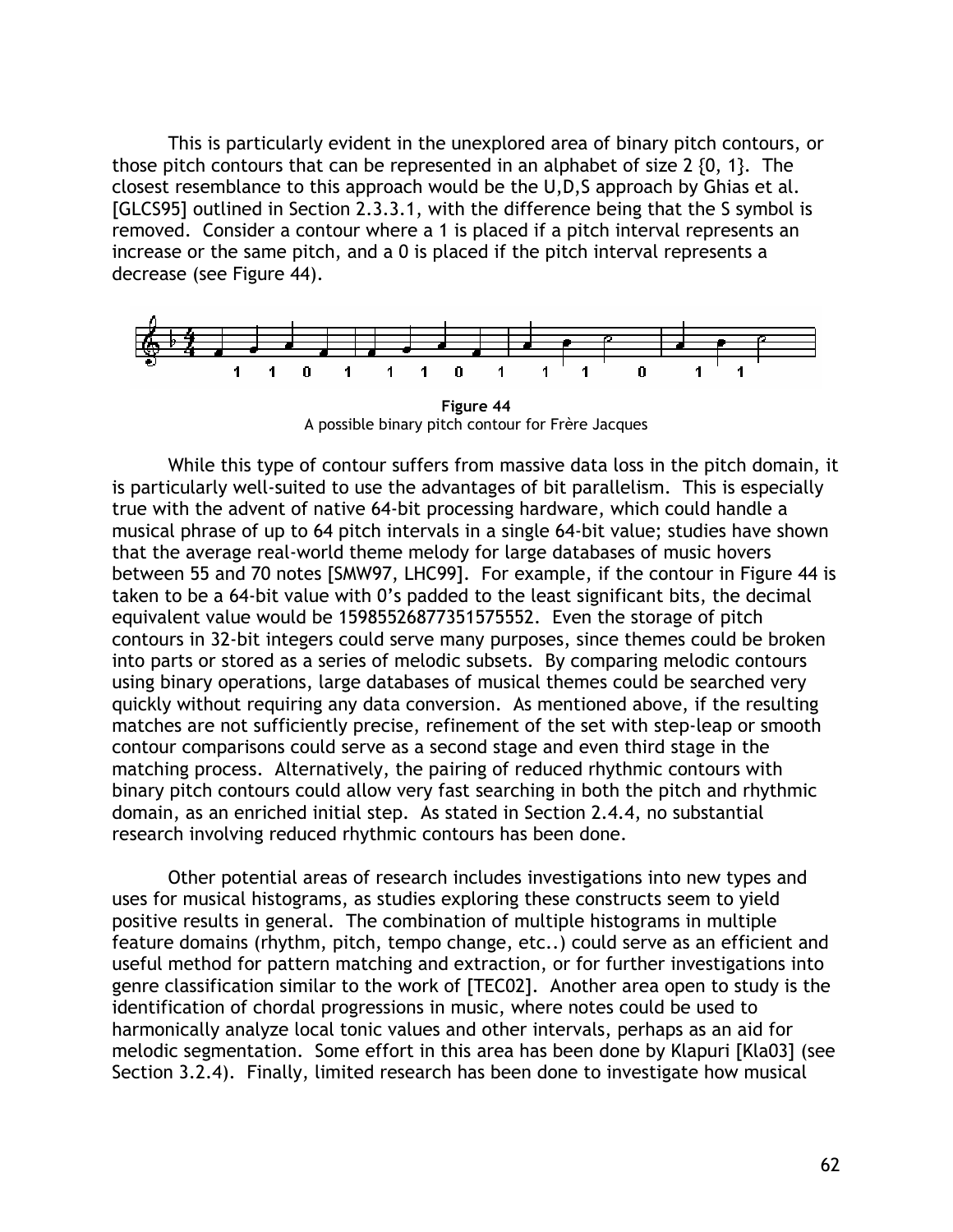patterns can be stored and used for automated musical composition; for some papers that cover these issues, see [KF06, Mir01, Mir04, VDF04].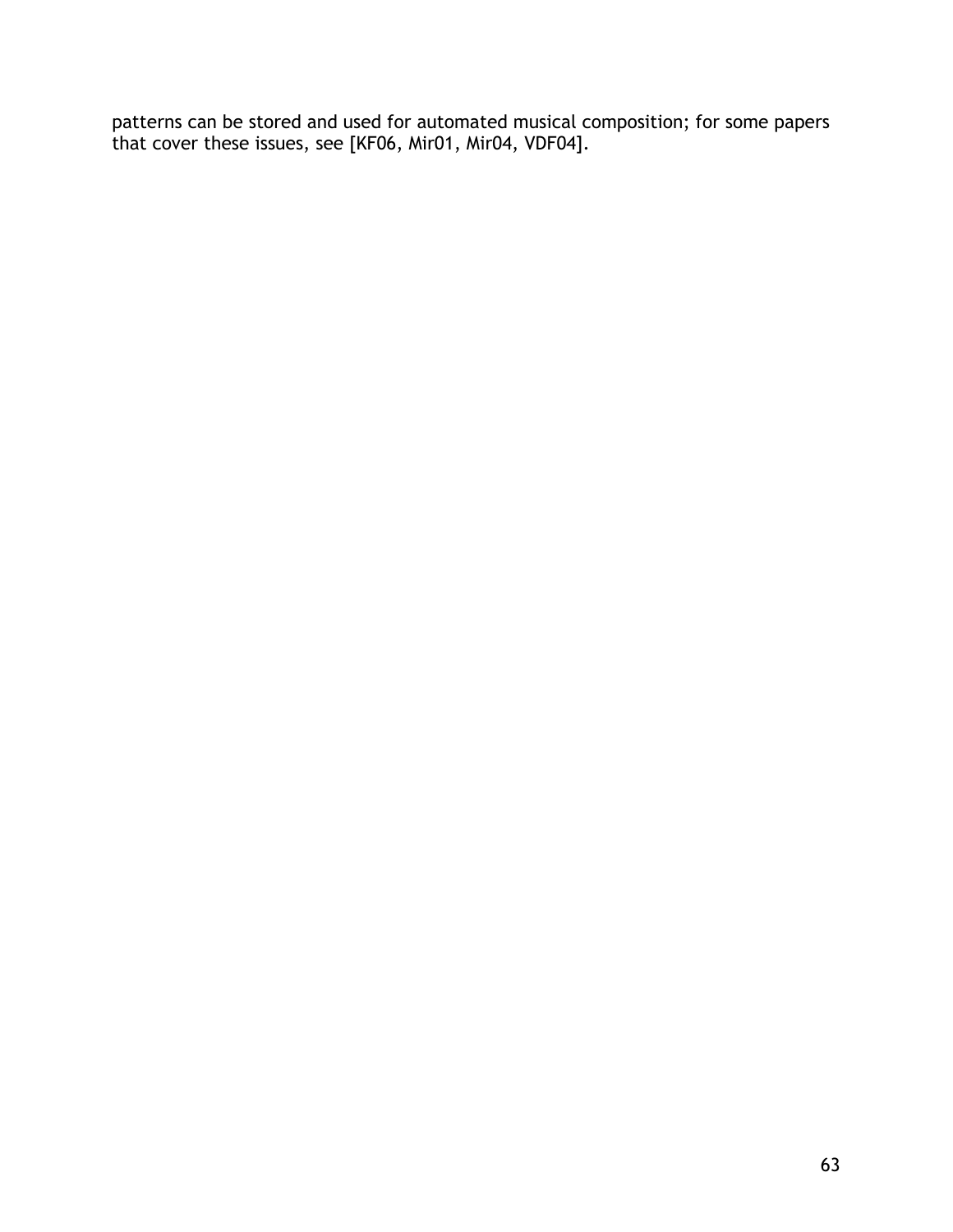# **7.0 References**

*Note: For the reader's convenience, a large (but not exhaustive) list of electronic URLs for these and other documents can be found at: http://www.demopoulos.org/?cat=4* 

- [Ada04] Adams, N. H. (2004) Time Series Representations for Music Information Retrieval, University of Michigan
- [ABSW04] Adams, N. H., Bartsch, M., Shifrin J., and Wakefield, G. (2004) Time series alignment for music information retrieval. In *Proceedings of the International Conference on Music Information Retrieval*, 303–310
- [AB02] Adams, N. H., & Bolton, R.J. (2002) Eds. Lecture Notes In Computer Science, vol. 2447. Springer-Verlag, London, 190-198
- [AMW05] Adams, N. H., Marquez, D., and Wakefield, G. (2005) "Iterative Deepening for Melody Alignment and Retrieval," In *Proc. Int. Conf. on Music Inf. Retrieval (ISMIR)*, London, UK, September
- $[AHIM^+06]$ Antoniou, P., Holub, J., Iliopoulos, C.S., Melichar, B., Peterlongo, P. (2006) Finding Common Motifs with Gaps using Finite Automata. In O. H. Ibarra, Hsu-Chun Yen (eds.) *Proceedings of the 11th International Conference on Implementation and Application of Automata (CIAA2006)*, National Taiwan University, Taipei, Taiwan, LNCS 4094, Springer-Verlag, pp. 69-77
- [Bak97] Bakhmutova, I. V., Gusev, V.D. and Titkova, T.N. (1997) The Search for Adaptations in Song Melodies. *Computer Music Journal*, 12(1):58-67
- [BM48] Barlow, H., & Morgenstern, S. (1948) A Dictionary of Musical Themes. Crown Publishers
- [BEWS04] Batke, J., Eisenberg, G., Weishaupt, P., Sikora, T. (2004) A Query by Humming system using MPEG-7 Descriptors. In *Proceedings of the 116th AES Convention*, 2004
- [BMS00] Bello, J. P., Monti, G., Sandler, M. (2000) Techniques for Automatic Music Transcription. In *International Symposium on Music Information Retrieval*, 2000
- [BVW06] Bosma, M. Veltkamp, R. C., Wiering, F. (2006) Muugle: A modular music information retrieval framework. In *ISMIR Proceedings*, 2006.
- [BZ91] Brown, J. C., and Zhang, B. (1991) Musical frequency tracking using the methods of conventional and narrowed autocorrelation. *J. Acoust. Soc. Am. 89*, 2346- 2354
- [Bro80] Brook, B. S. Thematic catalogue. (1980) In *The new Grove dictionary of music and musicians*, ed. Stanley Sadie. London: Macmillan Publishers, 1980.
- [BM77] Boyer, R. S., & Moore, J.S. (1977) A fast string searching algorithm. *Commun. ACM 20*, 10, 762-772
- [Cam01] Cambouropoulos, E. (2001) Automatic pitch spelling: From numbers to sharps and flats. In *VIII Brazilian Symposium on Computer Music (SBC&M 2001)*, Fortaleza, Brazil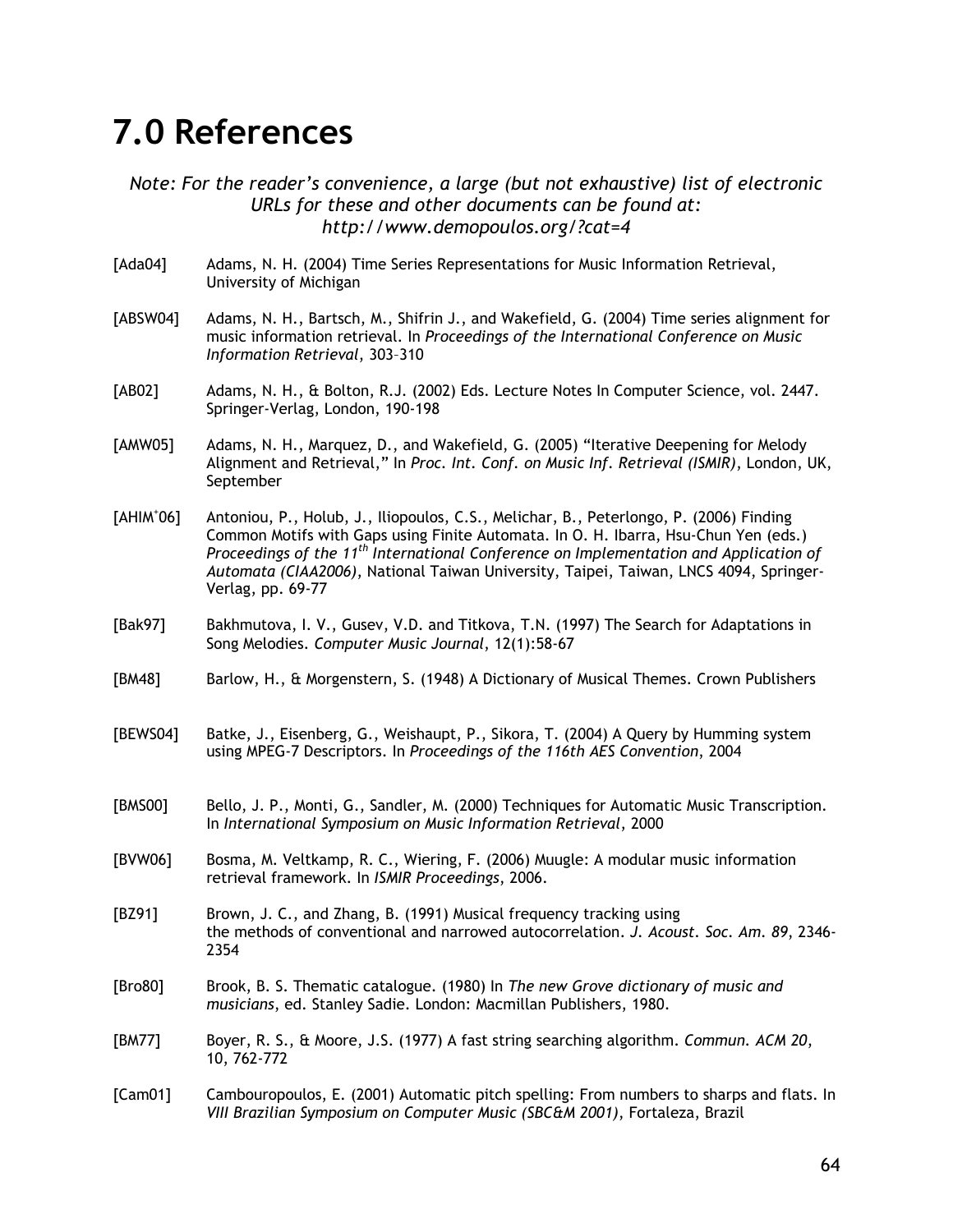- [Cam00a] Cambouropoulos, E. (2000) Extracting significant patterns from musical strings: some interesting problems. In *Proceedings of the London String Days workshop*, King's College London and City University
- [Cam00b] Cambouropoulos, E. (2000) From MIDI to Traditional Musical Notation. In *Proceedings of the AAAI Workshop on Artificial Intelligence and Music: Towards Formal Models for Composition, Performance and Analysis 30 July - 3 Aug 2000*, Austin, Texas
- [Cam06] Cambouropoulos, E. (2006) Musical Parallelism and Melodic Segmentation: A Computational Approach. *Music Perception 23(3)*:249-269
- [Cam03] Cambouropoulos, E. (2003) Musical pattern extraction for melodic segmentation. In *Proceedings of the ESCOM Conference 2003*, Hannover, Germany
- [CCI01] Cambouropoulos, E., Crawford, T., Iliopoulos, C. S. (2001) Pattern processing in melodic sequences: challenges, caveats and prospects. In *Computers and the Humanities 35 (1)*, pp. 9-21
- $[CCIM^+05]$ Cambouropoulos, E., Crochemore, M., Iliopoulos, C. S., Mohamed, M., and Sagot, M. (2005) A Pattern Extraction Algorithm for Abstract Melodic Representations that Allow Partial Overlapping of Intervallic Categories. In, T. Crawford, M. Sandler, editors, *Proceedings of the 6th International Conference on Music Information Retrieval (ISMIR 2005)*, pp. 167–174
- [CCIM+ 99] Cambouropoulos, E., Crochemore, M., Iliopoulos, C. S., Mouchard, L., Pinzon, Y. J. (1999) Algorithms for computing approximate repetitions in musical sequences. In R. Raman and J. Simpson, editors, *Proceedings of the 10th Australasian Workshop on Combinatorial Algorithms*, pages 129-144, Perth, WA, Australia
- [CT04] Cambouropoulos E., & Tsougras, C. (2004) Influence of Musical Similarity on Melodic Segmentation: Representations and Algorithms. In *Proceedings of the International Conference on Sound and Music Computing (SMC04)*, Paris, France
- [CC98] Chen, J. C. C., Chen, A. L. P. (1998) Query by Rhythm: An Approach for Song Retrieval in Music Databases. *RIDE 1998*: 139-146
- [CEMS00] Clausen, M., Engelbrecht, R., Meyer, D., and Schmitz, J. (2000) Proms: A web-based tool for searching in polyphonic music. In *Proceedings of the 1st International Symposium on Music Information Retrieval (ISMIR 2000)*
- [CKE01] Clausen, M., Kurth, F., Engelbrecht, R. (2001): Context-based Retrieval in MIDI and Audio. In Fellner, D.W., Fuhr, N., Witten, I. (Eds.): *ECDL Workshop: Generalized Documents*. Darmstadt, September
- [Col04] Collins, N. (2004) Beat Induction and Rhythm Analysis for Live Audio Processing: 1st Year PhD Report. Centre for Science and Music, Faculty of Music, University of Cambridge. Released 18/06/2004
- [CIR98] Crawford, T., Iliopoulos, C. S., and Raman, R. (1998) String Matching Techniques for Musical Similarity and Melodic Recognition. *Computing in Musicology 11*, 73-100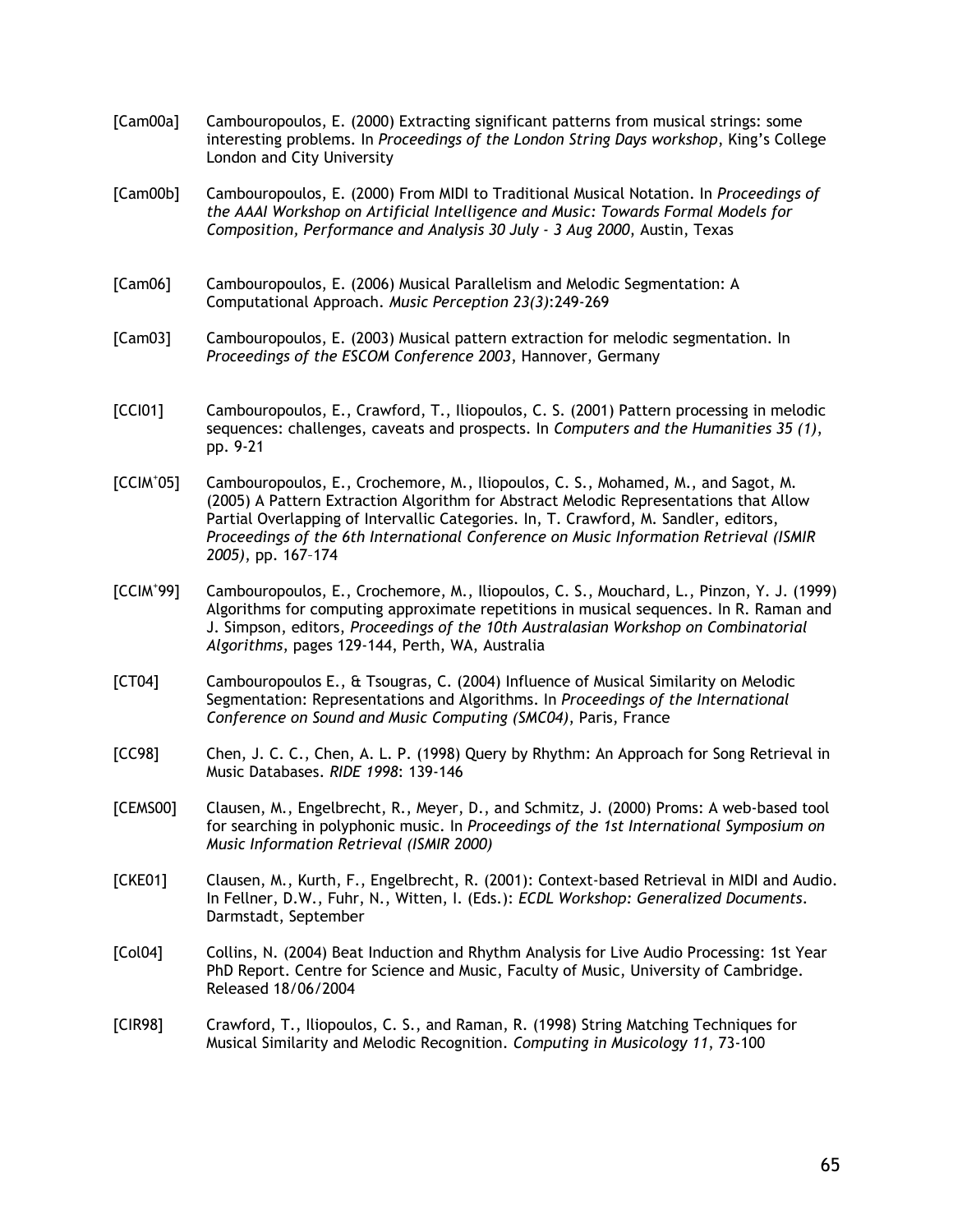- [Cro81] Crochemore, M. (1981) An Optimal Algorithm for Computing the Repetitions in a Word. *Information Processing Letters 12*, 244-250
- $[CCGJ^{\dagger}93]$ Crochemore, M., Czuma, A., Gasieniec, L., Jarominek, S., Lecroq, T., Plandowski, W., Rytter, W. (1993) Fast practical multi-pattern matching. *Rapport 93-3*, Institut Gaspart Monge, Université de Marne la Vallée
- $[CILP^*02]$ Crochemore, M., Iliopoulos, C. S., Lecroq, T., Pinzon, Y. J., Plandowski, W., and Rytter, W. (2003) Occurrence and substring heuristics for δ-matching. *Fundam. Inf. 56*, 1,2, 1-21, July
- [CIMR<sup>+</sup> 02] Crochemore, M., Iliopoulos, C., Makris, C., Rytter, W., Tsakalidis, A., Tsichlas, K. (2002) Approximate string matching with gaps. *Nordic Journal of Computing 9(1)*:54-65, Spring
- [CINP03] Crochemore, M., Iliopoulos, C., Navarro, G., Pinzon, Y. (2003) A bit-parallel suffix automaton approach for (δ, γ)-matching in music retrieval. In *Proc. 10th International Symposium on String Processing and Information Retrieval (SPIRE'03)*, Springer-Verlag, pp. 211-223
- $[DBPH^*O7]$ Dannenberg, R. B., Birmingham, W. P., Pardo, B., Hu, N., Meek, C., Tzanetakis, G. (To appear February 2007) A Comparative Evaluation of Search Techniques for Query-by-Humming Using the MUSART Testbed,'' *Journal of the American Society for Information Science and Technology, 58(3)*
- [DO06] De Poli, G., & Orio, N. (2006) Music Information Processing. Algorithms for Sound and Music Computing, Chapter 6: Publication Status: UNKNOWN
- [Dix00] Dixon, S., & Cambouropoulos E. (2000) Beat Tracking with Musical Knowledge. Accepted for *ECAI 2000*, Berlin
- [DR01] Doraisamy, S., & Rüger, S. M. (2001) An approach toward a polyphonic music retrieval system. In J. S. Downie and D. Bainbridge, editors, *Proceedings of the 2nd Annual International Symposium on Music Information Retrieval (ISMIR)*, pages 187-193, Indiana University, Bloomington, Indiana, October
- [Dow78] Dowling, W. J. (1978) Scale and contour: Two components of a theory of memory for melodies. *Psychological Review, 85(4)*:341-354
- [DN00] Downie, S., Nelson, M. (2000) Evaluation of a Simple and Effective Music Information Retrieval Method. In *Proc. of the ACM-SIGIR*, Athens, GR, 73-80
- [FN03] Ferrand, M., & Nelson, P. (2003) Unsupervised learning of melodic segmentation: A memory-based approach. In *Proceedings of the 5th Triennial ESCOM Conference*, Hanover, Germany, pp. 141-144
- [Foo99] Foote, J. (1999) An Overview of Audio Information Retrieval. *Multimedia Systems, 7(1)*, 307–328
- [GKM03] Gómez, E., Klapuri, A., Meudic, B. (2003) Melody Description and Extraction in the Context of Music Content Processing. *Journal of New Music Research Vol.32.1*, 2003.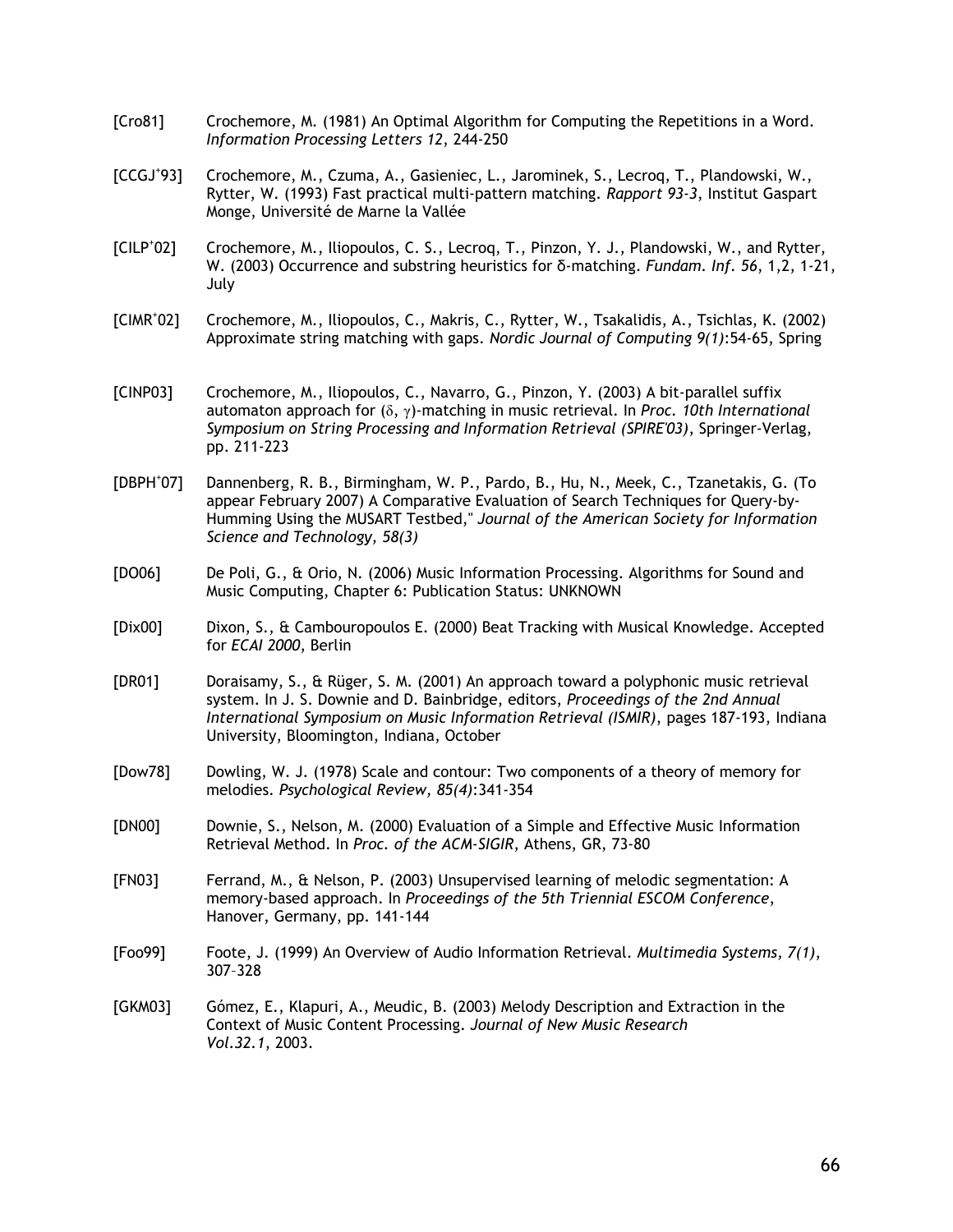- $[GSOP^{\dagger}06]$ Gómez, E., Streich, S., Ong, B., Paiva, R., Tappert, S., Batke, J., Poliner, G., Ellis, D., Bello, J. (2006) A Quantitative Comparison of Different Approaches for Melody Extraction from Polyphonic Audio Recordings. *MTG-TR-2006-01*
- [GLCS95] Ghias, A., Logan, J., Chamberlin, D., Smith, B. C. (1995) Query by humming: Musical information retrieval in an audio database. In *Proc. of ACM Multimedia*, 231-236
- [Hof01] Hofmann-Engl, L. (2001) Towards a cognitive model of melodic similarity. In *Proceedings of the 2nd Annual International Symposium on Music Information Retrieval*, Bloomington, Indiana, pp 143–151
- [HHRK98] Hoos, H., Hamel, K., Renz, K., Kilian J. (1998) The GUIDO Notation Format -- A Novel Approach for Adequately Representing Score-Level Music. In *Proceedings ICMC 98*. 451– 454
- [HSIM05] Hosoya, T., Suzuki, M., Ito, A., Makino, S. (2005) Lyrics recognition from a singing voice based on finite state automaton for music information retrieval. In *Proc. ISMIR 2005*, pp. 532–535
- [HCL98] Hsu, J., Chen, A. L. P, and Liu, C. (1998) Efficient repeating pattern finding in music databases. In *Proceedings of the Seventh international Conference on information and Knowledge Management CIKM '98*, Bethesda, Maryland, United States, November 02-07. ACM Press, New York, NY, 281-288
- [HLC01] Hsu, J., Liu, C., Chen, A. L. P. (2001) Discovering nontrivial repeating patterns in music data. *IEEE Transactions on Multimedia, vol.3, no.3*, pp.311-325, Sept
- [HD02] Hu, N., & Dannenberg, R. B. (2002) A Comparison of Melodic Database Retrieval Techniques Using Sung Queries. In *Joint Conference on Digital Libraries, Association for Computing Machinery*
- [HDL02] Hu, N., Dannenberg, R. B., Lewis, A. L. (2002) A Probabilistic Model of Melodic Similarity. In *Proceedings of the International Computer Music Conference (ICMC'02)*, Gotheborg, Sweden, September
- [ILMP00] Iliopoulos, C., Lecroq, T., Mouchard, L., Pinzon, Y. (2000) Computing approximate repetitions in musical sequences. In Proc. of *Prague Stringology Club Workshop (PSCW'00)*, pages 49–59
- [KBT04] Kapur, A., Benning, M., Tzanetakis, G. (2004) Query-By-Beat-Boxing: Music Retrieval for the DJ. In *Proc. of the 5th International Conference on Music Information Retrieval (ISMIR 2004)*, Barcelona, October 10-14
- [KNKT95] Kashino, K., Nakadai, K., Kinoshita, T., and Tanaka, H. (1995) Organization of Hierarchical Perceptual Sounds: Music Scene Analysis with Autonomous Processing Modules and a Quantitative Information Integration Mechanism. In *Proceedings of International Joint Conference on Artificial Intelligence (IJCAI)*, 1, 158– 164
- [KF06] Khalifa, Y. M. A., Foster, R. (2006) A Two-Stage Autonomous Evolutionary Music Composer. *EvoWorkshops 2006*: 717-721
- [Kla03] Klapuri, A. P. (2003) Musical meter estimation and music transcription. In *Proc. Cambridge Music Processing Colloquium*, pages 40-5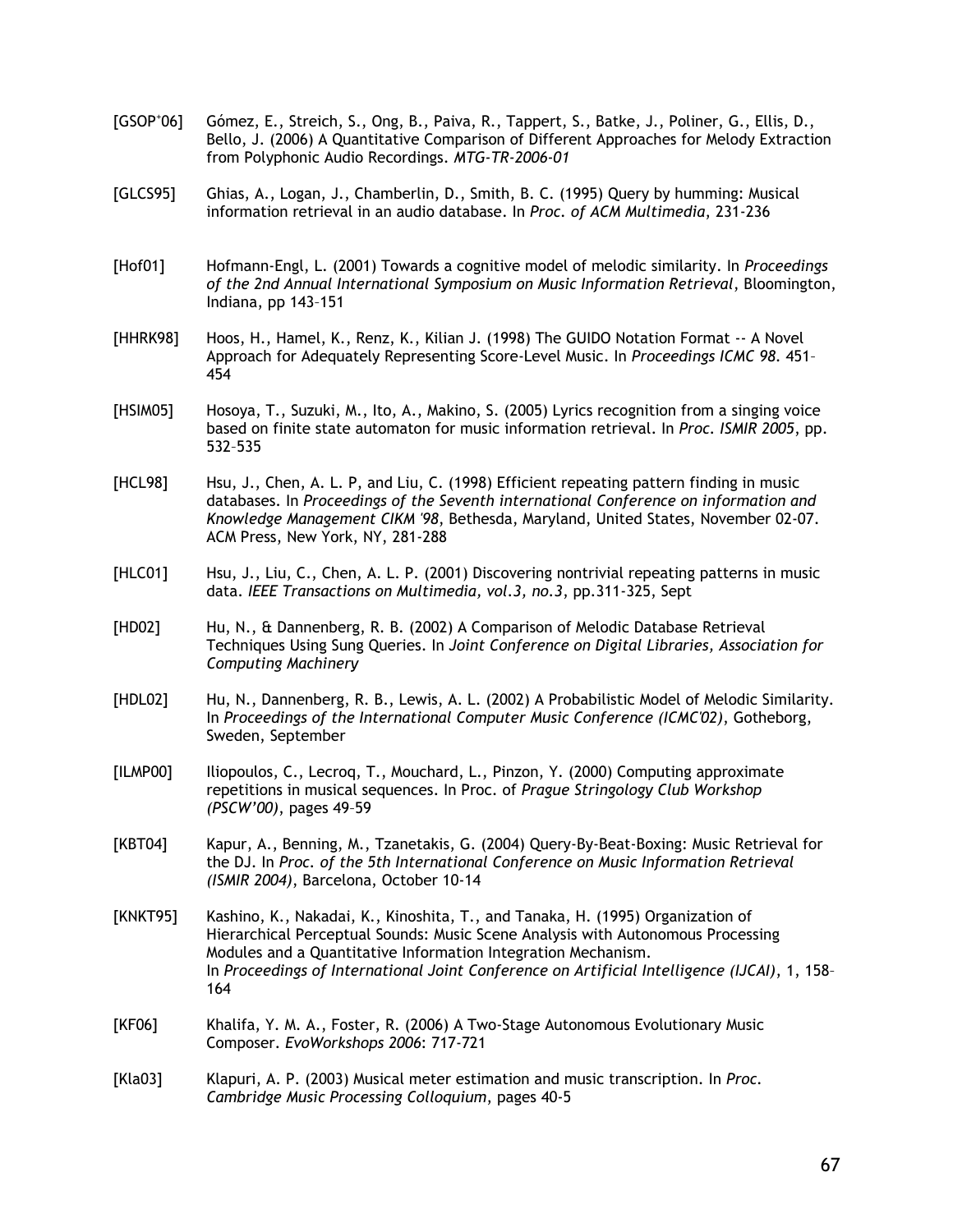- [Kla00] [KMP77] [KY01] [Kru90] [KS79] [LK94] [Lar05] [Lar03] [LL98] [LJ83] [Lev66] Klapuri, A. P. (2000) Qualitative and quantitative aspects in the design of periodicity estimation algorithms. In *Proc. European Signal Processing Conference*, Tampere, Finland, September Knuth, D. E., Morris, J. H., Pratt, V. R. (1977) Fast pattern matching in strings. *SIAM Journal on Computing 6*, 1, 323-350 Koh, J., & Yu, W. D. (2001) Efficient Feature Mining in Music Objects. In *Proceedings of the 12th international Conference on Database and Expert Systems Applications (September 03 - 05, 2001)*. Mayr, H. C., Lazanský, J., Quirchmayr, G., Vogel, P. Eds. Springer-Verlag, London, 221-231 Krumhansl, C. L. (1990) Cognitive Foundations of Musical Pitch, Oxford University Press, New York Krumhansl, C. L., & Shepard, R. N. (1979) Quantification of the hierarchy of tonal functions within a diatonic context. *Journal of Experimental Psychology: Human Perception and Performance, 5(4)*: 579-594 Large, E. W., & Kolen, J. F. (1994) Resonance and the perception of musical meter. *Connection Science, 6*, 177 – 208 Lartillot, O. (2005) Multi-Dimensional Motivic Pattern Extraction Founded on Adaptive Redundancy Filtering. In *Journal of New Music Research Vol. 34*, No. 4, pp. 375 – 393 Lartillot, O. (2003) Perception-based advanced description of abstract musical content. In Izquierdo, E., ed., *Digital Media Processing for Multimedia Interactive Services* Lemström, K., & Laine, P. (1998) Musical Information Retrieval Using Musical Parameters. In *Proc. 1998 International Computer Music Conference (ICMC'98)*, pp. 341-348 Lerdahl, F., Jackendoff, R. A. (1983) Generative Theory of Tonal Music. *MIT Press*, Cambridge, MA Levenshtein, V.I. (1966) Binary codes capable of correcting deletions, insertions, and reversals. *Soviet Physics Doklady, vol. 10*, pp. 707-710
- [Lin67] Lincoln, H. B. (1967) Some criteria and techniques for developing computerized thematic indices. In Heckmann, editor, *Electronische Datenverarbeitung in der Musikwissenschaft*, Regensburg
- [LHC99] Liu, C., Hsu, J., Chen, A. L. P. (2005) Efficient theme and non-trivial repeating pattern discovering in databases. In *Proc. of ICDE 99*, Sydney, Australia, pp. 14-21
- [LWC05] Liu, N. H., Wu, Y. H., and Chen, A. L. P. (2005) An Efficient Approach to Extracting Approximate Repeating Patterns in Music Databases. In *Proceedings of International Conference on Database Systems for Advanced Applications*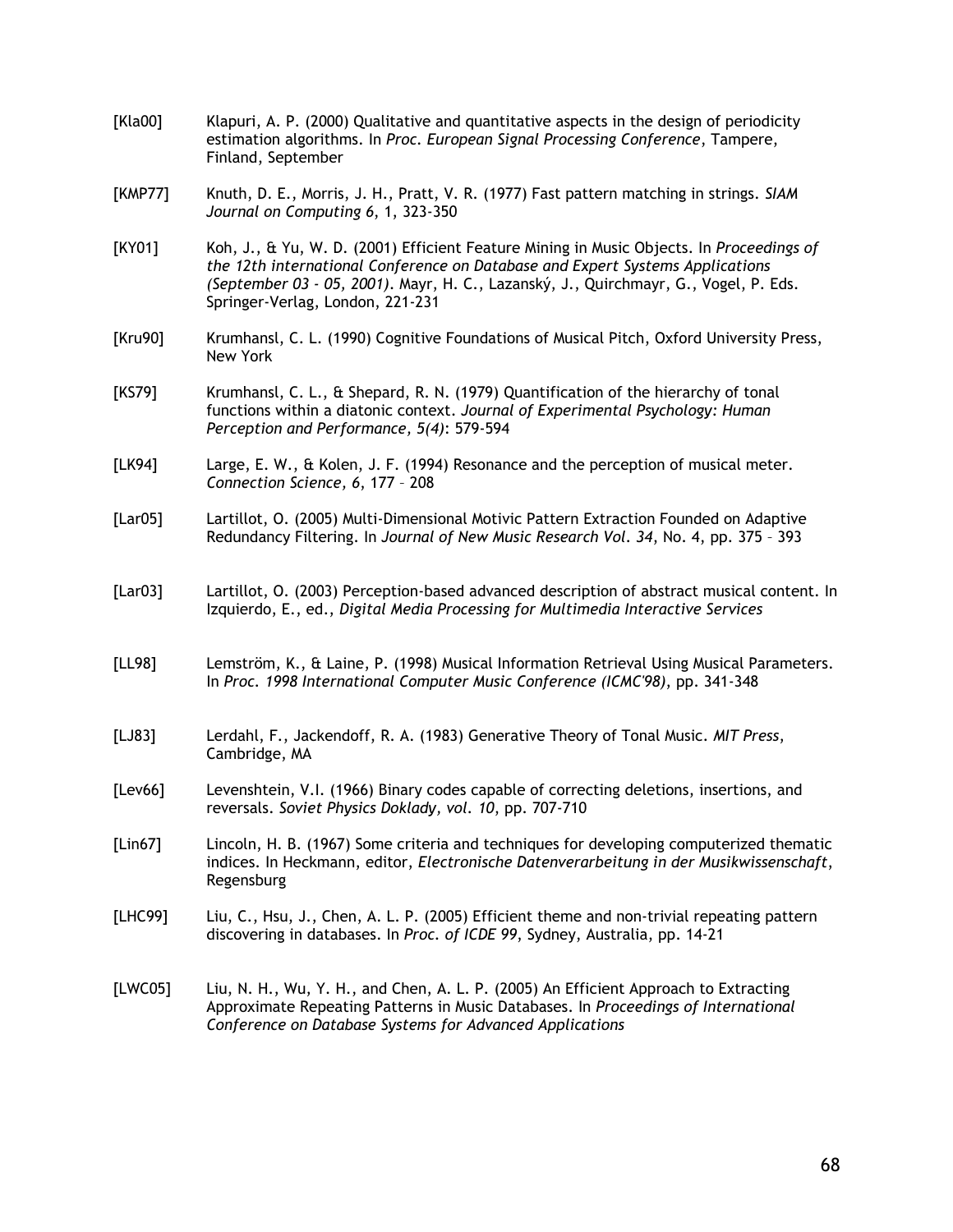| [Lon87]     | Longuet-Higgins, H. C. (1987) The perception of melodies. In H. Christopher Longuet-<br>Higgins, editor, Mental Processes: Studies in Cognitive Science, pages 105-129. British<br>Psychological Society/MIT Press, London, England and Cambridge, Mass |
|-------------|---------------------------------------------------------------------------------------------------------------------------------------------------------------------------------------------------------------------------------------------------------|
| [MD01]      | Mazzoni, D., & Dannenberg, R. B. (2001) Melody matching directly from audio. In 2nd<br>Annual International Symposium on Music Information Retrieval, Bloomington, Indiana,<br><b>USA</b>                                                               |
| [MM04]      | McKinney, M., & Moelants, D. (2004) Extracting the perceptual tempo from music. In<br>Proceedings of the 5th International Symposium on Musical Information Retrieval 2004.<br>Barcelona: Universitat Pompeu Fabru,                                     |
| [MB02]      | Meek, C., & Birmingham, W. P. (2002) Johnny can't sing: A comprehensive error model for<br>sung music queries. In Proceedings of the Third International Conference in Music<br>Informatics Retrieval                                                   |
| [MB01]      | Meek, C. and Birmingham, W. P. (2001) Thematic Extractor. In 2nd Annual International<br>Symposium on Music Information Retrieval, Bloomington, Indiana University, Indiana,<br>119-128                                                                 |
| [ $Mer04$ ] | Meredith, D. (2004) Comparing Pitch Spelling Algorithms on a Large Corpus of Tonal<br>Music. In U.K. Wiils (ed). Computer Music Modeling and Retrieval. Esbjerg, Denmark:<br>Springer-Verlag LNCS #3310                                                 |
| [MLW02]     | Meredith, D., Lemstrom, K., Wiggins, G. A. (2002) Algorithms for discovering repeated<br>patterns in multidimensional representations of polyphonic music. Journal of New Music<br>Research, 31(4):321--345                                             |
| [Meu03]     | Meudic, B. (2003) Musical pattern extraction: from repetition to musical structure. In<br>Proceedings of CMMR (Computer Music Modeling and Retrieval), Montpellier, May                                                                                 |
| [Meu02]     | Meudic, B. (2002) A causal algorithm for beat tracking. 2nd conference on understanding<br>and creating music, Caserta, Italy                                                                                                                           |
| [MS03]      | Meudic, B., St James, E. (2003) Automatic Extraction of Approximate Repetitions in<br>Polyphonic Midi Files Based on Perceptive Criteria. Computer Music Modelling and<br>Retrieval, LNCS 2771, Springer-Verlag                                         |
| [ $Mir04$ ] | Miranda, E.R. (2004) At the Crossroads of Evolutionary Computation and Music: Self-<br>Programming Synthesizers, Swarm Orchestra and Origins of Melody. Evolutionary<br>Computation, Vol. 12, No. 2, pp. 137-158                                        |
| [Mir01]     | Miranda, E.R. (2001) Composing Music Using Computers. Focal Press, Oxford, UK                                                                                                                                                                           |
| [MS90]      | Mongeau, M., & Sankoff, D. (1990) Comparison of Musical Sequences. In Hewlett, W., &<br>Selfridge-Field, E. eds. Melodic Similarity Concepts, Procedures, and Applications, MIT<br>Press, Cambridge                                                     |
| [NR98]      | Navarro, G., & Raffinot, M. (1998) Fast and flexible string matching by combining bit-<br>parallelism and suffix automata. Technical Report TR/DCC-98-4, Dept. of Computer<br>Science, Univ. of Chile                                                   |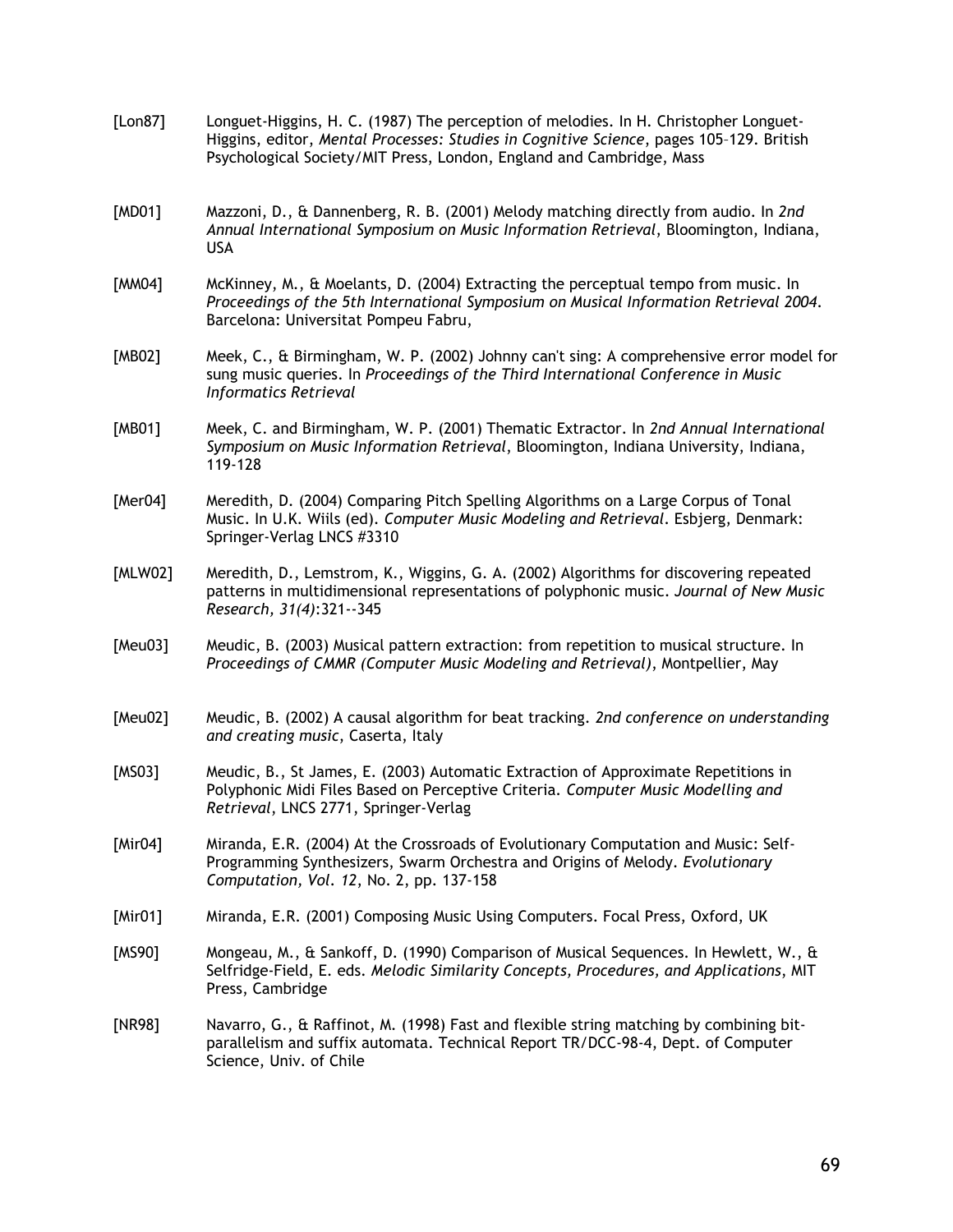[NO04] [Par05] [Par94] [PK02] [PG77] [PE85] [Raf97] [Ren02] [Rol98] [Rol01a] [Rol01b] [Rol00] [RG02] [RRG99] [Ros92] Neve, G., Orio, N. (2004) Indexing and Retrieval of Music Documents through Pattern Analysis and Data Fusion Techniques. In *Proc. of the International Conference on Music Information Retrieval*, Barcelona, ES, pp. 216-223 Parker, C. L. (2005) Applications of Binary Classification and Adaptive Boosting to the Query-By-Humming Problem. *ISMIR 2005*: 245-251 Parncutt, R. (1994) A Perceptual Model of Pulse Salience and Metrical Accent in Musical Rhythms. *Music Perception 11*, 409-464 Paulus, J., & Klapuri, A. (2002) Measuring the similarity of rhythmic patterns. In *Proceedings of the International Conference on Music Information Retrieval* Piszczalski, M., & Galler, B. F. (1977) Automatic Music Transcription. *Computer Music Journal,* 1, 24-31 Povel, D. J., & Essens, P. J. (1985) Perception of temporal patterns. *Music Perception*, 2, 411-441 Raffinot, M. (1977) On the multi-backward dawg matching algorithm (MultiBDM). In *Proceedings WSP'97*, Carleton University Press, pp. 149-165 Renz, K. (2002) Algorithms and data structures for a music notation system based on GUIDO music. PhD thesis, Universität Darmstadt Rolland, P. Y. (1998) FlExPat: A Novel Algorithm for Musical Pattern Discovery. In *Proceedings of the XII Colloquium in Musical Informatics*, Gorizia, Italy Rolland, P. Y. (2001) FlExPat: Flexible Extraction of Sequential Patterns. In *Proceedings of the 2001 IEEE international Conference on Data Mining (November 29 - December 02, 2001)*. N. Cercone, T. Y. Lin, and X. Wu, Eds. ICDM. IEEE Computer Society, Washington, DC, 481-488 Rolland, P. Y. (2001) Introduction: Pattern Processing in Music Analysis and Creation. *Computers and the Humanities, Volume 35, Number 1*, February 2001, pp. 3-8(6) Rolland, P. Y. & Ganascia J. G. (2000) Musical Pattern Extraction and Similarity Assessment. In E. M. Miranda (Ed.), *Readings in Music and Artificial Intelligence*, Harwood Academic 115-144 Rolland, P. Y. & Ganascia, J. G. (2002) Pattern Detection and Discovery: The Case of Music Data Mining. In *Proceedings of the ESF Exploratory Workshop on Pattern Detection and Discovery (September 16 - 19, 2002),* D. J. Hand, N. M. Rolland, P. Y., Raškinis, G., Ganascia, J. G. (1999) Musical content-based retrieval: an overview of the Melodiscov approach and system. In *Proceedings of the Seventh ACM international Conference on Multimedia (Part 1)*, Orlando, Florida, United States, October 30 - November 05. MULTIMEDIA '99. ACM Press, New York, NY, 81-84 Rosenthal, D. (1992) Emulation of Human Rhythm Perception. *Computer Music Journal 16(10)*:64-76